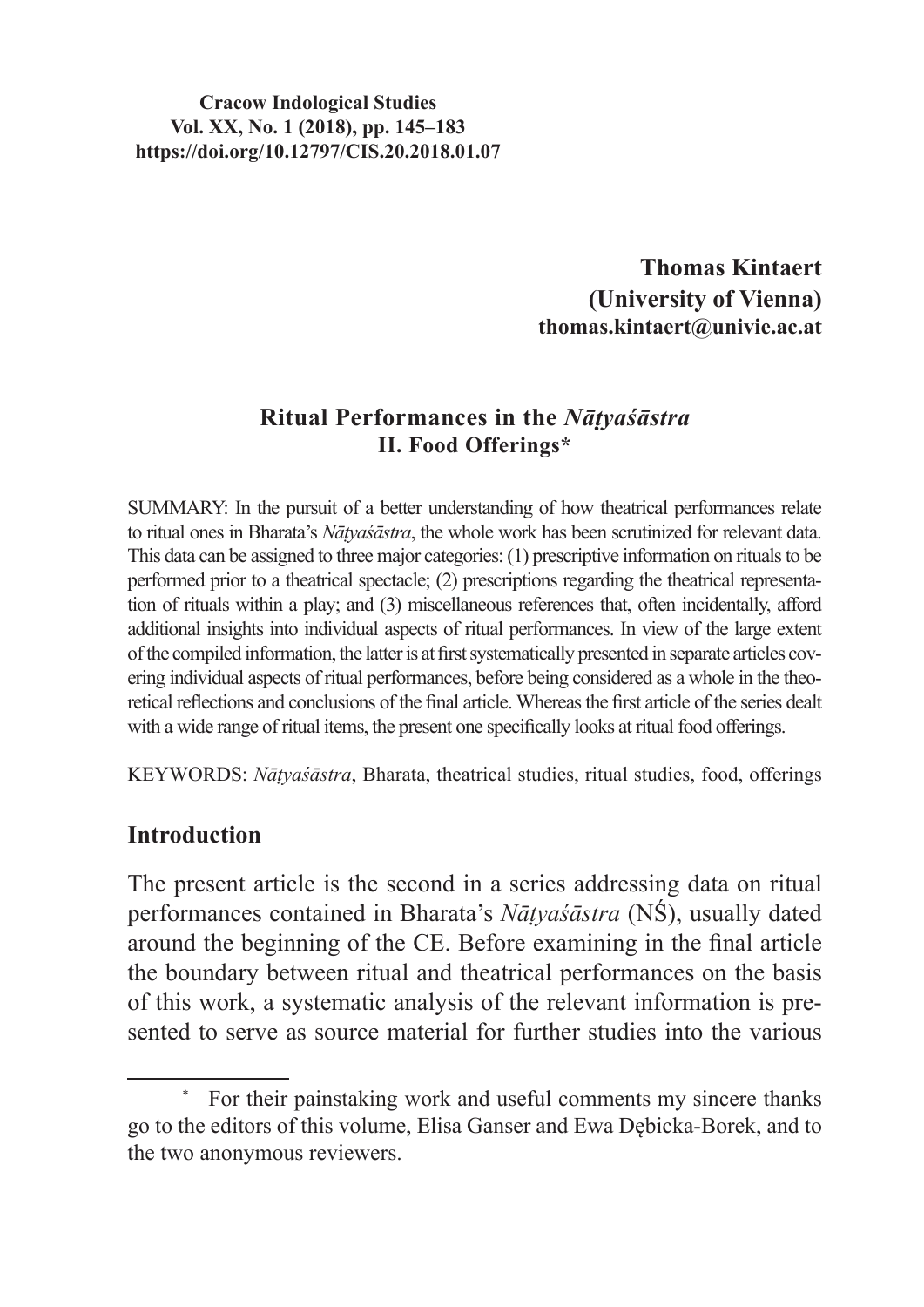topics. The entire investigation is premised on the following definition of 'ritual':1

A ritual here denotes **a formalized action that is ultimately (by itself, or as part of a larger performance) aimed at securing the support of one or more supernatural beings**<sup>2</sup> **for achieving a specific goal.**

The subject of ritual items, started in the first article (Kintaert 2017), is brought to a close with the present focus on ritual food offerings.<sup>3</sup> As in the previous article, the aim is a comprehensive survey of all relevant data. Lack of time and space however did not always allow for this data to be commented on in great detail. The conventions followed in the first article are adopted here as well and are listed in Appendix II, p. 177–179. This appendix additionally provides an overview of the specific contexts within the NŚ of the material presented in the following pages.

## **1.3.10.**<sup>4</sup>  **Food offerings**

Food is offered to supernatural beings as part of (1) the rituals pertaining to the construction of the theatre building, (2) the consecration ritual for the three *mṛdaṅga* drums, and (3) the consecration of the theatre building and its stage. These rituals are now taken up in turn.

<sup>&</sup>lt;sup>1</sup> For a theoretical discussion of the term 'ritual' and the background of this article series, see Kintaert 2017: 83–85.

<sup>&</sup>lt;sup>2</sup> The supernatural beings mentioned here include male and female gods, demons and so-called semidivine beings, as well as the paternal ancestors (*pitṛ*) and sages (*ṛṣi*, *muni*). For more details on these beings, see Kintaert 2017: 85f., with fn. 6–10.

<sup>3</sup> Among the services (*upacāra*) to the image of a deity in ritual worship (*pūjā*) such food offerings are termed *naivedya* (see e.g. Bühnemann 1988: 103, 166f.; Einoo 1996: 73f., 86). Cf. RA 3.82b (*baliṃ sarvaṃ nivedya ca* [v.l.: *nivedayet*]).

<sup>&</sup>lt;sup>4</sup> Throughout this article series, the section numbering is continued.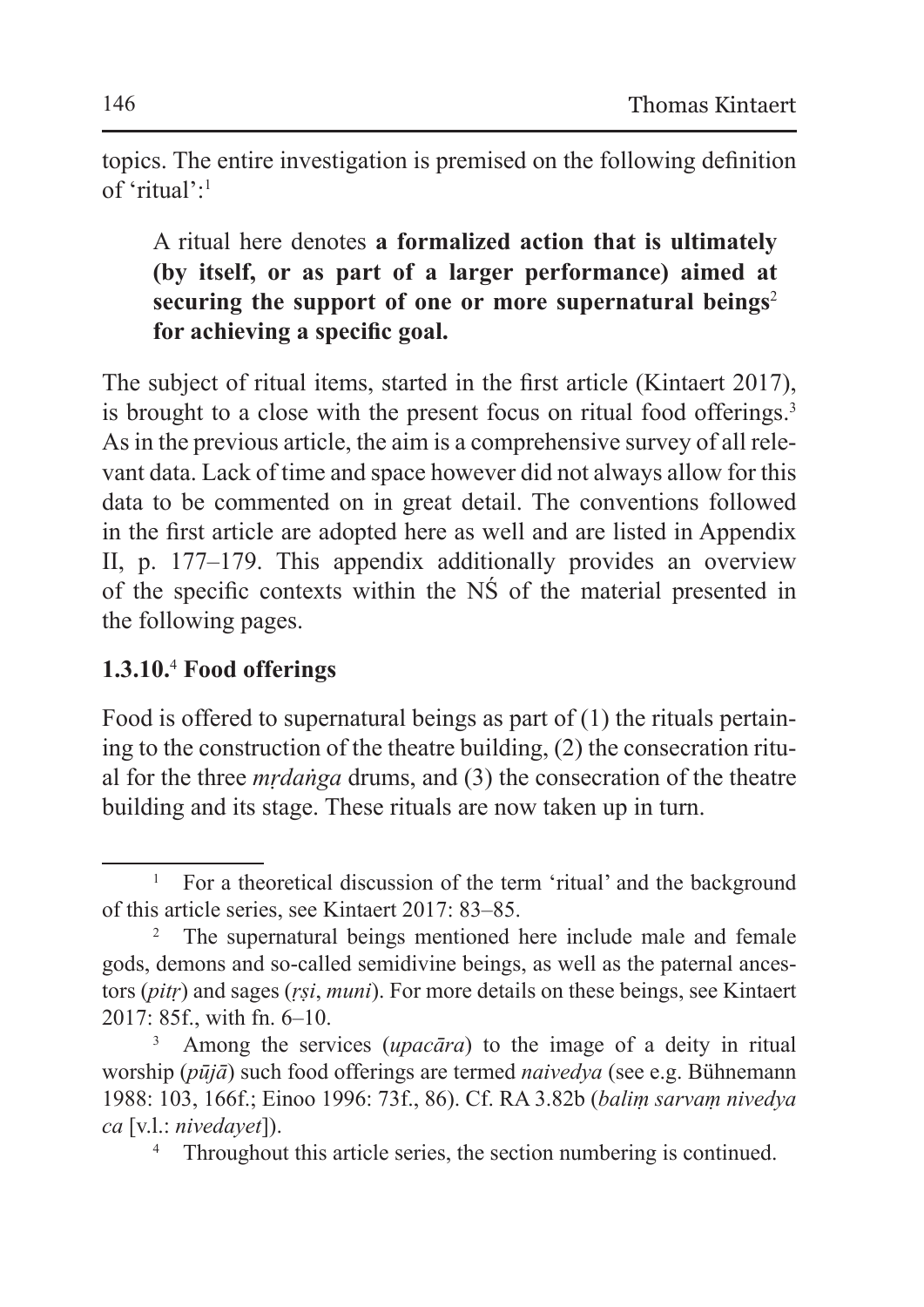#### **1.3.10.1. Food offerings preceding and accompanying the construction of the theatre building**<sup>5</sup>

Food of different kinds (*nānābhojana*) and other substances including fruit (*phala*) are to be offered to the deities (*daivata*) of the ten directions at night, before the construction of the theatre building is taken up (NĀ 2.38B–39A, 40d). This oblation consisting of comestibles is termed *bali* (NA 2.38c, 40a, 41b). For each of the cardinal directions the colour of the food (*anna*, *bali*) has been specified. Thus the offerings for the eastern direction should be white (*śukla*), those for the south, dark blue (*nīla*), the ones for the west, yellow (*pīta*), and finally the offerings for the north, red (*rakta*) (NĀ 2.39B–40A). The colours prescribed here are identified as primary colours in 21.78B–79A in the context of the mixing of pigments for the actors' make-up. Whereas other colours can be created by the mixing of some of these primary colours or their derivatives, each of the four primary colours is uncomposed (and therefore indivisible) and consequently can only be created from a pre-existing white, dark blue, yellow and red pigment respectively. The symbolism of these colours and their use in other, mainly ritual, contexts, both within the NŚ and beyond, has been dealt with in Kintaert 2005.

<sup>&</sup>lt;sup>5</sup> Regarding food offered to humans in the same context, see 1.3.10.4., p. 158ff.

<sup>6</sup> In theatrical practice, the offering and production of *bali* to worship gods (*devārcanabali*) (EN 9.82a, 118a) is represented by means of the single-hand gestures Padmakośa (EN 9.79B–80A, 82A–B) and Mukula (EN 9.117A–118A) respectively. Offering a *bali* at a wrong place, due to an agitated mind, requires one to perform an expiatory ritual (RA 3.101A–B). This injunction is here most likely aimed at the master of the theatrical art (*nāṭyācārya*) worshipping the deities of the stage, who is mentioned in the previous verse (RA 3.100A–B). *Bali* offerings are furthermore stated to be dear to ghosts (*bhūta*) on three occasions: the construction of what might be the front panel of the stage block (*mattavāraṇī*; see Kintaert 2017: 96, fn. 39) (NĀ 2.64B, 65B–66A; cf. the *bhūta*s co-protecting the *mattavāraṇī* pillars in NĀ 1.91A–B), the consecration of the stage (bracketed verse after RA 3.60A) and the consecration of the three *mṛdaṅga* drums (MṚ 34.290A–291A).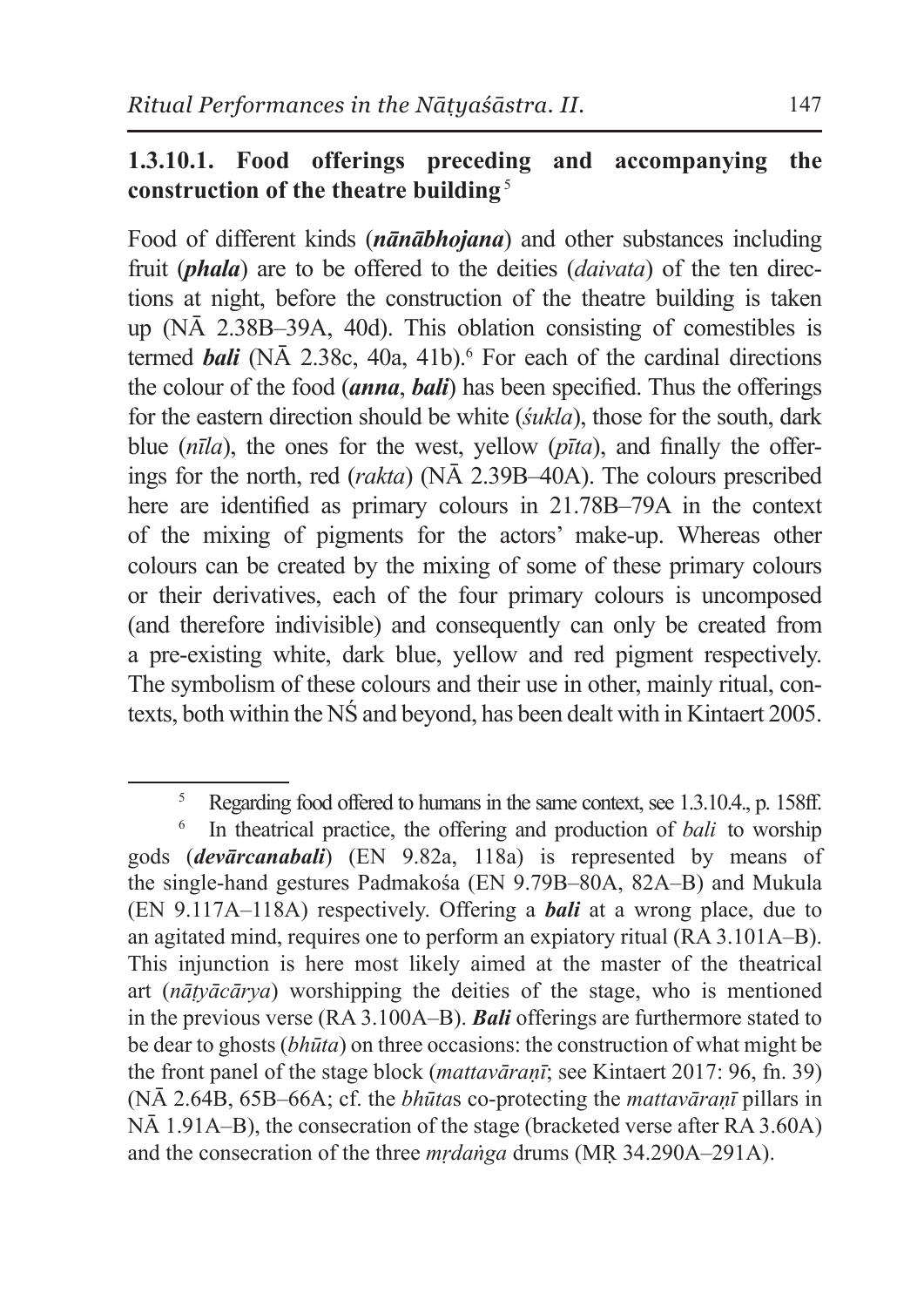Whereas the type of food has not been specified in the above passage, with the exception of the fruit  $(phala)$  mentioned in NA 2.39a,<sup>7</sup> we learn a little later that the so-called Brahmin pillar (*brāhmaṇastambha*) erected in the southeastern corner of the theatre building or stage pavilion,8 has been prepared (*saṃskṛta*, perhaps in the sense of purified or sanctified) with ghee and mustard (*sarpiḥsarṣapa*) (NĀ 2.46B). For this and other unguents composed of comestibles, see Kintaert 2017: 97f.

### **1.3.10.2. Food offerings during the consecration ofthe***mṛdaṅga* **drums**

After a paste (*rohaṇa*) made of cow's ghee (*gavya ghṛta*), oil (*taila*) and the flour or paste (*piṣṭa*) of sesame seeds (*tila*, *Sesamum indicum* L.) (MṚ 34.272A–B; see Kintaert 2017: 97) has been applied continuously to a newly created [tripartite] *mṛdaṅga* drumset, three *mandalas* are drawn into which Brahmā, Śaṅkara and Visnu are respectively invoked (MṚ 34.276A–B). The *āliṅga* drum is then placed in the *brāhmamaṇḍala*, the *ūrdhvaka* drum in the *maṇḍala* named after Rudra and finally the horizontally held [*aṅkika*] drum in the *vaiṣṇavamaṇḍala* (MṚ 34.277A–278A). The three drums, and ultimately the deities associated with them (cf. MṚ 34.280A), are subsequently venerated with different substances and *bali* offerings (MṚ 34.278B, 280b, 281c). These latter consist of, or include, the following food items:

<sup>7</sup> And unless one takes *anna* in NĀ 2.39B to denote (cooked) rice (cf. Apte s.v. *annam*; AmKo 2.9.48c). Such an interpretation would imply that the rice to be offered in the southern direction (*nīlānna*) was either coloured blue or belonged to a bluish-blackish variety, as for instance the *kṛṣṇavrīhi* (see Prakash 1961: 134, which cites *Suśrutasaṃhitā* 46.12, 14). According to Achaya *anna* can denote any cultivated grain (Achaya 1998: 61, 65).

<sup>8</sup> References to a stage pavilion (*raṅgamaṇḍapa*) (NĀ 2.65b, PŪ 4.275b) might indicate that the stage is actually a roofed pavilion, as is the stage of most *kūttampalam*s, the playhalls of present-day Kerala's Kūṭiyāṭṭam tradition of Sanskrit-cum-Malayalam theatre, which "have roofs within the roofs of the main structures" (see Panchal 1984: 122b).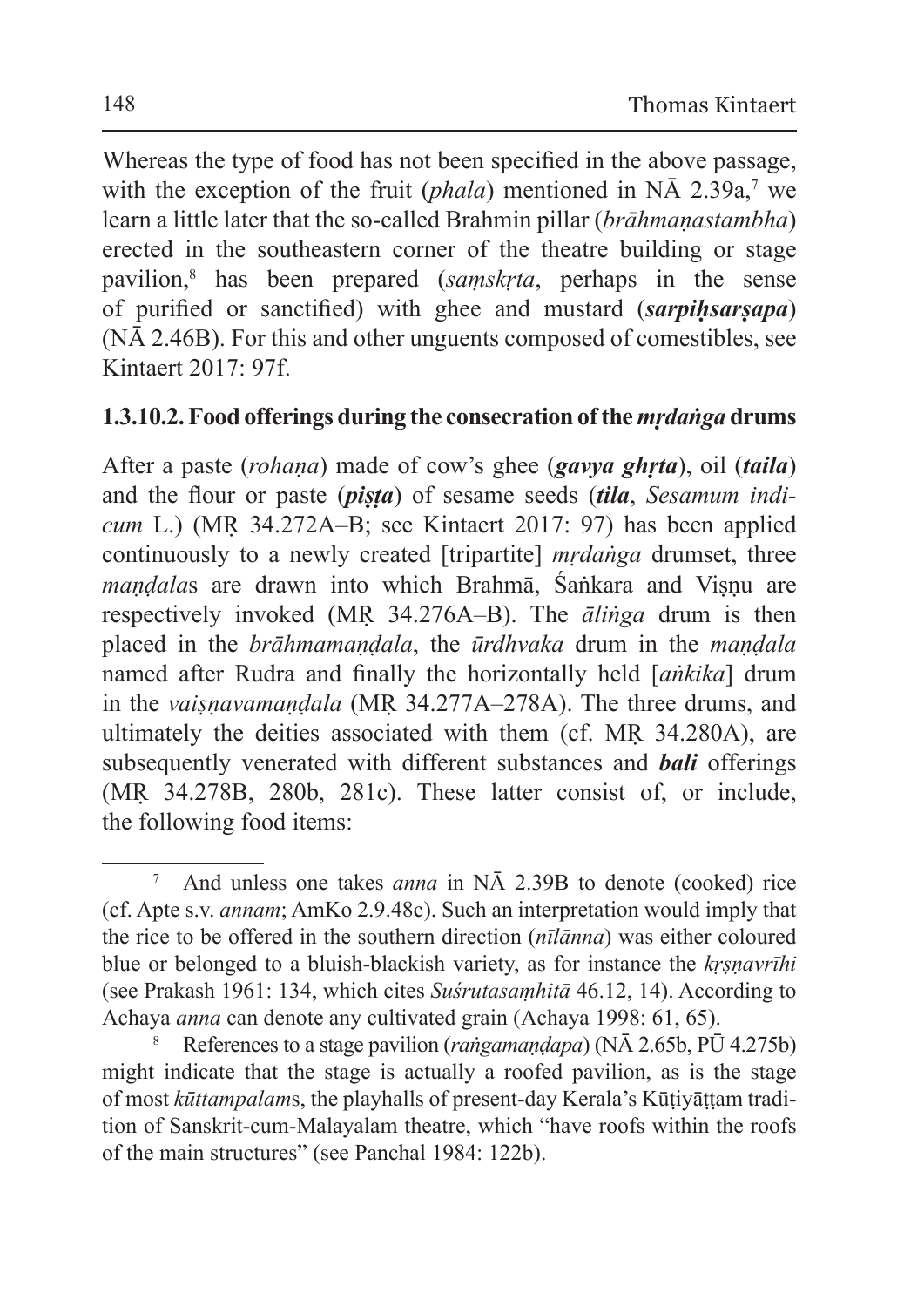*āliṅga* drum / Svayaṃbhū (i.e. Brahmā):

*Pāyasa*, a sweet rice pudding, made by cooking rice in milk (Prakash 1961: 290). This rice pudding is here either offered together with an unguent made of clarified butter and honey (*ghṛtamadhvakta*) (see Kintaert 2017: 97), or is itself daubed with these substances (MR 34.279A–B). The latter interpretation is close to the reading of the BI edition, which prescribes a *bali* offering made of a mixture of rice pudding and honey (*madhupāyasa*) (MṚ BI 33.265B; cf. MṚ 34B.216A). It is conceivable that the white colour of rice pudding is relevant in this context, since the textiles offered in the *brāhmamaṇḍala* are stated to be white as well (MṚ 34.279B).<sup>9</sup> Other edibles offered to the *āliṅga* drum according to the BI edition are an *apūpa*, a honey-sweetened "cake made of rice or barley meal cooked in clarified butter on slow fire" (Prakash 1961: 284), together with a *locikā*, a cake "prepared with wheat flour" (*ibid*.: 288) (MṚ BI 33.266A; cf. MṚ 34B.216B).

*ūrdhvaka* drum / Tryambaka (i.e. Śiva) and his attendants (*gaṇa*): Where MṚ 34.280B mentions an eight-part *piṇḍa* (a lump made with rice, rice flour or another type of flour)<sup>10</sup> in the shape of a *lājikā* flower  $(?)$ ,<sup>11</sup> the alternative reading of the chapter prescribes an *apūpikā* cake (cf. the description of the *apūpa* cake above), as well as sesamum seeds (*tila*) (MṚ 34B.217B). Ghosh emends a reading and obtains a *locikā* cake as a result, together with an *apūpa* cake and one or more *pindas* and *kendarikas*<sup>12</sup> (MR BI 33.267A).

<sup>&</sup>lt;sup>9</sup> See Kintaert 2017: 96. Regarding the association of the colour white with Brahmā, see *ibid.*, fn. 40.

<sup>&</sup>lt;sup>10</sup> Cf. the reference to an *agrapinda*, p. 164.

<sup>11</sup> The passage appears to be corrupt. The term *lājikā* is neither recorded in the Apte, pw and MW dictionaries, nor in Prakash 1961. As suggested by an anonymous reviewer, the original reading could have been *'rājikā'*, denoting a mustard species.

<sup>&</sup>lt;sup>12</sup> The term *kendarika* equally does not appear in the Apte, pw and MW dictionaries, and in Prakash 1961. In Ghosh's translation the term is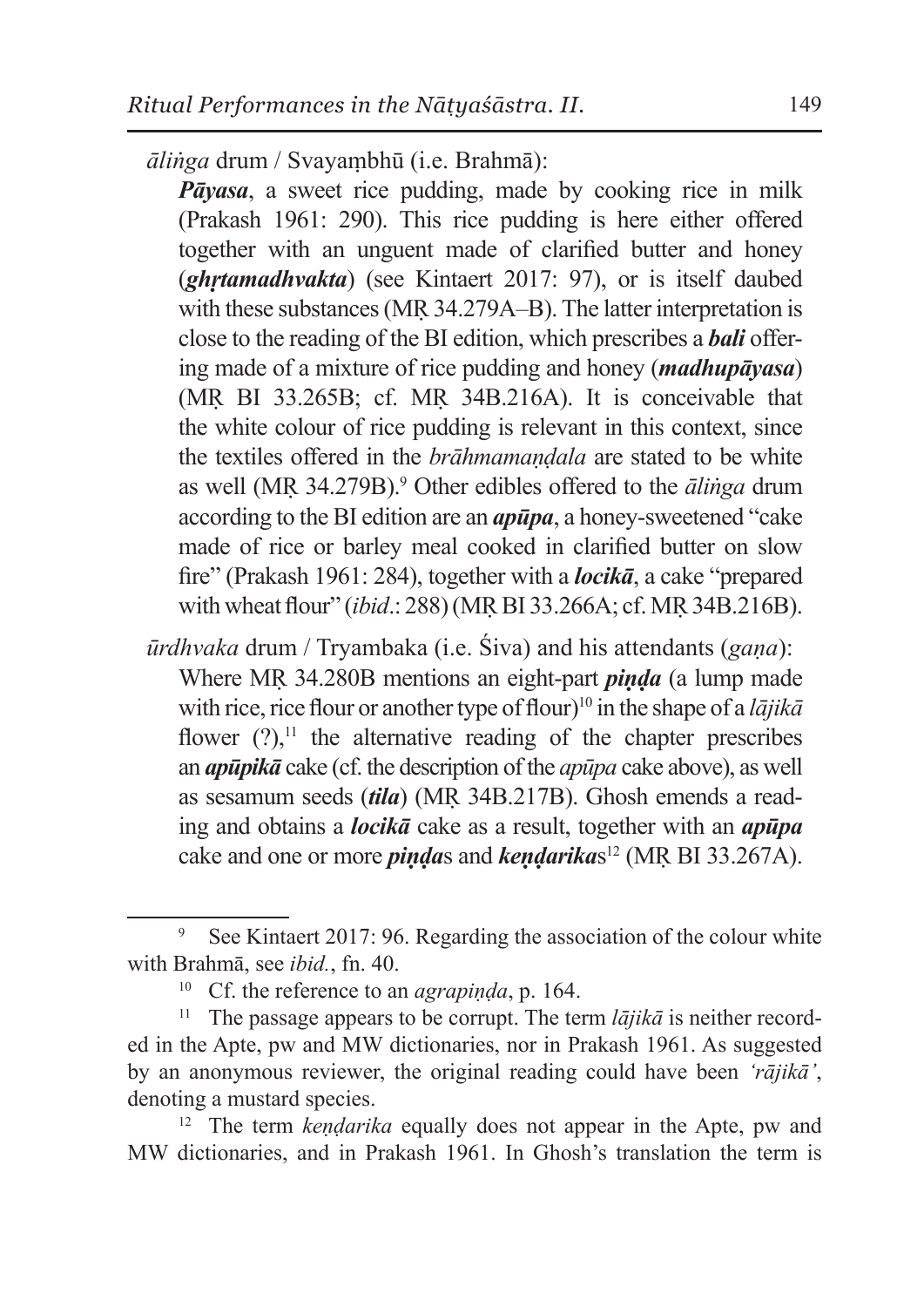Whatever the original food offerings consisted of, they probably had to be of red colour (*rakta*) <sup>13</sup> (MṚ 34B.218B; MṚ BI 33.268A).<sup>14</sup>

*aṅkika* drum / Viṣṇu:

The*aṅkika* drum, which, cryptically, is said to be situated (with)inor among all seeds (*sarvabījagata*) (MṚ 34.282A; MṚ BI 33.268B),<sup>15</sup> is offered yellow vessels containing rice pudding (*caru sapāyasa*) (MṚ 34.282B; MṚ BI 33.269b).16 According to a different reading the vessels contain a certain drink (*āsava*) (MṚ 34B.219d), which might refer to an intoxicating drink consisting of "{a}n extract of *Kapittha* (Ferronia elephantidin),{17} inspissated juice of sugar-

followed by a bracketed question mark (Ghosh 1961: 197). It is also not clear what "*svastika*" in the cited verses refers to. According to Ghosh, who reads "*svastike*", the offerings to the *ūrdhvaka* drum are made "in a Svastika" (*ibid*.).

<sup>13</sup> Ghosh 1961: 197 understands the verse in question (MṚ BI 33.268A) to enjoin an offering made of blood (*rakta*).

<sup>14</sup> The *raktakaudumbaras* in MR 34.281B might refer to the red fruit of the *udumbara* or cluster fig tree (*Ficus racemosa* L., syn. *Ficus glomerata* Roxb.) (see also Kintaert 2005: 263, fn. 113; Kintaert 2017: 105, fn. 82). However, I favour the reading *raktāmbaraiḥ* (MṚ 34B.218B; MṚ BI 33.268A) here, which parallels the offering of coloured cloth in the other two *maṇḍala*s (see MṚ 34.279c and 282c).

<sup>15</sup> Ghosh 1961: 197 understands these seeds as referring to seed *mantra*s ("surrounded by all the Bīja[mantra]").

<sup>16</sup> Besides denoting a vessel in which an oblation is prepared (see Apte, MW), *caru* can also refer to "{a}n oblation of rice or barley boiled for presentation to the gods and the manes […] It is often boiled in milk and is called *payaścaru* {cf. *carubhiś ca sapāyasaiḥ* in MṚ 34.282d} […]; or sprinkled over with butter or ghee." Similarly MW: "an oblation (of rice, barley and pulse) boiled with butter and milk for presentation to the gods or manes". According to Prakash 1961: 285 *caru* denotes "cooked rice from which water was not strained. The grains became soft but remained distinct (Śabara on Jaim. X. 1.42.)".

<sup>17</sup> *Ferronia elephantidin* is probably a synonym of *Limonia acidissima* L., the (Indian) wood-apple or elephant-apple (cf. NPGS-2017 and PDOP-2017). The synonym status of the similar name *Feronia elephantum* Corrêa is unresolved. See TPL-2017.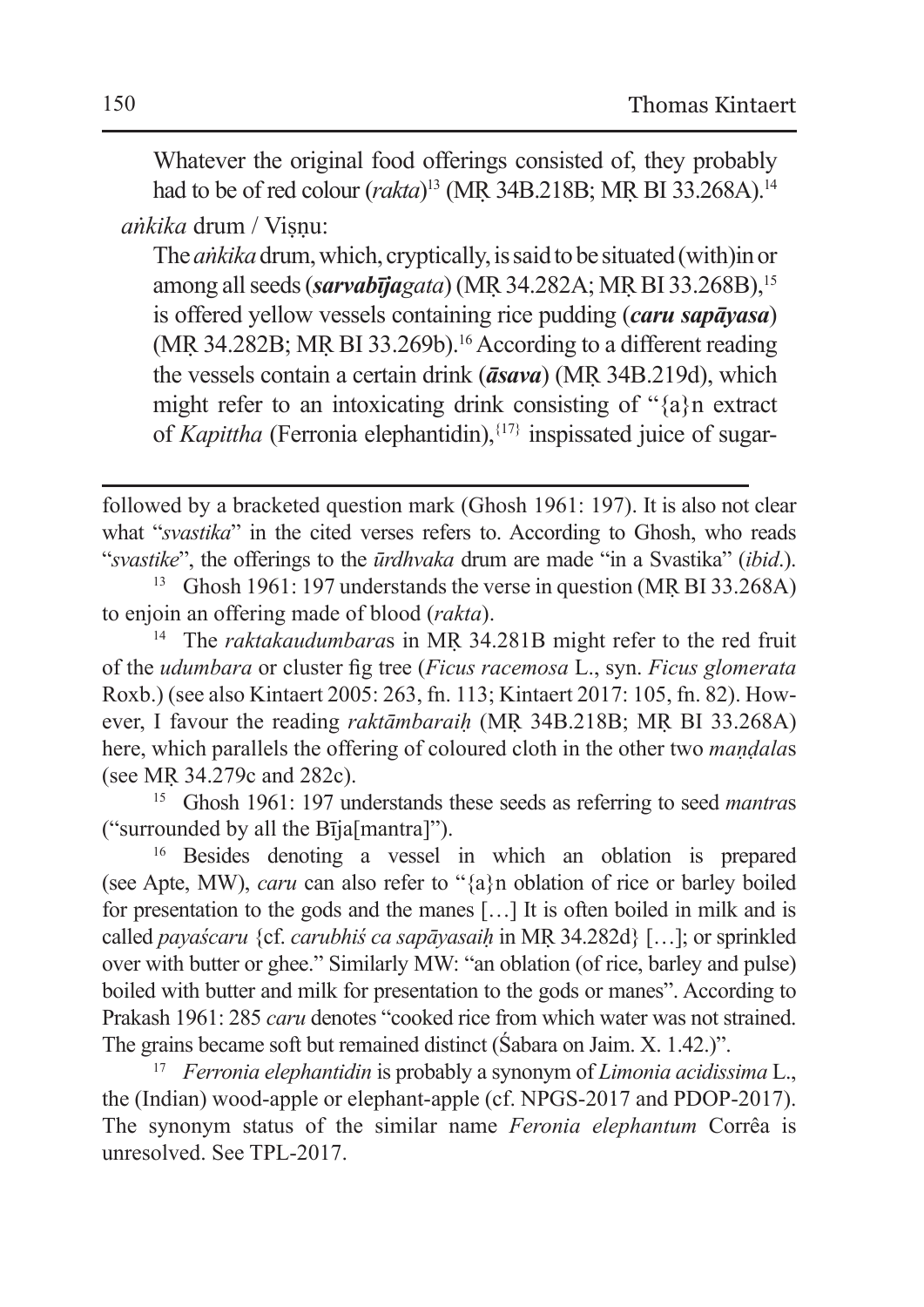cane and honey with some spices" (Prakash 1961: 298), to a spirituous liquor, distilled from sugar, molasses, etc. (Apte: MW),<sup>18</sup> to a juice or nectar (MW), or to a decoction (Apte; MW).

### **1.3.10.3. Food offerings during the consecration of the theatre building and its stage**

As part of the consecration of the theatre building, detailed in the NŚ's third *adhyāya*, food offerings are presented yet again. A *bali* offering consisting of soft and hard food  $(bho\)$  and  $bhakswa$ <sup>19</sup> and drinks (*pāna*) is already enjoined by Brahmā to be part of a sacrifice (*yajana*) in the first theatre building (DE/RA 1.120A–121B), after the latter had been created by Viśvakarman, and its constituent parts, as well as the actors, protected by different deities and other supernatural beings (DE/NĀ \*1.79A–97B). The invocation of the deities in the stage *maṇḍala* (*niveśana*), which requires red fruit (*rakta phala*) among other red items (RA 3.19A–B), has to be accomplished by means of the following substances: barley corns (*yava*), white mustard seeds (*siddhārthaka*), fried or parched [rice?] grains (*lāja*), unbroken and/ or unhusked rice grains (*akṣata śālitaṇḍula*),<sup>20</sup> powder (*v.l.*: root) of the *nāgapuṣpa* tree21 (*nāgapuṣpasya cūrṇena* [*v.l.*: *mūlena*]), and unhusked seeds of a millet species<sup>22</sup> (*vitusā priyangu*) (RA 3.20A–21A).

<sup>20</sup> For the ritual use of *aksata* rice, see Bühnemann 1988: 160f.

<sup>21</sup> This might refer to the champak tree (*Magnolia champaca* [L.] Baill. ex Pierre; see Apte, pw and MW), the punnaga tree (*Calophyllum inophyllum* L.; see Apte), the Indian rose chestnut (*Mesua ferrea* L.) or the Indian kamala tree (*Mallotus philippensis* [Lam.] Muell.Arg.). For the first and latter two of these trees, pw and MW give the botanical synonyms *Michelia champaka* L., *Mesua roxburghii* Wight and *Rottlera tinctoria* Roxb. respectively. Abhinavagupta equates the *nāgapuṣpa* with elephant ivory (*nāgadanta*) (AbhiBhā ad 3.20c, vol. 1, p. 73, l. 6).

<sup>22</sup> According to Ghosh "*priyangu* = saffron, and not the fruit of the *priyaṅgu* creeper" (1967: 36, fn. 3 ad RA BI 3.19d). Apte, pw and MW

<sup>18</sup> Cf. *sīdhu*, p. 154.

<sup>&</sup>lt;sup>19</sup> For an in-depth study of these two terms, see Yagi 1994.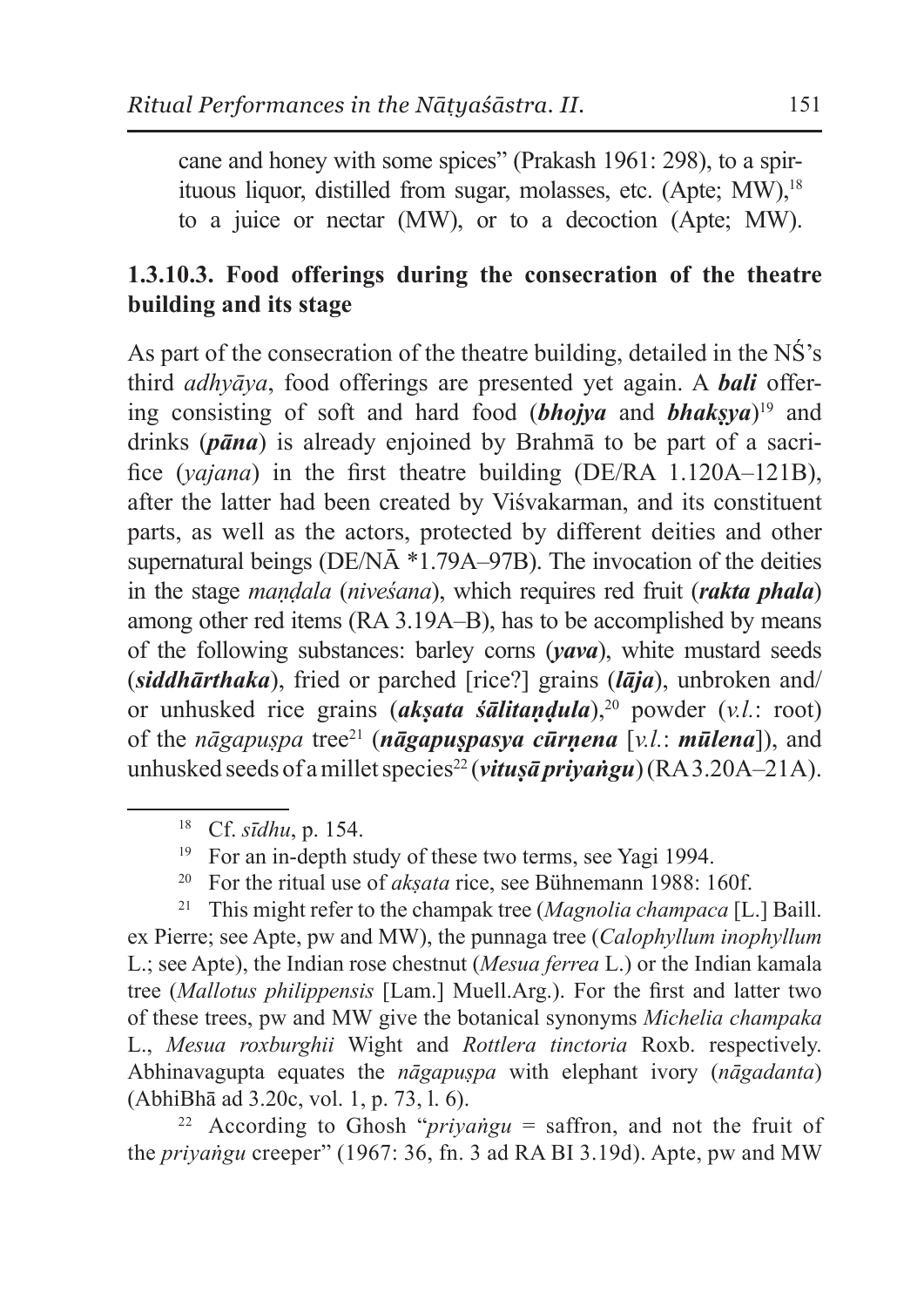It is however not expressed in which particular way the invocation of the deities into the stage *maṇḍala* is to be accomplished by means of these substances. Since food offerings to the different deities and supernatural beings are specified later (see below), the seeds and powder mentioned here likely serve a different purpose. It is conceivable that they are used to carry out the drawing of the stage *maṇḍala*, which is enjoined in the immediately following verse (RA 3.21B). This also seems to be the purport of Abhinavagupta's commentary *(mandalam*) *ca yavādibhir ityādi* [AbhiBhā ad RA 3.20A–B, p. 73, l. 6]).

After the *maṇḍala* has been drawn (RA 3.22A–23A) and the deities (*daivata*) invoked in its compartments as well as in other parts of the stage pavilion (RA \*3.23B–33B), they are first honoured with garlands, unguents, perfume and incense (RA 3.34A–36c), and subsequently with *bali* offerings (RA 3.36d) consisting of specific kinds of food (see also RA  $3.46$ A).<sup>23</sup> The first of these oblations is presented to Brahmā in the *maṇḍala*'s central square, proceeding to the gods in the eastern section and continuing clockwise from there.24 This information, provided in RA 3.37A–45B, is summarized in the following table:

<sup>24</sup> In which of the stage *mandala*'s nine compartments the supernatural beings are respectively invoked is only stated in the second of four lists naming

however attribute a neuter gender to *priyaṅgu* in the sense of 'saffron'. Ghosh's translation of *vitusābhih priyaṅgubhih* with "[With these and] articles such as [...] husked saffron" *(ibid.:* 35f.) therefore stands in conflict with the feminine gender of *priyaṅgu* in RA 3.20d. It furthermore contradicts the documented meaning of *vitusa* ('unhusked') and even constitutes a botanical impossibility, since saffron, consisting of the styles and stigmas of *Crocus sativus* L., does not possess husks and consequently can neither be husked nor unhusked. The lack of husks also applies to the mustard species (Apte, pw, MW) and the Chinese perfume plant, *Aglaia odorata* Lour. (pw, MW), mentioned as further candidates for *priyaṅgu* as a feminine or masculine noun.

<sup>&</sup>lt;sup>23</sup> In RA  $*3.46B-71B$ , which reproduces the *nātyācārya*'s requests to the supernatural beings to accept his offerings, the term *bali* is mentioned in nearly every other verse.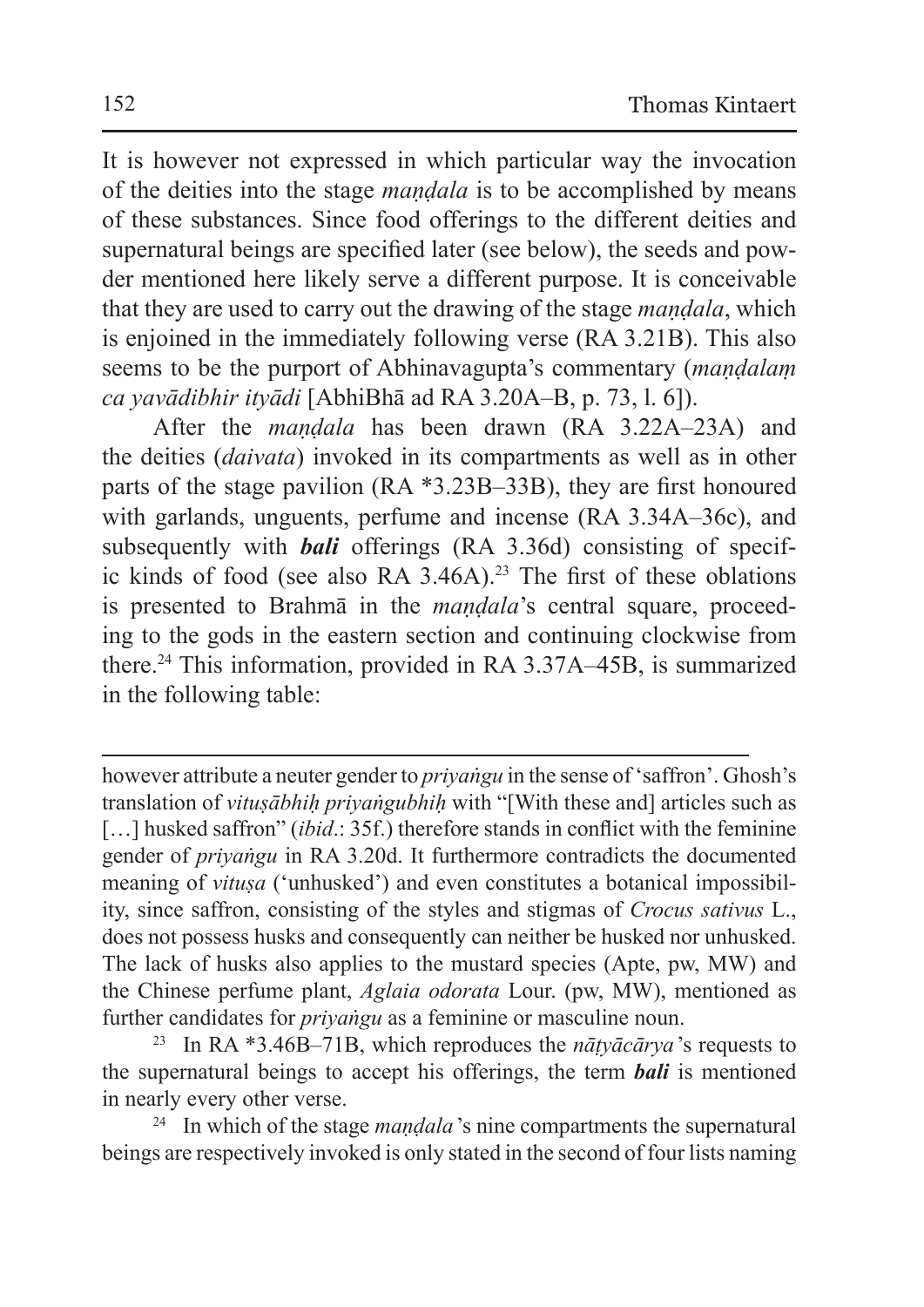| Supernatural being $(s)$                                                           | honoured with an offering of                                                                                                                                | Source: RA3.    |
|------------------------------------------------------------------------------------|-------------------------------------------------------------------------------------------------------------------------------------------------------------|-----------------|
| CENTRE <sup>25</sup><br>Brahmā (v.l.: Druhiņa)                                     | <i>madhuparka</i> <sup>26</sup>   "A mixture of curds, honey<br>and clarified butter" (Prakash 1961: 288)                                                   | 37a             |
| <b>EAST</b><br>Sarasvatī                                                           | $p\bar{a}y$ asa   rice pudding; "(Hindi-Khīr) Rice cooked<br>with milk and mixed with sugar" ( <i>ibid.</i> : 290)                                          | 37 <sub>b</sub> |
| Siva, Vișnu, Mahendra<br>and other [gods]                                          | <i>modaka</i>   ball-shaped sweetmeat; "(Hindi   Laddū)  <br>Sweets balls prepared with the flour of rice or<br>some pulse and sugar." <i>(ibid.</i> : 289) | 37 <sub>B</sub> |
| SOUTHEAST <sup>27</sup><br>the deified sacrificial fire.<br>Hutabhuj (v.l.: Vahni) | <i>ghrtaudana</i>   "Boiled rice mixed with clarified"<br>butter." (ibid.: 286)                                                                             | 38a             |

these beings in the following contexts: (1) their worship by the *nāṭyācārya* (RA [ \*] 3.4A–10A); (2) their invocation into the stage *maṇḍala* and some pillars  $(RA^{[*]}3.24A-32B)$ ; (3) the offering of eatables to them  $(RA 3.37A-45B)$ ; (4) their address by the  $n\bar{a}ty\bar{a}c\bar{a}rya$  during these offerings ( $RA$ <sup>[\*1</sup>3.47A–71B). In all lists, and most clearly in lists 2–4, the same clockwise progression is mostly observed. Whenever the offering to a supernatural being in list 3 does not agree with the position of that being in list 2, this has been noted in the first column of the table p. 153ff., in a footnote attached to the respective cardinal or intermediate direction.

<sup>25</sup> See the previous footnote.

<sup>26</sup> The grammatical number of the food item or beverage is not indicated in the table, since it seems to have been partly chosen due to metrical considerations. Cf. RA 3.38A: *ghṛtaudanena* […] *guḍaudanaiḥ*.—Regarding the offering of *madhuparka* to the king, see p. 162.

<sup>27</sup> In the second list of supernatural beings in this chapter (see fn. 24) the deified moon and sun are invoked in the *maṇḍala*'s eastern compartment (*kakṣyā*) (RA 3.25b), that is before the southeastern compartment associated with Agni (RA 3.26A). In the first list, they equally precede Agni (RA 3.5c, 6a), whereas in the fourth list (as in the present third one) they follow him (RA 3.56a–58b). Since it is unlikely that the order maintained in presenting offerings to supernatural beings differed from the order of their invocation in different *maṇḍala* compartments, we might be dealing with a textual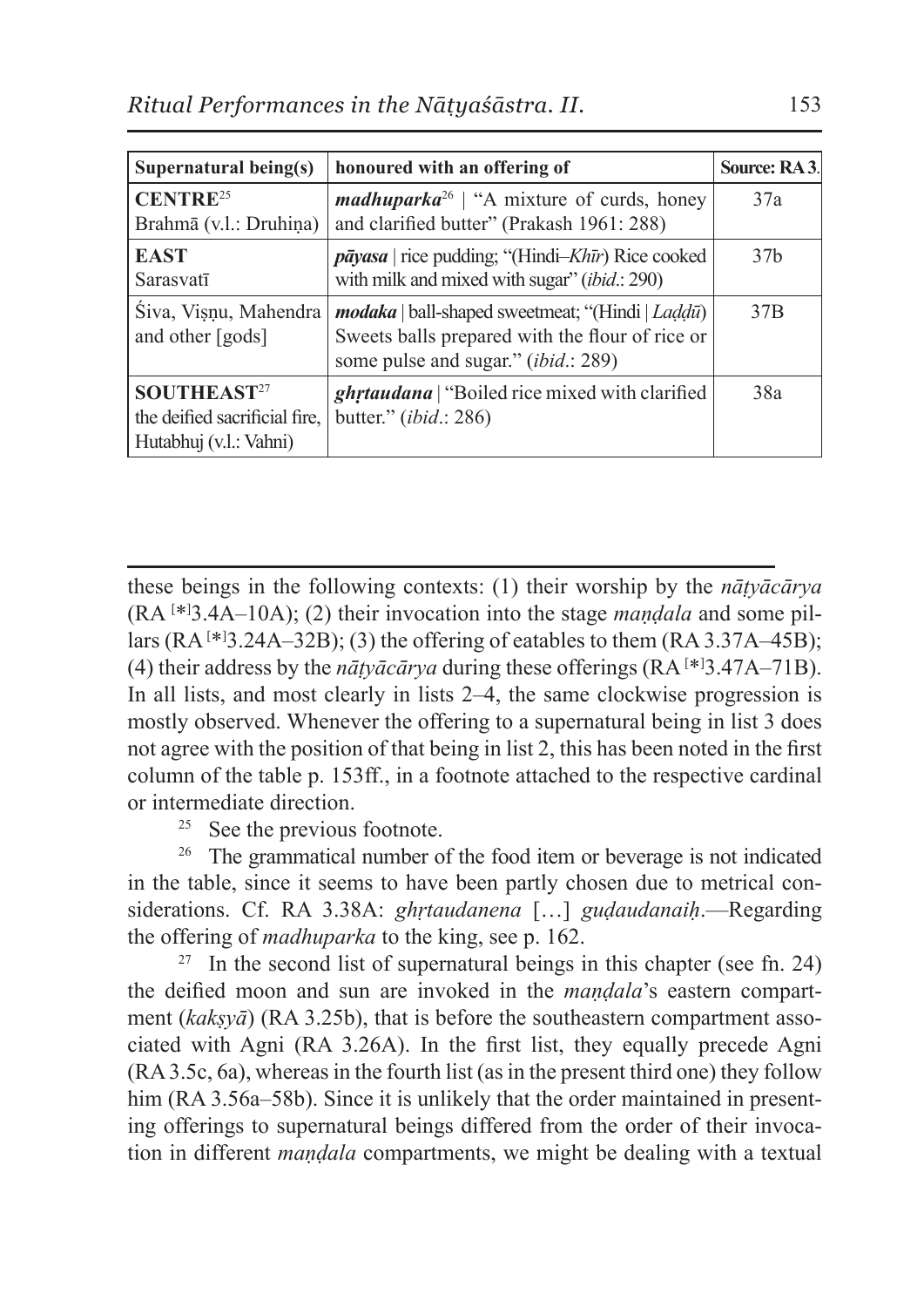| Supernatural being(s)                                                                                                                     | honoured with an offering of                                                                                                                                                                                                                                                                                    | Source: RA3.    |
|-------------------------------------------------------------------------------------------------------------------------------------------|-----------------------------------------------------------------------------------------------------------------------------------------------------------------------------------------------------------------------------------------------------------------------------------------------------------------|-----------------|
| the deified moon and<br>sun, Soma and Arka                                                                                                | <i>gudaudana</i>   "Rice boiled with treacle." <i>(ibid.</i> :<br>286), or perhaps, boiled with jaggery, which,<br>unlike its byproduct treacle (i.e., molasses)<br>still contains sugar crystals (cf. Hindi gur)                                                                                               | 38 <sub>b</sub> |
| a particular group of<br>deities $(visvedeva)$ <sup>28</sup><br>the heavenly musicians<br>( <i>gandharva</i> ) and sages<br>$(muni)^{29}$ | <i>madhupāyasa</i>   rice pudding sweetened<br>with honey                                                                                                                                                                                                                                                       | 38 <sub>B</sub> |
| <b>SOUTH</b><br>Yama and Mitra                                                                                                            | $ap\bar{u}pa$   honey-sweetened cake (see p. 149)<br>and <b>modaka</b> (ball-shaped sweetmeat) (v.l.:<br><i>modaka</i> combined with soup [s <b><i>upamisrita</i></b> ])                                                                                                                                        | 39A             |
| the paternal ancestors<br>( <i>pitr</i> ), a class of male-<br>volent spirits or demons<br>(piśāca) and semi-divine<br>serpents (uraga)   | sarpihkstra   a mixture of milk and $\lceil$ liquid $\rceil^{30}$<br>ghee                                                                                                                                                                                                                                       | 39B             |
| SOUTHWEST <sup>31</sup><br>the hosts of ghosts<br>( <i>bhūtasamgha</i> ) and the<br><i>mattavāranī</i> [deities]                          | <i>pakvānna</i>   cooked food, and $m\bar{a}msa$   meat<br>(v.l.: pakvāmaka māmsa; pakvāma māmsa  <br>cooked and raw meat)<br>sur $\bar{a}$ an alcoholic beverage, either a kind<br>of beer <sup>32</sup> or a (distilled) wine (see pw, MW, Apte)<br>sīdhu   liquor distilled from sugar cane<br>molasses, rum | $40A-41A$       |

corruption here. An in-depth study of these four lists and their variant readings might prove very useful for a text-critical reconstruction of the chapter.

- <sup>28</sup> See Tokunaga 1994: 347f.
- <sup>29</sup> *Muni*s again appear in RA 3.44A.
- <sup>30</sup> See Apte, s.v. *ājya*.

<sup>31</sup> The *mattavāranī* is additionally mentioned only in the chapter's fourth list of supernatural beings (see fn. 24) (RA 3.70A). The remaining troops of deities (*śeṣa devagaṇa*) of RA 3.42B correspond only to the *anya devagaṇa*s appearing, in variant readings of RA 3.71abc, again in list 4.

<sup>32</sup> See pw, MW. According to Prakash 1961: 300 such beer was "{g}enerally prepared with barley or rice flour, but sometimes *Madhūlikā*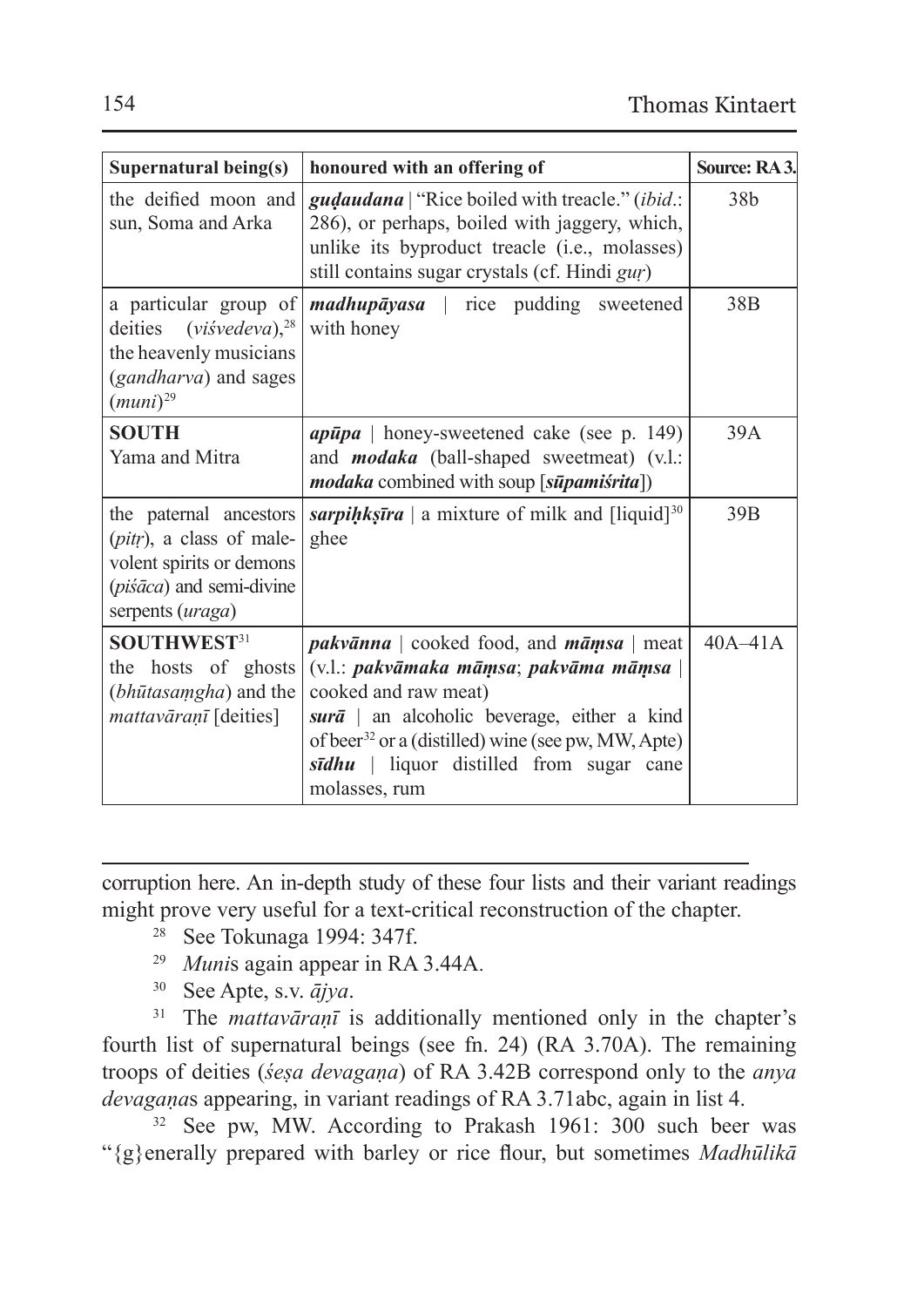| Supernatural being(s)                                                               | honoured with an offering of                                                                                                                                                                                                                                                                                                                                              | Source: RA3. |
|-------------------------------------------------------------------------------------|---------------------------------------------------------------------------------------------------------------------------------------------------------------------------------------------------------------------------------------------------------------------------------------------------------------------------------------------------------------------------|--------------|
| <b>SOUTHWEST</b><br>(continued)                                                     | <i>phalāsava</i>   a decoction of fruit (pw, MW), or<br>perhaps a distillation of fermented fruit <sup>33</sup><br>canaka palalāpluta   chickpea (canaka, Cicer<br>arietinum L.), <sup>34</sup> sprinkled with powdered<br>sesamum seeds (palala) (v.l.: <b>payasāpluta</b><br>wetted with milk)                                                                          | $40A-41A$    |
| goblins (raksas)                                                                    | the troops $(gana)$ of <b><i>pakvāma</i></b> (v.l.: <i>pakvāmaka</i> ) <i>māmsa</i>   cooked<br>and raw meat                                                                                                                                                                                                                                                              | 41B          |
| the demons ( <i>dānava</i> )<br>(v.l.: the remaining troops<br>of gods [see below]) | $sur\bar{a}$ an alcoholic beverage (see above)<br>$m\bar{a}msa$ meat<br>$(v.l.: surā, gudadhāna35 and māmsa)$                                                                                                                                                                                                                                                             | 42A          |
| the remaining troops<br>of gods ( <i>sesadevagana</i> )                             | $ap\bar{u}pa$   honey-sweetened cake (see above)<br><b>utkārikaudana</b>   boiled rice (odana) with<br><i>utkārika</i> , "{a} sweet dish prepared with rice<br>flour, milk, treacle and ghee" (Prakash 1961: 293;<br>cf. <i>ibid.</i> : 145, 170)<br>(v.l.: <i>apūpakādvārikotkaraih</i>   honey-sweetened<br>cake [apūpaka], ădvārikă [= ?] and utkārika<br>[see above]) | 42B          |
| WEST <sup>36</sup><br>the [deified] oceans (sāgara)<br>and rivers (sarit)           | <i>matsya</i>   fish                                                                                                                                                                                                                                                                                                                                                      | 43A          |

variety of wheat was also used. (Caraka Su. 27.188)." This would point to a beer produced by the fermentation of the starches of these cereal

grains.<br><sup>33</sup> According to Prakash 1961: 300 it denotes an intoxicating "*āsava* prepared from fruits such as date fruit".

<sup>34</sup> Regarding the history of the chickpea in South Asia, see Prakash 1961: 263 and Achaya 1998: 17b.

<sup>35</sup> Cf. *guḍadhānā*, which, according to pw and MW, denotes cereal grains with sugar, the latter probably referring to jaggery.

<sup>36</sup> The *muni*s of RA 3.44A find no correspondence in the other three lists mentioned in fn. 24 at the current place (that is, probably in the western, or possibly northwestern *maṇḍala* compartment). This might indicate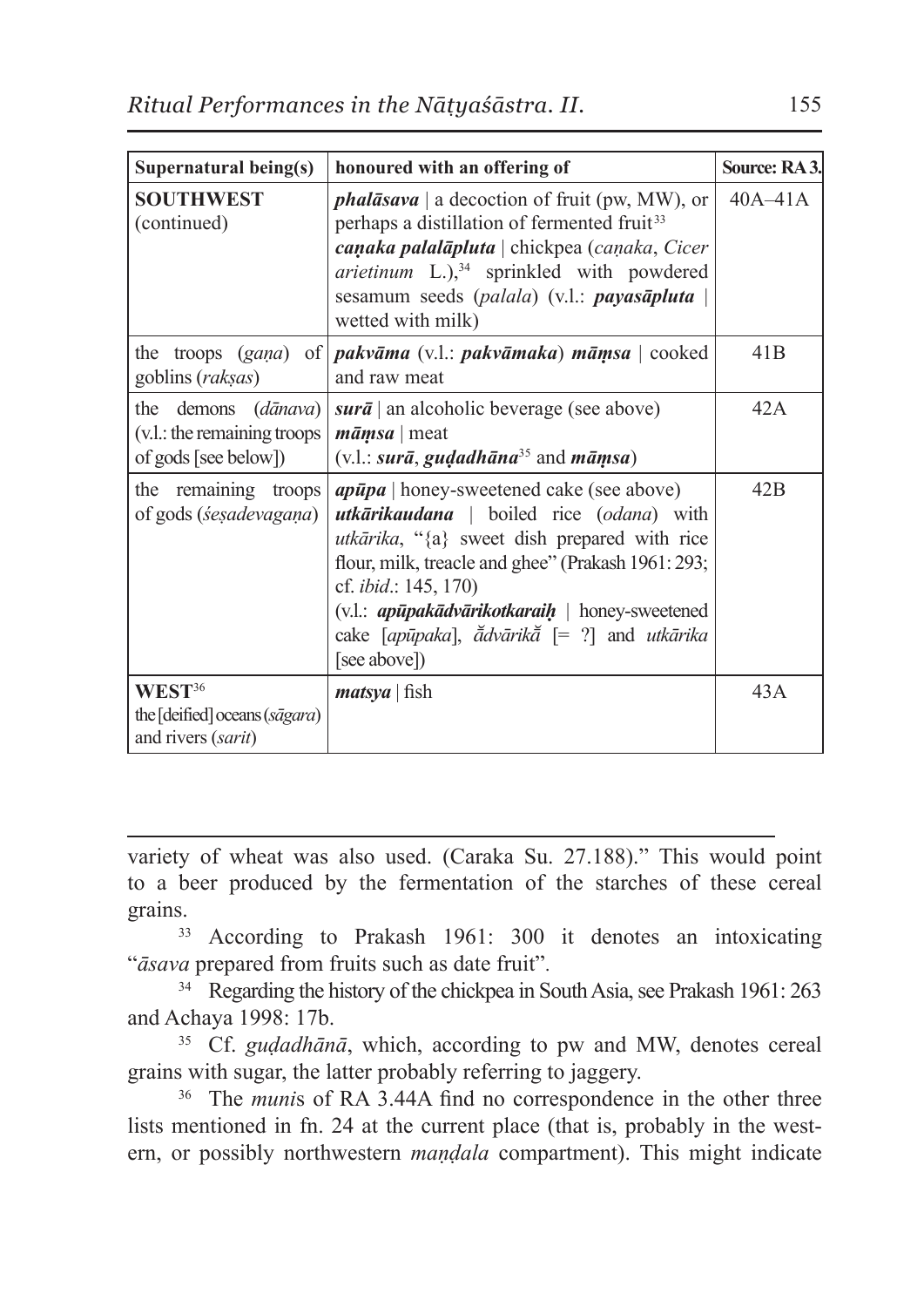| Supernatural being(s)                                                                                                               | honoured with an offering of                                                                                                                        | Source: RA3.    |
|-------------------------------------------------------------------------------------------------------------------------------------|-----------------------------------------------------------------------------------------------------------------------------------------------------|-----------------|
| WEST (continued)                                                                                                                    | <i>pistabhaksya</i>   a dish consisting of minced<br>$(pi$ <i>sta</i> ) meat <sup>37</sup> or perhaps a cake made<br>of powdered rice <sup>38</sup> | 43A             |
| Varuna                                                                                                                              | $ghrtap\bar{a}yasa$   rice pudding prepared with<br>clarified butter                                                                                | 43B             |
| the sages <i>(muni)</i>                                                                                                             | $n\bar{a}n\bar{a}m\bar{u}laphala$ various roots/rhizomes and<br>fruit<br>$(v.l.:$ <i>nānāpuspaphala</i>   various flowers and<br>fruit)             | 44 A            |
| <b>NORTHWEST</b><br>the deified wind (vāyu,<br>pl., perhaps denoting<br>the <i>maruts</i> ) and [divine]<br>birds ( <i>paksin</i> ) | $vicitra(v.1): vividha)bhaksyabhojana   diverse$<br>kinds of hard and soft food (cf. p. 151 with<br>fn. $19$ )                                      | 44 <sub>B</sub> |

that this verse is a later insertion, the more so since an offering to *munis* has already appeared earlier in the same list (RA 3.38B), where it does find correspondences in both the first list (*muni*s [v.l. *ṛṣis*] in RA 3.7d) and in the second one (*ṛṣi*s and *ṛṣigaṇa*s as variant readings of *sarpagaṇa*s in RA 3.26B). The *sarpagaṇa*s in the southeastern *maṇḍala* section are anyway suspect, since they do not have any correspondence in the other lists, whereas *uraga*s appear later in the same list (RA 3.27c) with correspondences in lists 1 (v.l. of RA 3.8b) and 3 (RA 3.39B).

<sup>37</sup> "*Pista*. Meat pasted, formed into balls and cooked with curds, juice of pomegranates, and aromatic spices. (Suśruta Su. 46.)" (Prakash 1961: 296); "*Sushrutha Samhitā* […] meat that had been ground and shaped into patties or balls was termed pīshtha{sic}. […] The *Mahābhārata* mentions pishthaudana, a dish of rice cooked with mince meat." (Achaya 1998: 54).

<sup>38</sup> Cf. Prakash 1961: 36, 290 (*piṣṭaka*s, which are "{p}robably cakes made of powdered rice") and Achaya 1998: 34a ("Rice cakes are termed pishtakas."). Ghosh (1967: 38 ad RA BI 3.42a) similarly takes the *piṣṭabhakṣya*s to denote cakes.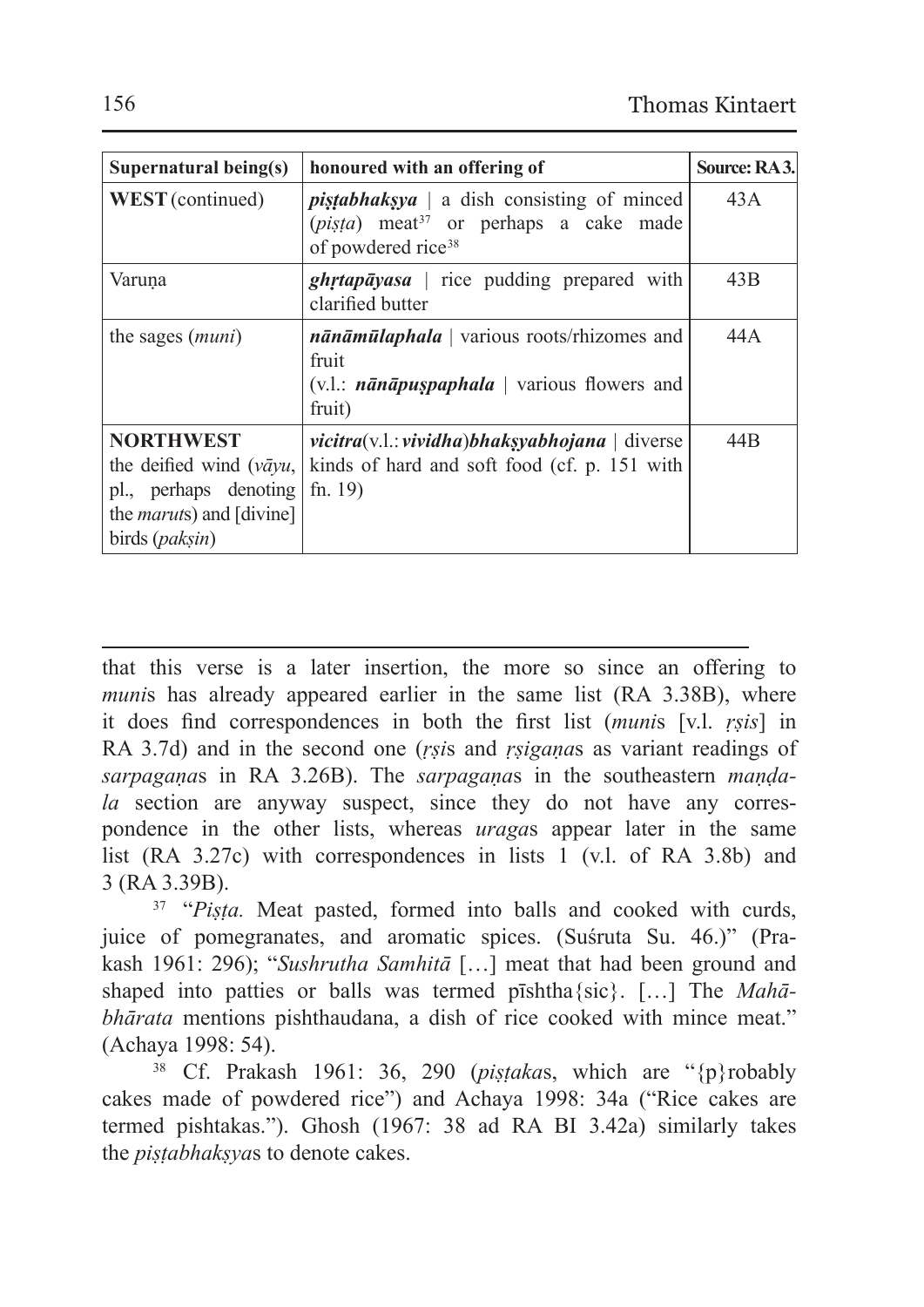| Supernatural being(s)           | honoured with an offering of                                                      | Source: RA3. |
|---------------------------------|-----------------------------------------------------------------------------------|--------------|
| <b>NORTH</b>                    | <i>apūpa lūjikūmiśra</i>   honey-sweetened cake                                   | $45A-B$      |
|                                 | all [divine] mothers (see above) having a mixture of $l\bar{a}jik\bar{a}$ , which |              |
|                                 | of the dramatic art might denote $l\bar{a}j\bar{a}$ , parched rice <sup>40</sup>  |              |
| (sarvanātyanātr), <sup>39</sup> | <i>bhaksyabhojya</i>   hard and soft food                                         |              |
|                                 | Dhanada (i.e. Kubera) (see p. 151 with fn. 19)                                    |              |
| and attendants                  |                                                                                   |              |

At a later point of the consecration of the stage, hard and soft food (*bhakṣya* and *bhojya*) is presented to all musical instruments (*ātodya*) [of the theatrical orchestra]  $(RA \ 3.76A-B; cf.$  the bracketed stanza after RA 3.72B). Thereafter, a complete *bali* offering (*bali sarva*) is mentioned in connection with the veneration of the *jarjara* staff

<sup>&</sup>lt;sup>39</sup> The group of *nātyamātrs* is said to be headed by Brāhmī (RA 3.67A). Since Brāhmī can denote Sarasvatī, this group of goddesses might correspond to the eight [divine] mothers Sarasvatī, Dhrti, Medhā, Hrī, Śrī, Lakṣmī, Smrti and Mati, enumerated in RA 3.87A–B. (Ghosh speaks of merely seven *nāṭyamātṛkā*s in this context, since he omits Mati in his translation [1967: 31, fn. 1 ad RA BI 3.86B-87A].) It should however be noted that, whereas the *nāṭyamātṛ*s are present in all four lists of supernatural beings (see fn. 24), i.e. in RA 3.9a (as a variant reading), 30c (invoked in the stage *maṇḍala*'s northern compartment), 45a (the passage under discussion) and 67A–B, several of the eight goddesses named in RA 3.87A have already appeared at the beginning of these lists, namely Sarasvatī, Lakṣmī, Medhā, Dhṛti (v.l.: Smṛti) and Smṛti (v.l.: Mati), together with Siddhi, in the first list (RA 3.4A, 5A), Sarasvatī, Lakṣmī and Medhā, together with Śraddhā, in the second list (RA 3.25B [invoked in the eastern *maṇḍala* section]), Sarasvatī in the third list (RA 3.37b [offered *pāyasa*]) and finally Sarasvatī (with further names), Lakṣmī, Mati and Medhā (v.l.: Dhṛti), together with Siddhi (v.l.: Siddhi, Vrddhi and Laksmī), in the fourth list (RA 3.52A–B, 54A–B). It can consequently not be excluded that the *nāṭyamātṛ*s denote a different group of mother goddesses.

 $40$  See also fn. 11, p. 149. It is not clear what the variant readings *apūpalekhikāmiśra*, *lepikāmiśra*, and *lipikāmiśra* might mean in the present context (see RA 3.45c [*pa.ba.ta.*N.*ma.*]).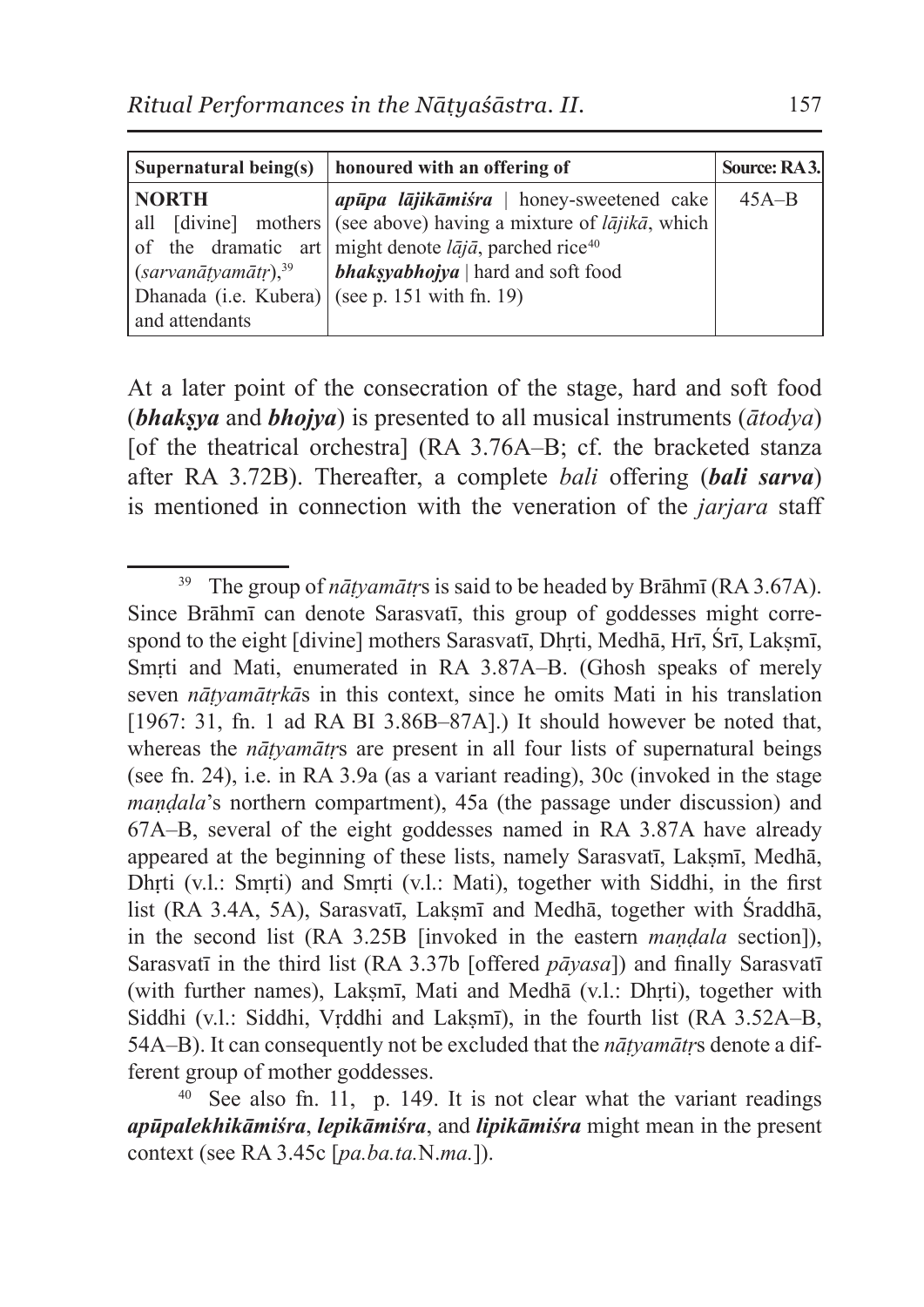(RA 3.82A). The specific nature of this offering is either not stated, or the offering might refer to the (coloured) cloths, incense, garlands and ointments presented to the staff (RA 3.73B–75B, 77A), in which case it would not consist of comestibles.

### **1.3.10.4. Food offered to humans during the construction of the theatre building**

As part of the rituals pertaining to the construction of the theatre building, food is also offered to Brahmins, to the king and his main priest, and to construction workers.

Brahmins (*brāhmaṇa*, *dvija*) are offered food repeatedly.<sup>41</sup> They are first satiated, or perhaps satisfied with gifts other than food  $42$ (**caus.** of  $\sqrt{trp}$ ), before the outlines of the future playhouse are traced (NĀ 2.32c). Then, during the erection (*sthāpana*) of the playhouse, or, as per Ghosh's understanding of the term, when laying its foundation (Ghosh 1967: 24 ad NĀ BI 2.41B), Brahmins are offered sweet rice pudding with ghee (*ghṛtapāyasa*) <sup>43</sup> (NĀ 2.41B). After the walls have been erected and the theatrical master (*ācārya*) has fasted three nights, Brahmins are again

<sup>&</sup>lt;sup>41</sup> Lubin 2016b proposes "that the feeding of Brahmins was promoted as Brahmanism's answer to giving alms to celibate monks. The relationship between world-renouncers and householders in ancient India was framed in a semiotics of food and eating: those who have "gone forth" cease to provide for themselves and are sustained by being fed by lay patrons, a relationship symbolized by the mendicant's begging bowl. The Brahmanical tradition, however, between the Maurya and Gupta eras, promoted an image of Brahmins as home-based holy men worthy of feeding by the same logic: their observance of self-discipline and dedication to sacred knowledge." See also Lubin 2016a: 328: "[…] the early Dharmaśāstra texts were produced byBrahmin theorists to support their collective self-construction as household-based religious professionals on a par with Buddhist and Jainist mendicants, and the feeding of Brahmins was promoted as parallel to the alms-food given to monks in other traditions. This, anyway, is my reading of the evidence […]."

<sup>42</sup> Cf. NĀ 2.54B–55A.

<sup>43</sup> Cf. the *pāyasa ghṛtamadhvakta* in MṚ 34.279A.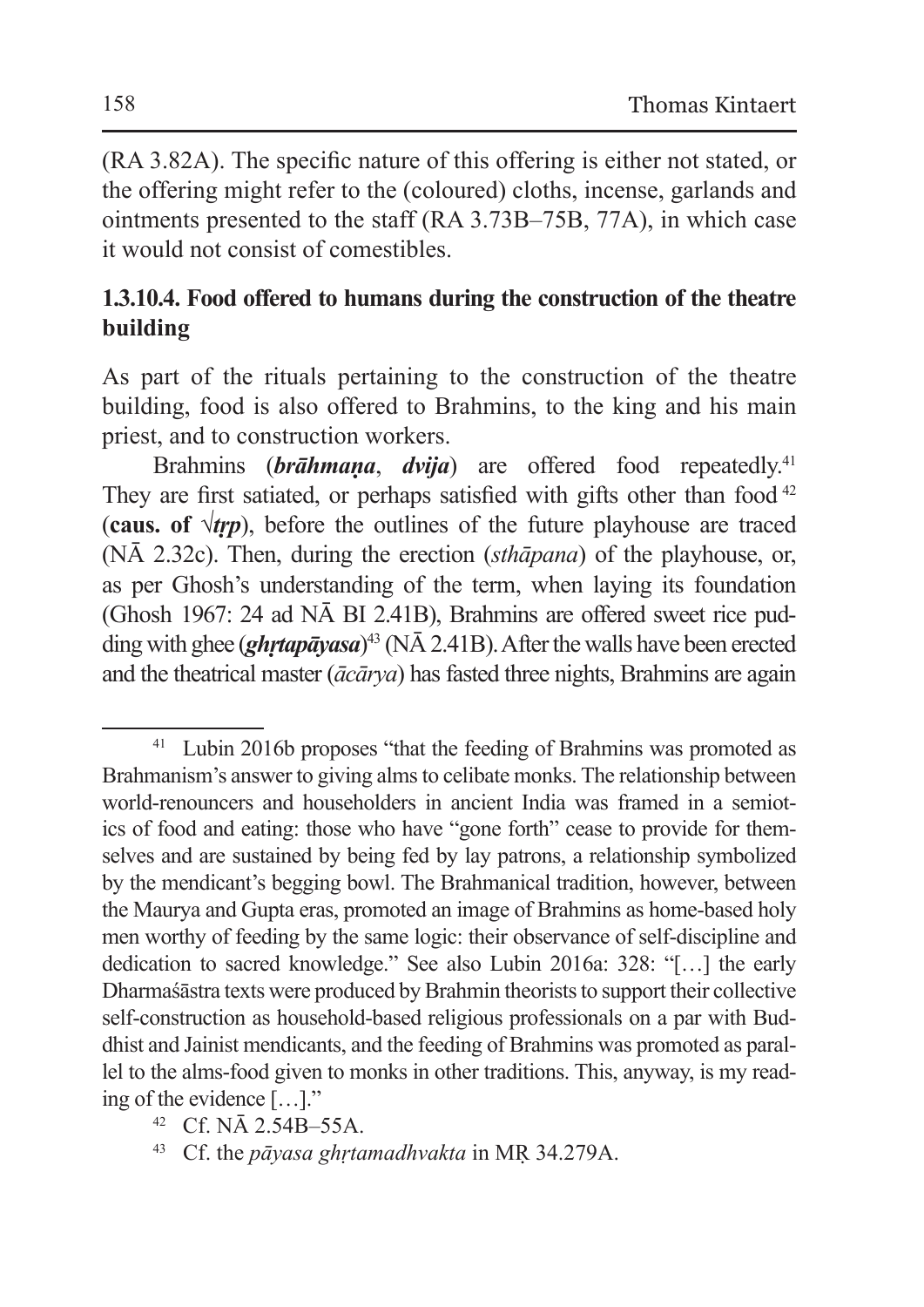presented food before each of the four corner pillars (see p. 148 with fn. 8) are raised (NĀ 2.47A–50A, 55A). The following food items are specified:

- *brāhmaṇastambha*: *pāyasa*<sup>44</sup> (NĀ 2.47b), sweet rice pudding

- *kṣatriyastambha*: *guḍaudana* (NĀ 2.48b), rice cooked with molasses or jaggery (cf. p. 154)<sup>45</sup>

- *vaiśyastambha*: *ghṛtaudana* (NĀ 2.49b), boiled rice mixed with ghee (cf. p. 154)

- *śūdrastambha*: *kṛsara* (v.l.: *kṛsarā*; *kṛśarā*) (NĀ 2.50b) (cf. p. 160, 163), "A dish prepared with sesamum and rice cooked in milk.<sup>{46}</sup> In  $\{D\}$ alhana's time it was a dish prepared with sesamum, rice and *Māṣa*. {47}" (Prakash 1961: 287). The latter bean refers to black gram (*Vigna mungo* [L.] Hepper),<sup>48</sup> also called the mungo bean and. in Hindi, *uṛad dāl* (cf. Prakash 1961: 264; Achaya 1998: 34a).

<sup>47</sup> Cf., ad *kṛsara*, Apte ("Rice and peas boiled together with a few spices (Mar{āṭhī} khicaḍī)"), MW ("a dish consisting of sesamum and grain (mixture of rice and peas with a few spices)" and Achaya (Achaya 1998: 33b: "Rice  $[\dots]$  cooked with  $[\dots]$  sesame seed and milk (krsāra $\{\text{sic}\}\)$ , perhaps a forerunner of the later khichdī made from rice and dhāl."). The name of the latter dish is usually derived from Sanskrit *khiccā* (MW: "a kind of dish [made of rice and pease &c], N{ighantu}pr{akāśa}."). See e.g. KEWA: I 309.

<sup>48</sup> For botanical synonyms, including the (misapplied) name *Phaseolus radiatus* given as ameaning of*māṣa* "in later times" inMW and pw, see TPL-2017.

<sup>44</sup> It is only stated expressly in connection with the following three corner pillars that the food is offered to Brahmins (*dvija*). The conjecture that the *pāyasa* should likewise be given to Brahmins is also made by Abhinavagupta (AbhiBhā ad 2.47A, vol. 1, p. 59 l. 1f.).

<sup>&</sup>lt;sup>45</sup> The same dish is offered to the [deified] sun and moon during the consecration of the stage (RA 3.38b; see p. 154). Whether this correspondence is related to the royal (hence *kṣatriya*) solar and lunar lineages (*sūrya*- and *somavaṃśa*) can only be speculated. I am not aware of any mention of these lineages in the NŚ. *Guḍaudana* is also served to the workers building the theatre hall (see p. 163).

<sup>46</sup> Similarly Apte, s.v. *kṛsara* = *kṛśara* ("Adish made of milk, sesamum and rice"), Achaya 1998: 270b, using the wrong spelling *krasāra*: "rice-milk-sesame seed dish", and, without the milk, pw ("ein Gericht aus Reis und Sesamkörnern").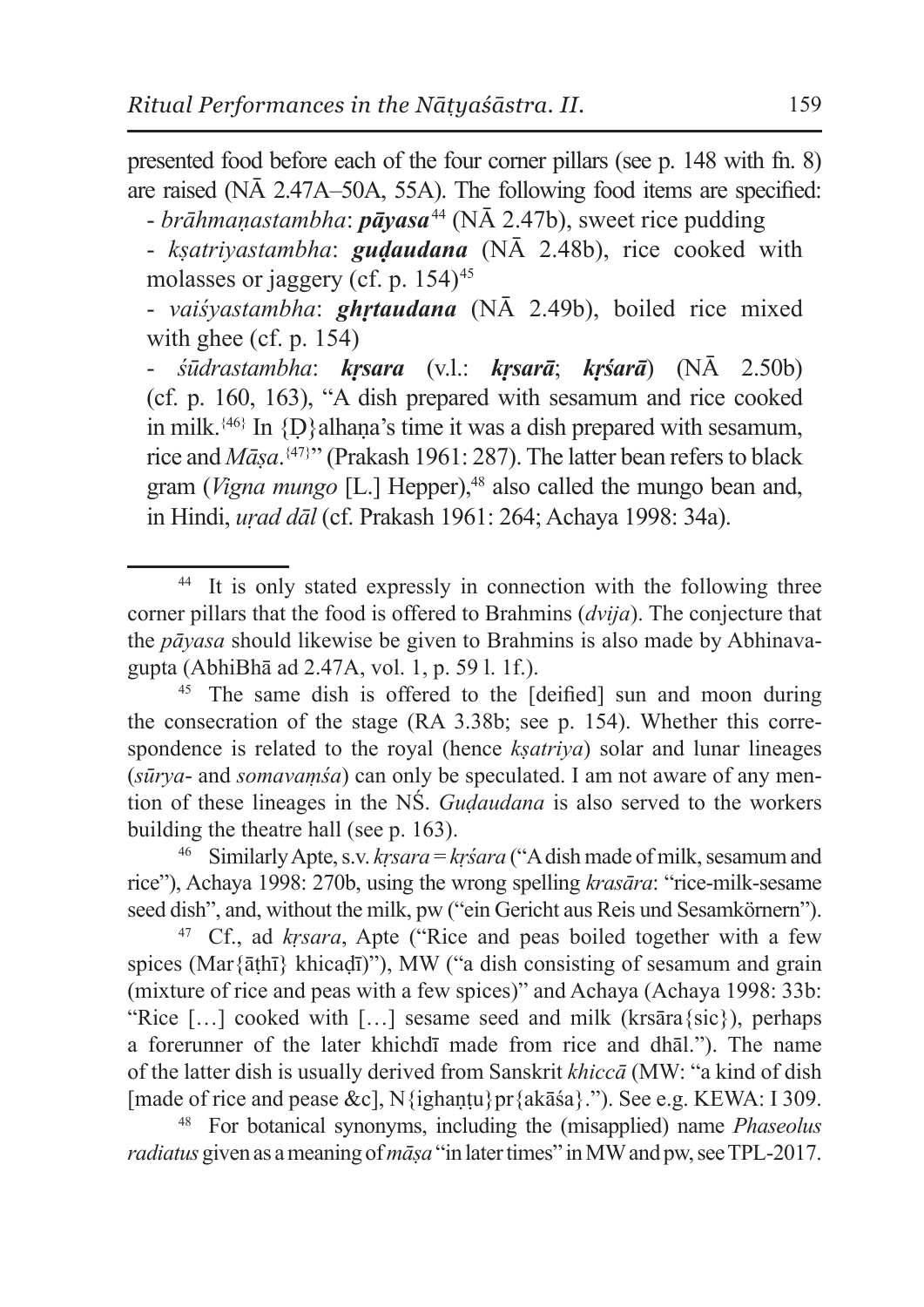All the items offered at the *brāhmaṇa*, *kṣatriya*, *vaiśya* and *śūdra* pillars should be respectively of white (*śukla*), red (*rakta*), yellow (*pīta*) and dark blue (*nīla*) colour (NĀ 2.47a [also 50d], 48a, 49a, 50a).49 The above food items presented to Brahmins were perhaps chosen so as to exhibit these same colours,<sup>50</sup> since rice pudding, jaggery rice and rice with ghee (all food items that are still savoured today) indeed are or can be respectively whitish, reddish and yellowish. If so, then the *kṛsara* dish, presented to Brahmins before the raising of the *śūdra* pillar (which was honoured with dark blue offerings), might already<sup>51</sup> contain black (unhulled) mungo beans in order to create a *nīla* dish, keeping in mind the fact that dark blue and black are frequently not distinguished in the NŚ and generally in premodern Sanskrit literature (see Kintaert 2005: 248 [with fn. 16], 259f.).<sup>52</sup>

Gifts of cows (*go*) are mentioned a little later, still in connection with the raising of the corner pillars, but without naming any recipient (NĀ 2.54c). It is not clear how these cows relate to the singular cow (*go*) to be offered as a fee (*dakṣiṇā*) at the sanctified *brāhmaṇastambha* (NĀ 2.58A). Although the recipient of a *dakṣiṇā* is usually a Brahmin,<sup>53</sup> this is not made explicit here.

Still later, during the construction of the *mattavāraṇī* part of the stage platform (see Kintaert 2017: 96, fn. 39), Brahmins are again offered food (*bhojana*, *aśana*), which is specified as *krsar* $\check{a}$  (v.l.: *krśarā*) (N $\overline{A}$  2.67A) (cf. p. 159 and 163). According to Ghosh they are additionally given sweet rice pudding.<sup>54</sup>

<sup>53</sup> According to Abhinavagupta this is the case here as well (AbhiBhā ad NĀ 2.58A, vol. 1, p. 60, l. 1).

<sup>54</sup> "And to ensure the good condition of the pillars, one should give to the Brahmins Pāyasa and other eatables such as Kṛsarā" (Ghosh 1967: 28

<sup>49</sup> See also Kintaert 2005: 250f.; Kintaert 2017: 101.

<sup>50</sup> This is also Abhinavagupta's view (AbhiBhā ad NĀ 2.47A, vol. 1, p. 59, l. 1f.).

<sup>&</sup>lt;sup>51</sup> That is, much earlier than Dalhana (ca.  $12<sup>th</sup>$  cent. CE). See p. 159.

<sup>&</sup>lt;sup>52</sup> Cf. also the coloured food offerings laid in the cardinal directions after tracing the outlines of the future theatre hall (see 1.3.10.1., p. 147).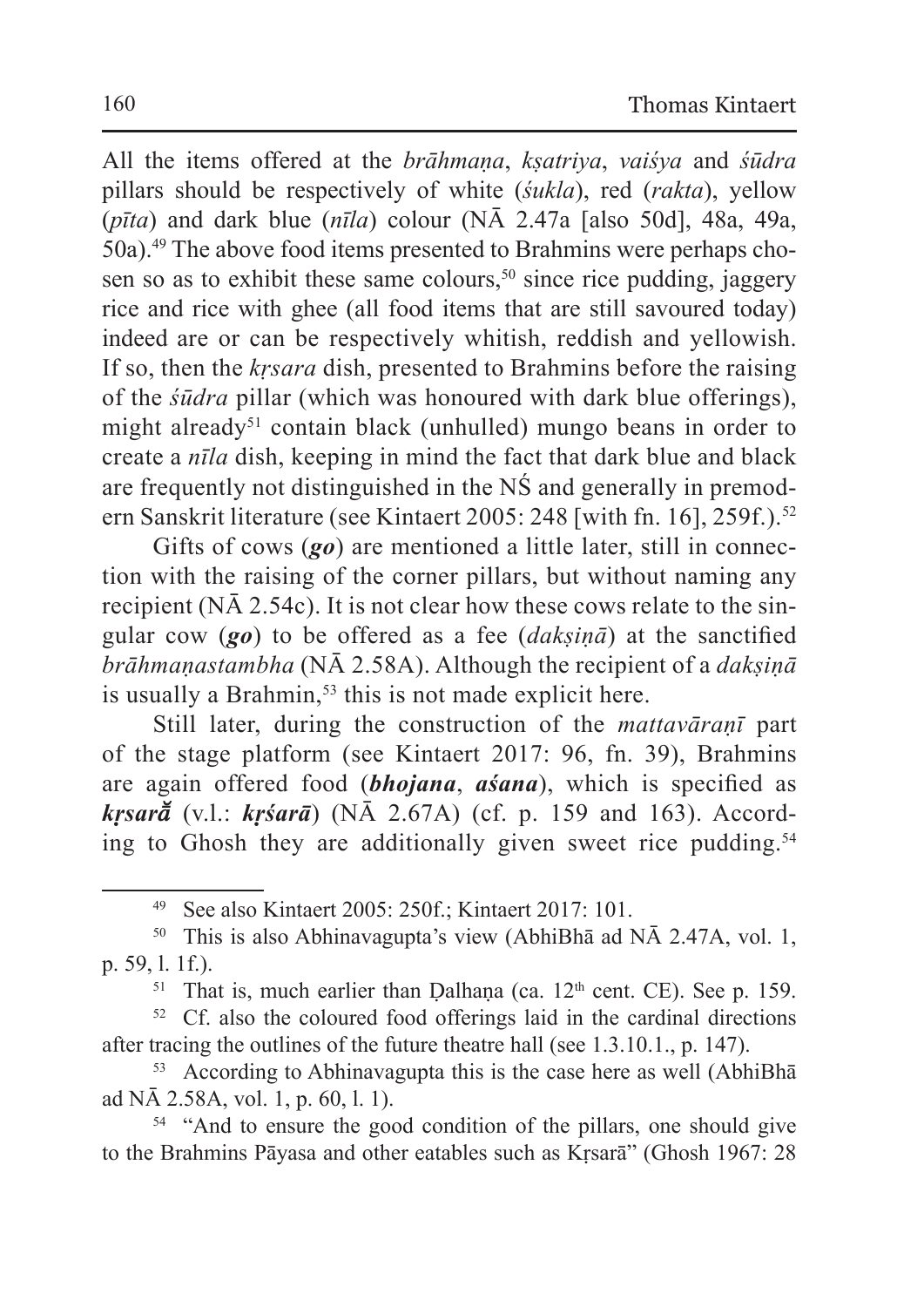Following some mss., he indeed reads *pāyasa* (NĀ BI 2.66c) where for instance the GOS edition reads *āyasa*, iron, as the substance to be deposited at the bottom of or below (*adhas*) the pillars (N $\bar{A}$  GOS 2.66B).<sup>55</sup> He justifies the choice of his reading (which moreover necessitates the omission of '*adhaḥ*' at the end of the line, apparently appearing in all mss. at his disposal) as follows: "According to one reading iron (*āyasam*) should be placed below them (pillars). But this is inconsistent, see 50–53 above." Ghosh refers here to the offerings of a golden ear-ornament, copper, silver and iron (again *āyasa*) in the foundation or at the base (*mūla*) of respectively the *brāhmaṇa*, *kṣatriya*, *vaiśya* and *śūdra* pillars, and gold at the base of the remaining ones<sup>56</sup> (NĀ BI 2.50B–53A). However, the first four of these pillars refer to the corner pillars of the theatre building or stage pavilion (see NA 2.48B, 49B)<sup>57</sup> and, if we accept the reading "*śesesy*" in NĀ BI 2.53a (see also fn. 56), then the remaining pillars probably allude to additional supports of the theatre building's or stage pavilion's roof (cf. fn. 8, p. 148). The pillars spoken of in NĀ BI 2.66B on the other hand must be the four pillars of the *mattavāraṇī*, situated at the [eastern] side of the stage platform (see NA BI & GOS 2.63B–64A).<sup>58</sup> Far from being inconsistent,

[fn. omitted] ad BI 2.66B–67A).

<sup>56</sup> Or, according to the GOS edition (which has "*śeṣeṣv*" only as a variant reading), [additionally] at the base of all pillars  $(N\bar{A} 2.53a)$ .

<sup>55</sup> In the first edition of his translation, Ghosh equally reads *āyasa* (Ghosh 1951: 27: "And to ensure the good condition of the pillars, one should put a piece of iron below them, and Brahmins should be given food including Kṛsarā").

 $57$  Regarding the position of the first two pillars, see Kintaert 2005: 250f., with fn. 32.

<sup>58</sup> The *mattavāraṇī* of the square type of theatre hall (as against the standard middle-sized rectangular hall [see NĀ \*2.7B–10B, 17A–B]) is equally provided with four pillars (NĀ 2.99A–B).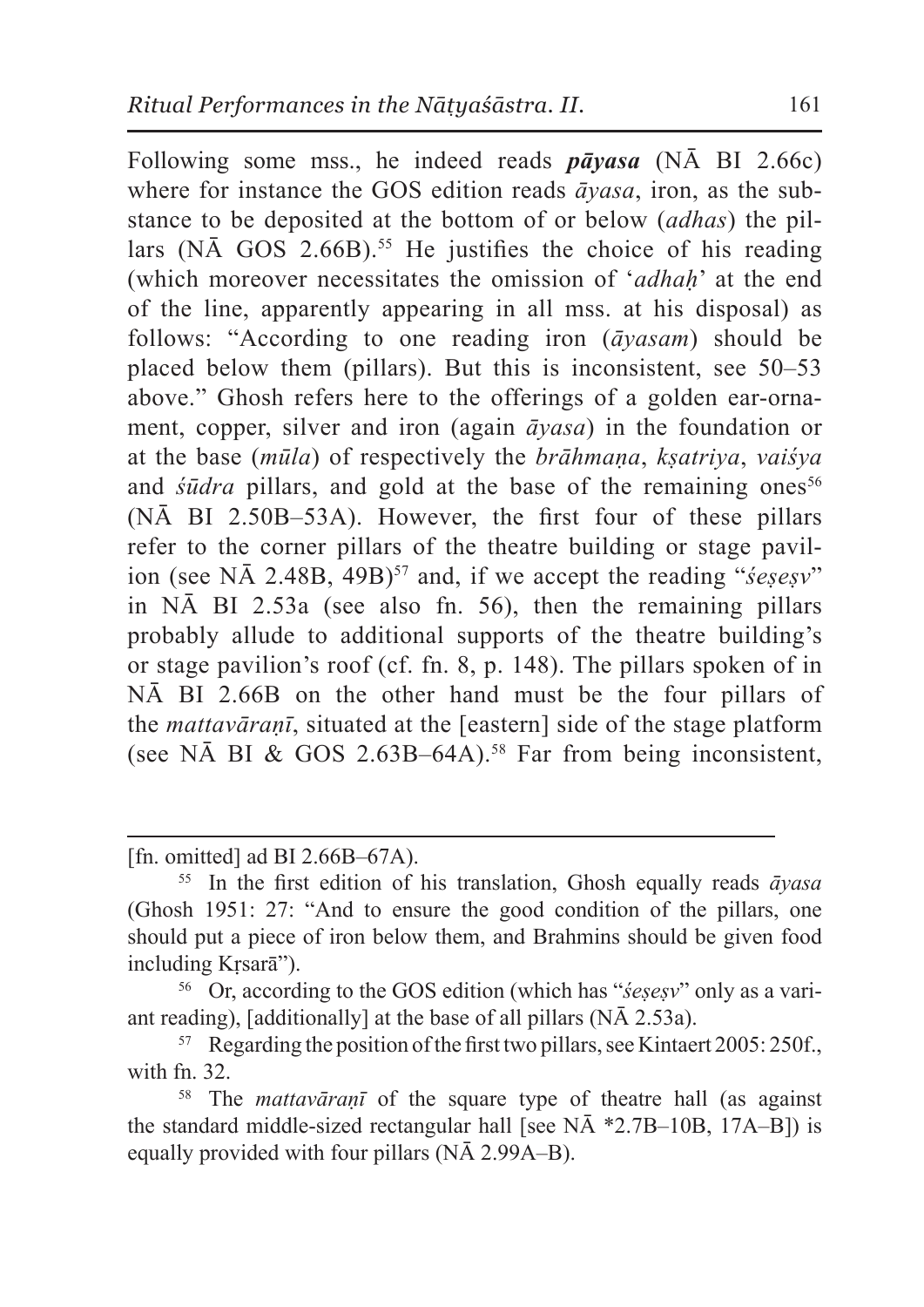the direction to place iron at the base of the *mattavāraṇī* pillars even parallels the deposit of iron at the base of the *śūdra* pillar, since in both cases *krsara* is offered to Brahmins.<sup>59</sup> It might also be noted that, while the latter pillar is associated with the *śūdra* class situated at the lower end of the four-fold *varṇa* scheme, the four *mattavāraṇī* pillars are protected by powerful ghosts, *yakṣa*s, *piśāca*s and *guhyaka*s (NĀ 1.91A–B) who, for their part, can be considered as belonging to the lower end of the spectrum of supernatural beings.

Regarding food offered to one more Brahmin, the royal priest (*purohita*), see below.<sup>60</sup>

The local king receives food on two occasions. During the erection (*sthāpana*) of the playhouse or when laying its foundation (see p. 158), while Brahmins are fed sweet rice pudding with ghee, the king (*rājan*) is served *madhuparka* (NĀ 2.42a), which, according to Prakash, denotes a mixture of curd, honey and ghee (Prakash 1961: 288). It seems significant that only Brahmā, the sole deity residing in the stage *maṇḍala*'s central compartment, receives this dish during the consecration of the stage (see RA  $3.37a$ ).<sup>61</sup> Later, as part of the rite concerning the erection of the remaining pillars,<sup>62</sup> both the king ( $nrpa$ )

<sup>&</sup>lt;sup>59</sup> Regarding the colour of the metal deposits in these rituals, see Kintaert 2005: 251f.

<sup>&</sup>lt;sup>60</sup> In a play, the taking of food by a Brahmin can be represented by means of the single-hand gesture Haṃsapakṣa (EN 9.107d). This agrees with the prescription that no real food should be consumed on stage (22.297A–B). Incidentally, it might be noted that theatrical performances should not be staged during mealtimes (27.95A–B).

<sup>61</sup> On the honouring of a distinguished guest with *madhuparka*, especially in the *gṛhya-* and *dharmasūtra*s, see Kane 1997: 542f. *Madhuparka* eventually becomes the term for the Vedic welcoming ceremony as a whole (see e.g. Einoo 1996: 75).

<sup>62</sup> These remaining pillars either refer to the *kṣatriya*, *vaiśya* and *śūdra* pillars, since the *brāhmaṇa* pillar is mentioned in NĀ 2.58A, or to additional pillars that might be erected on the stage. Cf. the mention of ten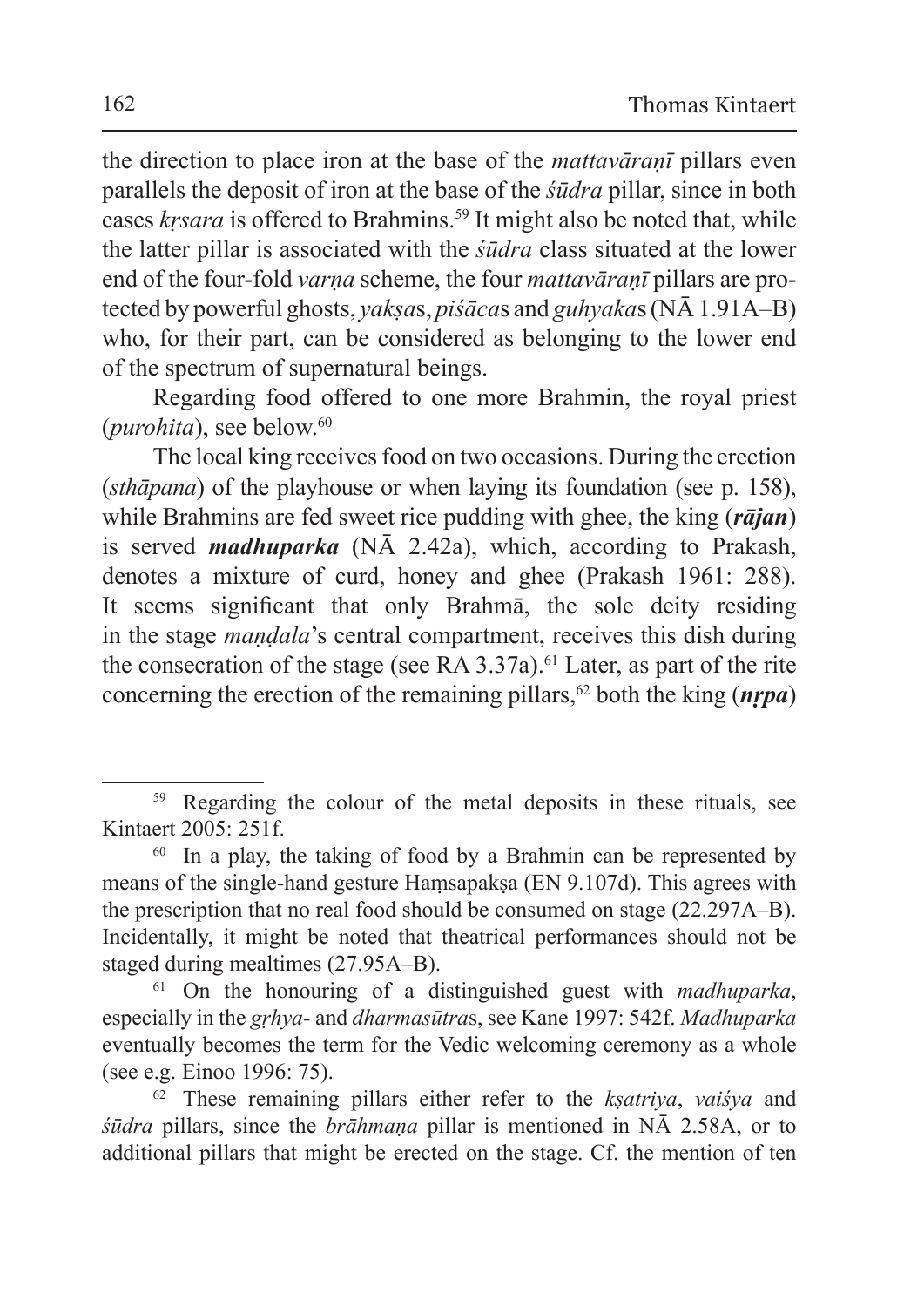and the royal priest (*purohita*) receive honey-sweetened rice pudding (*madhupāyasa*) (NĀ 2.59B).<sup>63</sup>

The [construction] workers (*kartr*),<sup>64</sup> finally, receive rice boiled with jaggery or molasses (*guḍaudana*) (cf. p. 154, 159) during the *sthāpana* of the playhouse  $(N\bar{A}$  2.42b; see p. 158) and *krsarā* (cf. p. 159f.), a rice dish prepared with sesamum, milk and, perhaps, mungo beans (see *ibid*.), with salt (*lavaṇa*) as part of the ritual erection of the remaining [pillars] (N $\bar{A}$  2.58B, 60A; see p. 161).<sup>65</sup>

### **1.3.11. Miscellaneous ritual items**

To conclude the topic of ritual items covered in the present and the previous article, some additional items that have not yet been dealt with<sup>66</sup> are now briefly mentioned.

pillars on the stage of the square type of theatre hall (*caturaśramaṇḍapa*) in NĀ 2.89B–90A.

<sup>63</sup> Cf. the sweet rice pudding with ghee and honey offered in the *brāhmamaṇḍala* in which the *āliṅga* drum is consecrated (MṚ 34.277A, 279A–B; see p. 149).

<sup>64</sup> The interpretation of *kartṛ* in the present *adhyāya* as 'construction worker' or 'builder' is supported by NĀ 2.81B. Although Ghosh translates *kartrbhya's* in NĀ BI 2.42b with "to masters [of dramatic art]" (Ghosh 1967: 24), he then translates *kartṛ°* in NĀ BI 2.58d with "builders" and *kartṝn* in NĀ BI 2.60a with "workers" (*ibid*.: 26). The word "*kartṛbhir*" in NĀ BI 2.81d is left untranslated (*ibid*.: 30).

<sup>65</sup> It is specified in NĀ 2.59A that the dish is offered by the *nāṭyācārya* and that it is purified with [one or more] *mantra*s. For more on ritual agents and the use of *mantra*s in the NŚ, see Kintaert, forthcoming a and b.

<sup>66</sup> Ritual items that have only been mentioned cursorily are: - the *jarjara* staff (see DE \*1.64A–75B, 92A–94B; RA [ \*] 3.12B–14B, 73A–75B, 77A–82B; PŪ \*5.68A–B, 80B–82B, 84B–85A, 99A–100B, 110B, 114B–116A, 120B–121B; JA \*21.173B–185B; Kintaert 2017: 102, fn. 73 [which also mentions the curved *daṇḍakāṣṭha* staff], and *passim*)

- different **metals**, deposited below or at the basis of the theatre building's or stage's four corner pillars (NĀ 2.50B–53A; see p. 161f.; Kintaert 2005: 251f.); see also the piece of gold (*kanaka*) placed in the stage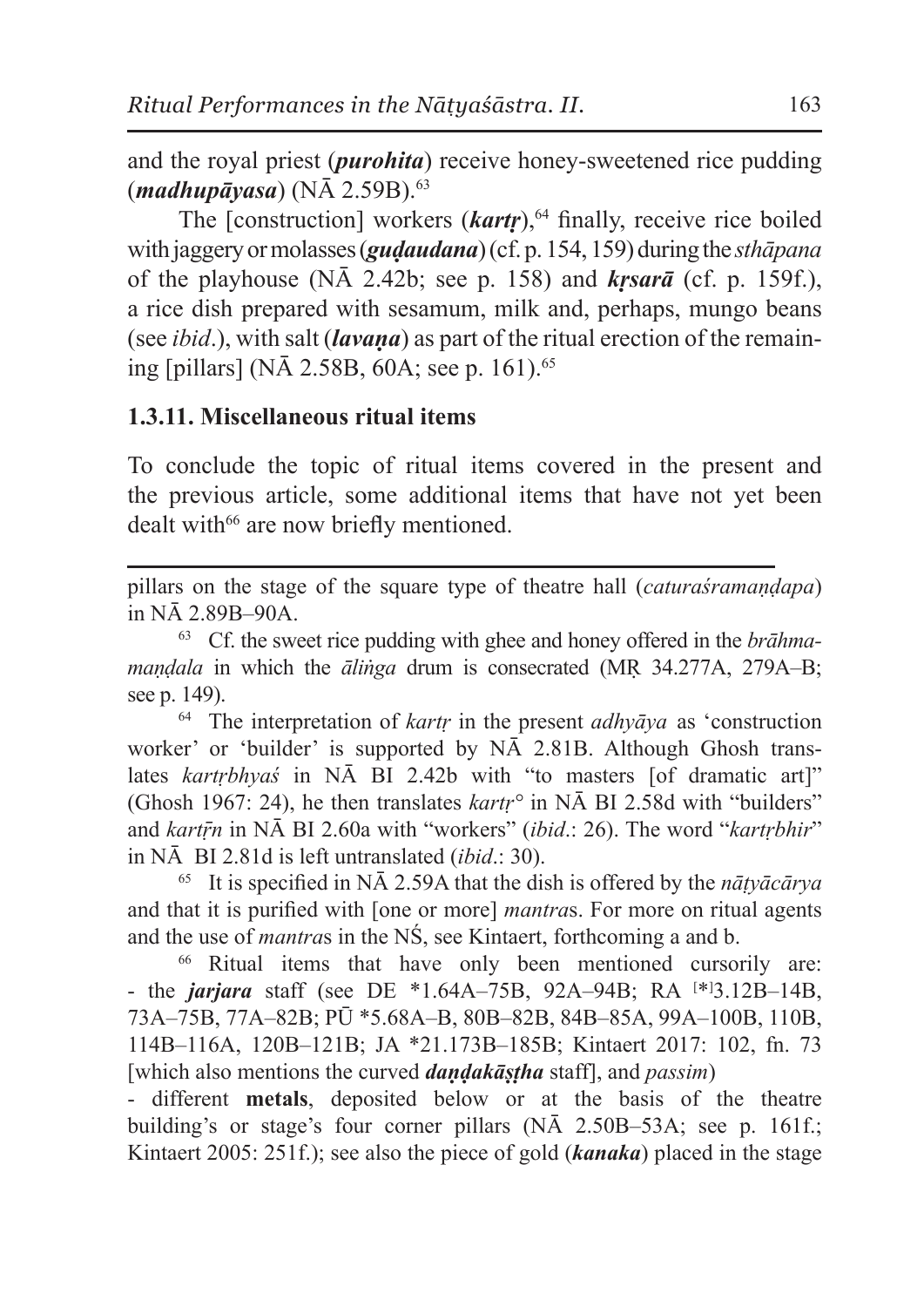#### *agrapiṇḍa*

The offering [to one's ancestors] of the first lump [prepared with rice flour?] (*agrapinda*) should be enacted on stage using the single-hand gesture Padmakośa (EN 9.79B–80A, 82b).<sup>67</sup>

Non-mention of paan

Paan,68 consisting of one or more pieces of areca nut (*pūga-* or *pūgīphala*, referring to the seed of the areca palm, *Areca catechu* L.)

centre after the latter's construction (NĀ 2.74d) and the gold piece (*suvarṇa*) deposited in the water-filled pot on the same spot, mentioned below (RA \*3.72A–B) (cf. Kintaert 2005: 252, 254, 258f.) - two water vessels:

1. the (golden?) *bhṛṅgāra*, gifted by Varuṇa after the mythological first theatrical performance (DE \*1.59A–60A) and employed in the *pūrvaraṅga* to carry water for the purification of the *sūtradhāra* (PŪ \*5.68A, 79A–80A; Kintaert 2017: 106f., fn. 87 [also referring to the *kamaṇḍalu*, the water pot used by ascetics])

2. the water-filled (clay?) pot (*kumbha*) placed in the centre of the stage during the latter's consecration and decorated with flower garlands, in which a gold piece is placed, and which has to be broken later on by the *nāṭyācārya* (RA \*3.72A–B, 88B–90A; see Kintaert 2017: 105, with fn. 84)

- a water offering (*nivāpa*) to the paternal ancestors (EN \*9.106A–107A, EN \*12.209B–210A; see Kintaert 2017: 95).

<sup>67</sup> A *piṇḍa* can also denote a lump of food in a non-ritual context (for instance, as Abhinavagupta notes, as food for cows, etc. [AbhiBhā ad EN 9.82b, vol. 2, p. 46, l. 2f.]). The specification '*agra*' on the other hand might be a reference to the first of three *piṇḍa*s offered to the three forefathers of one's [paternal] great-grandfather (that is, the *nāndīśrāddha* or *nāndīmukhaśrāddha*; cf. AbhiBhā ad EN 9.82b, vol. 2, p. 46, l. 3f.). Cf. also the representation of a *bali* offering in worshiping the gods by means of the same hand gesture, mentioned in the same verse (EN 9.82a). Regarding an eight-part *piṇḍa* offered to the *ūrdhvaka* drum, see p. 149.

<sup>68</sup> New Indo-Aryan (e.g. Hindi) *pān*, from Sanskrit *parṇa*, "[betel] leaf" (KEWA: II 223).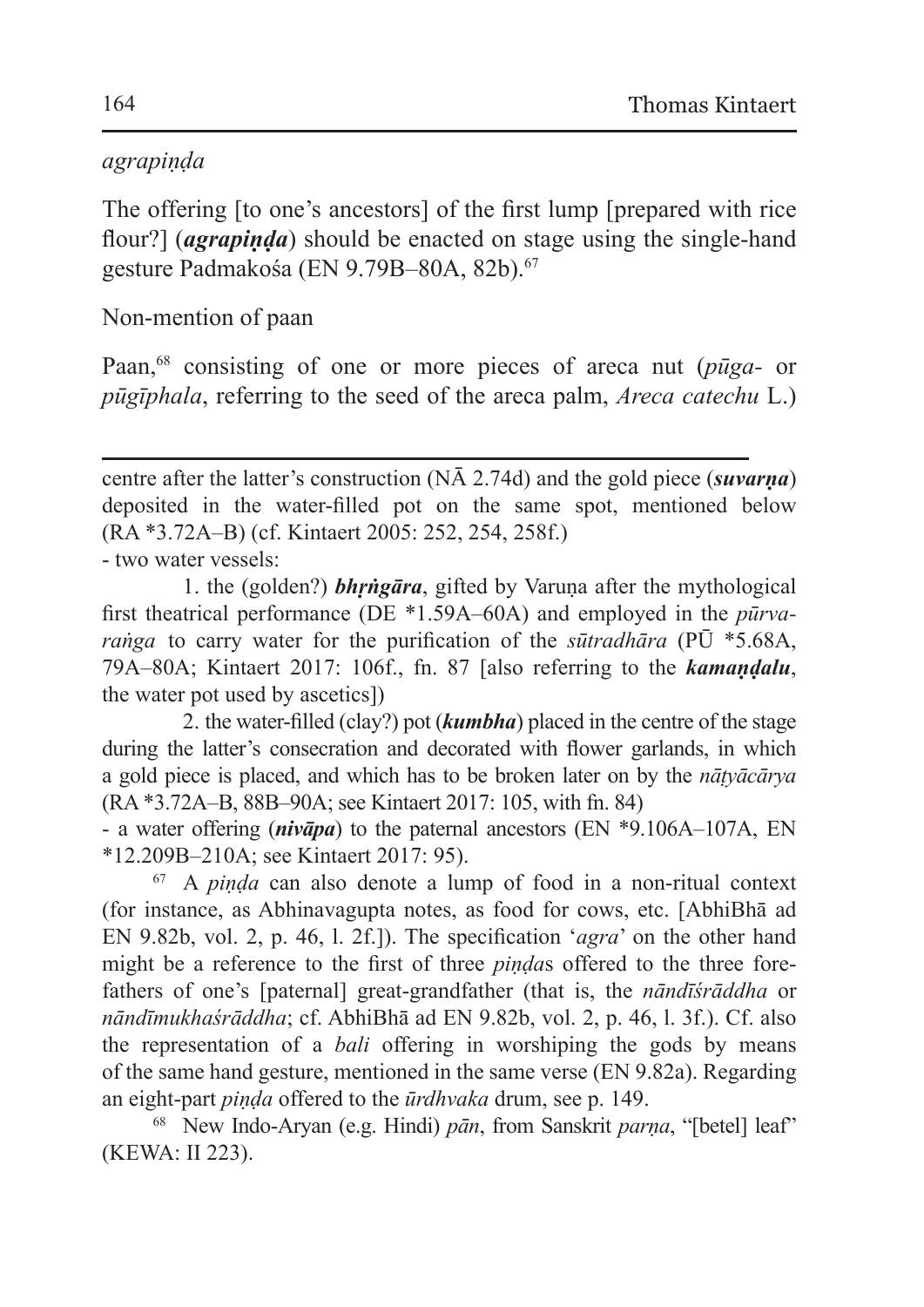and other ingredients wrapped in betel leaves (*tāmbūla*, leaves of *Piper betle* L.), regularly figures among the services of a standard  $p\bar{u}j\bar{a}$ ,<sup>69</sup>, where it is offered to scent the mouth after a meal (Bühnemann 1988: 150, 168).<sup>70</sup> Neither *pūga-* or *pūgī(phala)*, nor *tāmbūla*, however, seem to be mentioned in the NŚ.71 The import of this omission is not clear. Betel chewing was purportedly introduced into southern India from Southeast Asia during the 2<sup>nd</sup> millennium BCE (Zumbroich 2008: 124). Some time after 500 BCE it is attested in North India (*ibid*.: 119, 125), where, " ${b}$ y the beginning of the common era, regular chewing of a betel quid was apparently recognized as integral part of oral hygiene" (*ibid*.: 118).<sup>72</sup> The absence of references to this custom in the NS might consequently point to an early North Indian origin of the work. It could, however, also simply reflect the incomplete nature of the manuscripts in our possession, or even constitute an arbitrary omission of an otherwise common practice.

#### Gems

After the construction of the stage, the gems (*ratna*) diamond (*vajra*), beryl (*vaiḍūrya*), crystal or quartz (*sphaṭika*) and coral (*pravāla*) are respectively placed in or on the eastern, southern, western and northern part of the stage surface, and gold (*kanaka*) in its centre (see p. 163f., fn. 66) (NĀ 2.73A–74B; see Kintaert 2005: 252–254).

<sup>69</sup> See e.g. Bühnemann 1988: 38, 40, 43, 89, 103, 168, 198, 199, 204; Einoo 1996: 74; Goodall and Rastelli 2013: 91, s.v. *'tāmbūla'*.

<sup>70</sup> The chewing of *tāmbūla*, denoting a whole paan quid and not solely the betel leaves (cf. Kane 1941: 734), is also prescribed to purify the mouth of a ritualist prior to religious worship (Goodall and Rastelli 2013: 91, s.v. *'tāmbūla'*).

<sup>&</sup>lt;sup>71</sup> For a reference to  $t\bar{a}mb\bar{u}l$  in the commentary, see \*AbhiBh $\bar{a}$ , vol. 2, p. 58, l. 7–9.

<sup>72</sup> Cf. also Kane 1941: 734: "In the ancient gṛhya and dharma sūtras no mention is made of tāmbūla or mukhavāsa (materials that will render the breath fragrant)."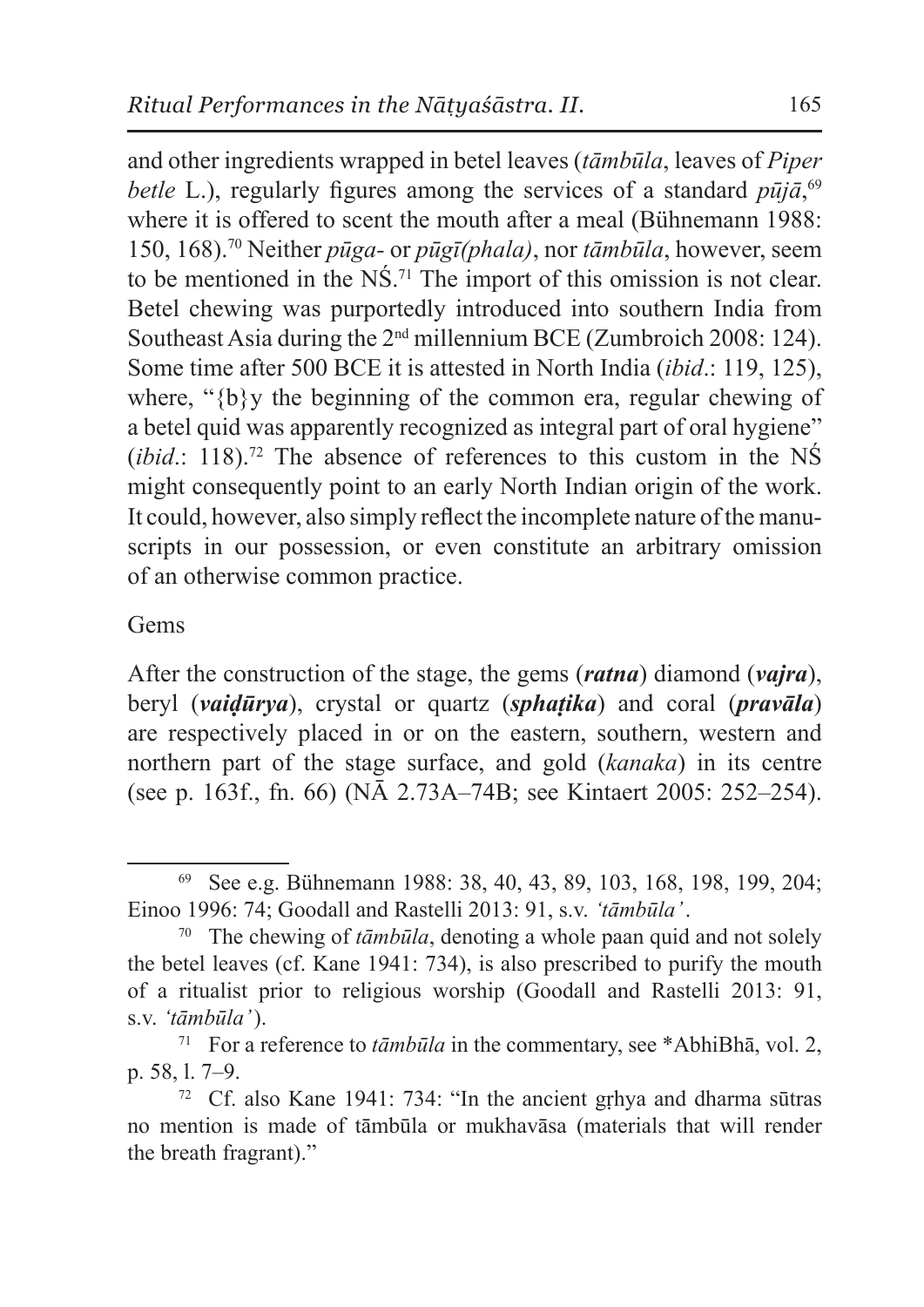### Rosary

The term *akṣa* appears in some readings as one of the characteristic possessions of an ascetic Brahmin (DE BI 17.120A–B; DE GOS 16.127A–B [*ḍa.*]). Ghosh translates it as "rosary" (Ghosh 1967: 320) and consequently takes it as referring to an *akṣamālā* or *akṣasūtra*, a garland or string of seeds of *Elaeocarpus ganitrus* Roxb. ex. G.Don,73 commonly known as *rudrākṣa*.

# **Conclusion and outlook**

With the present article the topic of ritual items in the NŚ has been largely completed.<sup>74</sup> The quantity and degree of detail of the material on food offerings in a handbook of the theatrical arts turned out to be surprisingly high. The rationale linking specific types of foods and drinks with certain supernatural beings and/or space directions, as well as with Brahmins in different ritual contexts, still merits a closer investigation. Whether the taste  $(rasa)$  of the respective food items<sup>75</sup> plays any role in these associations remains unclear. On the other hand it has become fairly certain that the colour of the offered food is often chosen consciously to conform to that of other offerings in the same context.76

The next article in this series on ritual performances in the NŚ will provide an in-depth analysis of ritual agents, including their physical and mental requirements for the performance of a ritual. This is to be followed by studies of the spatial and temporal settings of rituals, of the individual ritual actions themselves, and the expected results of their correct

<sup>76</sup> See e.g. p. 147–150, 160. Cf. also Kintaert 2015; Kintaert 2017: 101, 103–105.

<sup>73</sup> This botanical name is considered a synonym of *Elaeocarpus serratus* L. (see TPL-2017). *E. ganitrus* and *E. serratus* have however occasionally been considered separate species (see e.g. Nadkarni 1996: 473).

<sup>74</sup> Ritual items related to **Vedic sacrifice** will be treated together with other references to that sacrificial tradition. The **offering of musical performances** and the ritual veneration of the theatrical orchestra (*kutapa*) will be taken up in the final article of this series.

<sup>75</sup> Cf. prose sentences 5 and 6 after 6.31B.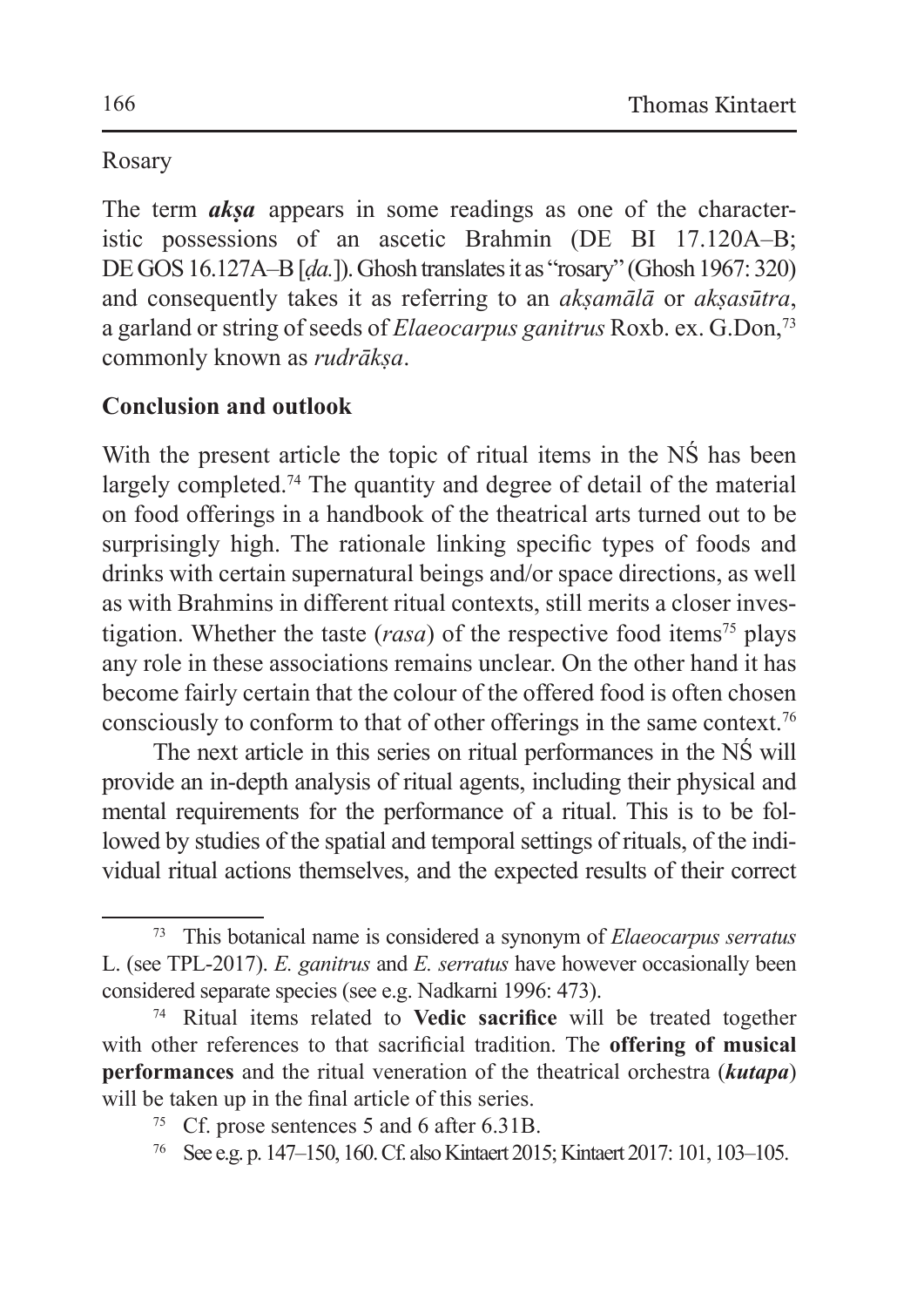and incorrect or omitted performance. In view of the NŚ's high value for the study of these, as well as countless other subjects, it is wished that a truly critical edition of the work may finally be taken up, almost four decades after Rocher so strongly stressed its importance.<sup>77</sup>

## **APPENDIX I**

|                   | <b>Quotations from NS BI</b>                                                                                                     | Referred to on           |
|-------------------|----------------------------------------------------------------------------------------------------------------------------------|--------------------------|
| 2.41 <sub>B</sub> | sthāpane brāhmaņebhyaś ca dātavyam ghrtapāyasam                                                                                  | p. 158                   |
| 2.42A             | madhūparkas tathā rājñe kartrbhyas ca gudaudanam                                                                                 | p. $163$ (fn. 64)        |
| 2.50B             | pūrve tu brāhmaņastambhe śuklamālyānulepane                                                                                      | p. 161                   |
| 2.51A             | niksipet kanakam mule karnābharanasamśrayam                                                                                      | p. 161                   |
| 2.51B             | tāmram cādhaḥ pradātavyam stambhe kṣatriyasamjñake                                                                               | p. 161                   |
| 2.52A             | vaisyastambhasya mule tu rajatam sampradāpayet                                                                                   | p. 161                   |
| 2.52B             | śūdrastambhasya mule tu dadyād āyasam eva ca                                                                                     | p. 161                   |
| 2.53A             | śesesy api ca <sup>1</sup> niksepayam stambhamūlesu kāñcanam  <br>B. niksiptam                                                   | p. 161                   |
| 2.58B             | śesāņām sthāpane kāryam bhojanam kartrsamśrayam                                                                                  | p. 161 (fn. 64)          |
| 2.60A             | kartīn api tathā sarvān krsaram lavaņottaram                                                                                     | p. $161$ (fn. 64)        |
| 2.63B             | rangapīthas va pāršve tu kartavā mattavāranī                                                                                     | p. 161                   |
| 2.64A             | catuḥstambhasamāyuktā raṅgapīṭhapramāṇataḥ                                                                                       | p. 161                   |
| 2.66B             | <sup>2</sup> pāyasam tatra dātavyam stambhānām <sup>3</sup> kuśa[lāya tu]   <br>2. B.C. āyasam, see B.th. 3. mss. kuśalair adhah | p. 161<br>(incl. fn. 54) |
| 2.67A             | bhojane <sup>4</sup> krsaram caiva dātavyam brāhmaņāśanam  <br>4. $B.$ krsarām                                                   | p. 161 (fn. 54)          |
| 2.81B             | tasmān nivātaḥ kartavyaḥ kartrbhir nāṭyamaṇḍapaḥ                                                                                 | p. 163 (fn. 64)          |
| 3.19 <sub>B</sub> | nāgapuspasya <sup>2</sup> cūrņena vitusābhih priyangubhih   <br>2. {variant reading missing}                                     | p. 151 (fn. 22)          |
| 3.42A             | matsyais ca pistabhaksyais ca sāgarān saritas tathā                                                                              | p. 156 (fn. 38)          |
| 3.86B             | sarasvatī dhrtir medhā hrīḥ śrīr lakṣmīr matiḥ smṛtiḥ                                                                            | p. 157 (fn. 39)          |
| 3.87A             | pāntu vo mātarah sarvāh siddhidāś ca bhavantu vah                                                                                | p. 157 (fn. 39)          |

Referenced NŚ passages <sup>78</sup>

<sup>77</sup> Rocher 1981: 126–128.

<sup>&</sup>lt;sup>78</sup> For the resolution of the sigla used in the respective textual apparatus, see: NŚ BI, vol. 1: v; vol. 2: xi; NŚ GOS, vol. 1: 3, 14-16; vol. 2: vii; vol. 3: ix; vol. 4: ix, xiii.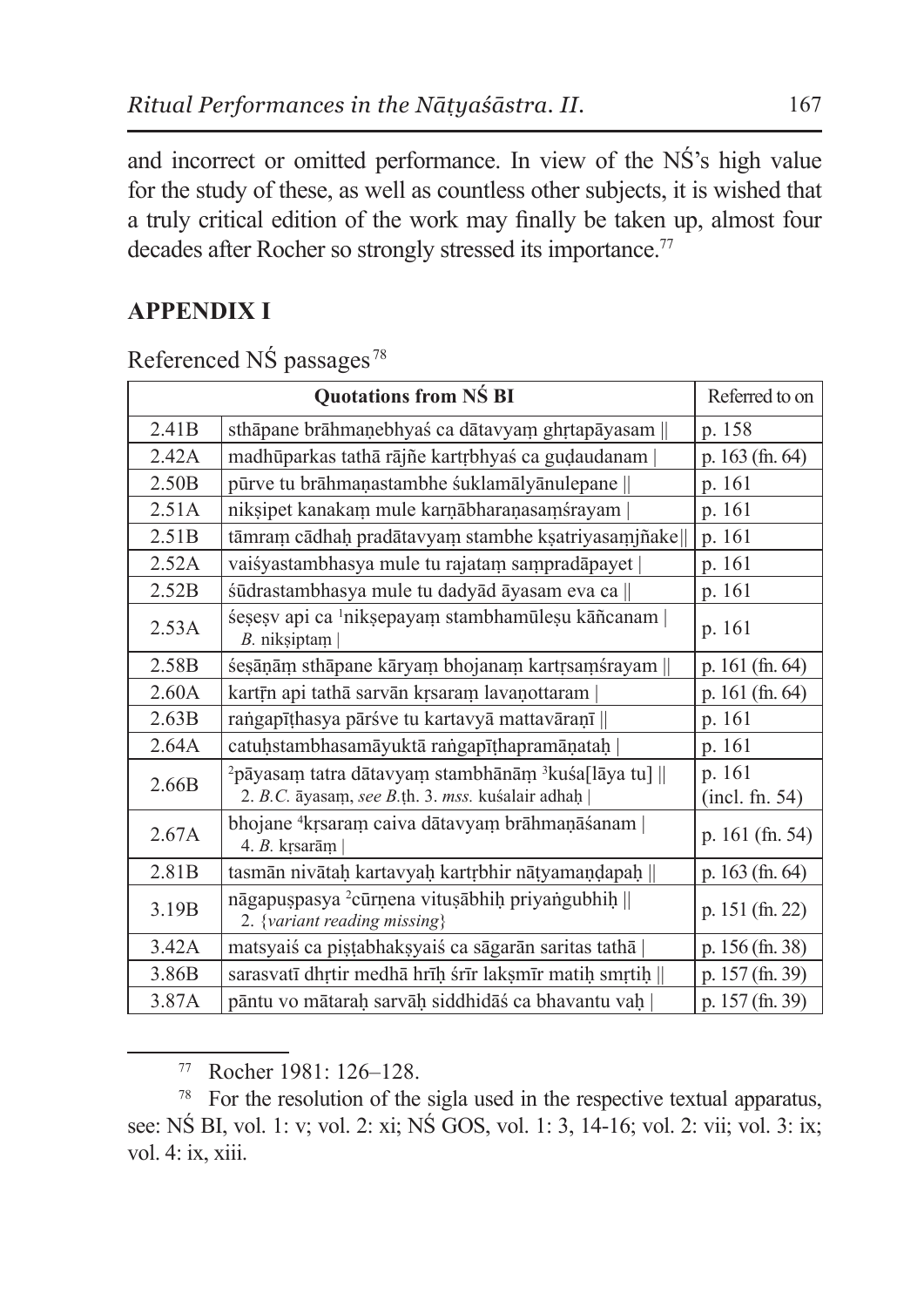| <b>Quotations from NS BI</b> |                                                                                                                                                                                                                    | Referred to on        |
|------------------------------|--------------------------------------------------------------------------------------------------------------------------------------------------------------------------------------------------------------------|-----------------------|
| 17.120A                      | <sup>7</sup> cekrīditaprabhrtibhir vikrtais tu sabdair<br>yuktā na bhānti lalitā bharataprayogāḥ<br>7. C. cekrīditaprakrtibhir vikrtais tu                                                                         | p. 166                |
| 17.120B                      | <sup>8</sup> krsņājināksarurucarmadharair <sup>9</sup> ghrtāktair<br><sup>10</sup> veśyā dvijair iva kamandaludaņdahastaih   <br>8. B. Ag. vajñakriyeva   C. krsnājināksa   9. C. rurucarmadhuraih<br>$10.$ visrya | p. 166                |
| 33.265B                      | <sup>1</sup> ālingye ca balim dadyāt madhupāyasamiśritam   <br>$1. C.$ $\bar{a}$ linge                                                                                                                             | p. 149                |
| 33.266A                      | $\alpha$ apūpam lo $\lceil$ ci $\rceil$ kāmiśram āmkike sampradāpayet<br>2. $C$ . $\circ$ miśrām āngike                                                                                                            | p. 149                |
| 33.267A                      | svastike [[loci]kāpūpapindakendarikaih saha  <br>1. C. dhūpikadhūparūpakaiś calitaih                                                                                                                               | p. 149                |
| 33.268A                      | balih kāryah prayatnena rakto raktāmbaraih saha                                                                                                                                                                    | p. $150$ (fn. 13, 14) |
| 33.268B                      | vaisnave mandale 'sthāpya 'sarvabījagate 'nkike   <br>1. K. sthāpyaḥ   2. sarvabījagato 'nkike                                                                                                                     | p. 150                |
| 33.269A                      | sragyastrālepanaih pītaih carubhis ca sapāyasaih<br>1. C. śuddhasyālambanaih pītaih                                                                                                                                | p. 150                |

| Quotations from NŚ GOS & AbhiBha |                                                                                                                                                                                                                                                                                                   | Referred to on           |
|----------------------------------|---------------------------------------------------------------------------------------------------------------------------------------------------------------------------------------------------------------------------------------------------------------------------------------------------|--------------------------|
| 1.91A                            | stambhesu mattavāranyāh sthāpitāh <sup>s</sup> paripālane<br>8. ga.ba. pariraksane                                                                                                                                                                                                                | p. $147$ (fn. 6),<br>162 |
| 1.91 <sub>B</sub>                | $\degree$ bhūtayaksapiśācāś ca guhyakāś ca mahābalāh   <br>9. ksa.ma. bhūtā yaksāh                                                                                                                                                                                                                | p. $147$ (fn. 6),<br>162 |
| 1.120A                           | etasminn antare devān sarvān āha pitāmahah                                                                                                                                                                                                                                                        | p. 151                   |
| 1.120B                           | <sup>2</sup> krivatām adva vidhivad vajanam nātvamandape   <br>2. na. kārayatv atra bhagavān   pa.ta.ba. kurudhvam atra<br>yajanam vidhivat                                                                                                                                                       | p. 151                   |
| 1.121A                           | balipradānair homais ca mantrausādhisamanvitaih {read<br>° ausadhi° as in the 2nd ed.}                                                                                                                                                                                                            | p. 151                   |
| 1.121B                           | <sup>3</sup> bhojyair bhaksyais ca <sup>4</sup> pānais ca balih samupakalpyatām   <br>3. ksa.pa.ma. japyair bhaksyais ca   4. ksa.da.ma. bhojyais ca  <br>pa. homaiś ca                                                                                                                           | p. 151                   |
| 2.32B                            | brāhmaņāms tarpayitvā tu <sup>10</sup> puņyāham vācayet tatah <sup>11</sup>   <br>10. {variant reading missing in the 4th ed.; no variant at this<br>position in the 2nd ed. \   11. N.a.ba. brāhmanāms tarpayitvā tu tatah<br>sūtram prasārayet {pāda $d \sim$ *2.33b}   iti ardham eva paṭhyate | p. 158                   |
| 2.38B                            | nisāyām ca balih kāryo nānābhojanasamyutah <sup>7</sup><br>7. na.ba.ta. samśrayah   a. sañcayah   N. nānāvyāñjanasamśrayah                                                                                                                                                                        | p. 147                   |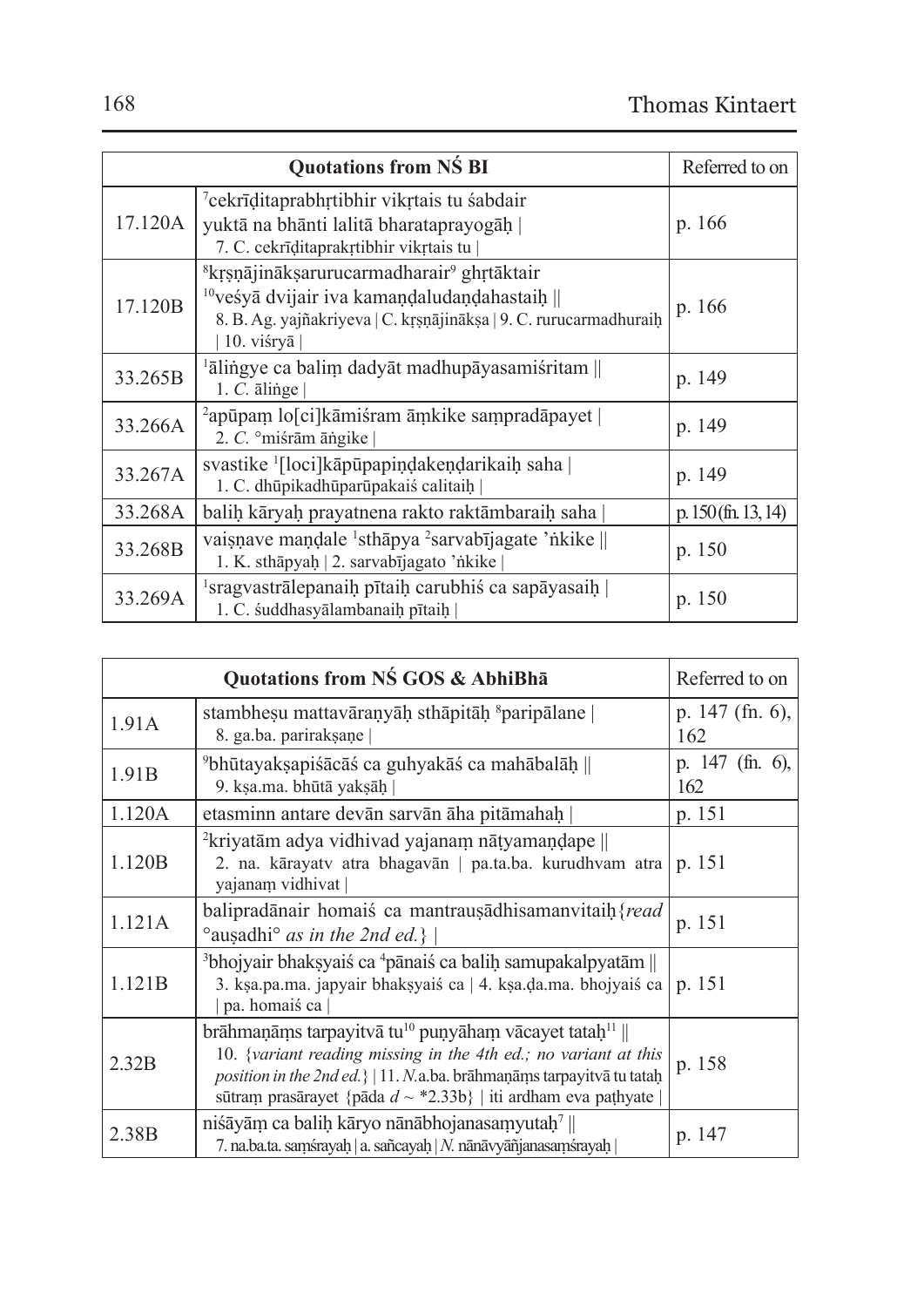| <b>Quotations from NS GOS &amp; AbhiBha</b>   |                                                                                                                                                                                                       | Referred to on                     |
|-----------------------------------------------|-------------------------------------------------------------------------------------------------------------------------------------------------------------------------------------------------------|------------------------------------|
| 2.39A                                         | gandhapuspaphalopeto diśo daśa samāśritaḥ                                                                                                                                                             | p. 147                             |
| 2.39B                                         | pūrveņa suklānnavuto <sup>8</sup> nīlānno daksinena ca   <br>8. ca.ta.ba. nīlas caiva tu daksiņah   kṣa.tha.ma. nidhāno daksiņena<br>ca   cha.a. nīlo yāmyena caiva hi   $N$ . nīlaḥ savyena caiva hi | p. 148 (fn. 7)                     |
| 2.40A                                         | paścimena balih pīto raktaś caivottarena tu                                                                                                                                                           | p. 147                             |
| 2.40 <sub>B</sub>                             | <sup>9</sup> yādrśam diśi yasyām tu daivatam parikalpitam   <br>9. N.kṣa.tha.ma. yasyām yac cādhidaivam tu diśi sampari-<br>kīrtitam   a.cha. yasyā yathādhidevas tu digīśaḥ parikīrtitaḥ             | p. 147                             |
| 2.41A                                         | tādrśas tatra dātavyo balir mantrapuraskrtaķ                                                                                                                                                          | p. 147                             |
| 2.41 <sub>B</sub>                             | sthāpane brāhmaņebhyaś ca dātavyam ghrtapāyasam                                                                                                                                                       | p. 158                             |
| 2.42A                                         | madhuparkas tathā rājñe kartrbhyaś ca gudaudanam                                                                                                                                                      | p. 162f.                           |
| 2.46B                                         | brāhmanastambhe<br>prathame<br>sarpissarsapasamskrtah<br>{read °samskrte as in the variant reading} <sup>4</sup>   <br>4. ksa.ma.ba. samskrte                                                         | p. 148                             |
| 2.47A                                         | sarvaśuklo vidhih kāryo dadyāt pāyasam eva ca                                                                                                                                                         | p. 159f.                           |
| AbhiBha<br>ad 2.47A, vol.<br>1, p. 59, l. 1f. | śubham(klam) sarvatra pāyasam iti — dvijebhya iti prakara-<br>ņāt   sarvasya vidhyanusāreņaiva bhojanam śuklādivarņam<br>iti mantavyam                                                                | p. 159 (fn. 44),<br>$160$ (fn. 50) |
| 2.47B                                         | tataś ca kṣatriyastambhe vastramālyānulepanam                                                                                                                                                         | p. 159                             |
| 2.48A                                         | sarvam raktam pradātavyam dvijebhyaś ca gudaudanam                                                                                                                                                    | p. 159f.                           |
| 2.48B                                         | vaisyastambhe vidhiḥ kāryo digbhāge paścimottare                                                                                                                                                      | p. 159, 161                        |
| 2.49A                                         | <sup>5</sup> sarvam pītam pradātavyam dvijebhyaś ca <sup>6</sup> ghrtaudanam<br>5. N. pītam sarvam   6. na.ba.ta. ghrtāśanam                                                                          | p. 159f.                           |
| 2.49B                                         | śūdrastambhe vidhiḥ kāryaḥ samyakpūrvottarāśraye                                                                                                                                                      | p. 159, 161                        |
| 2.50A                                         | nīlaprāyam <sup>1</sup> prayatnena <sup>2</sup> krsaram ca dvijāśanam  <br>1. kṣa.tha.ma.ta. pradātavyam   2. pa.ba. kṛsarā ca   ca. kṛśarā                                                           | p. 159f.                           |
| 2.50 <sub>B</sub>                             | <sup>3</sup> pūrvoktabrāhmaņastambhe śuklamālyānulepane <sup>4</sup>   <br>3. N. kṣa.ca.ma. pūrve tu   4. da. lepite   ta. lepanam                                                                    | p. 160, 163<br>(fn. 66)            |
| 2.51A                                         | <sup>5</sup> niksipet kanakam mule <sup>6</sup> karnābharaņasamśrayam  <br>5. N. omits this. 6. ma. kanthābhara                                                                                       | p. 163 (fn. 66)                    |
| 2.51B                                         | tāmram <sup>7</sup> cādhaḥ pradātavyaṃ stambhe kṣatriyasaṃjñake   <br>7. na. vāpi   kṣa.ma. cāpi   ta. caiva                                                                                          | p. 163 (fn. 66)                    |
| 2.52A                                         | <sup>8</sup> vaiśyastambhasya mūle tu rajatam sampradāpayet  <br>8. ca.ba. vaiśyasya stambhamūle                                                                                                      | p. 163 (fn. 66)                    |
| 2.52B                                         | <sup>9</sup> śūdrastambhasya mūle tu dadyād āyasam eva ca <sup>10</sup>   <br>9. ka.ba. śūdrasya stambhamūle   10. da. tu                                                                             | p. $163$ (fn. 66)                  |
| 2.53A                                         | <sup>11</sup> sarveşv eva tu nikşepyam <sup>12</sup> stambhamūleşu kāñcanam<br>11. na.ba. śesesy eva tu niksepyam   na. śesesy api tu   N. śesesy<br>eva tu dātavyam   12. da.ba. stambhamūle tu      | p. 161 (fn. 56),<br>163 (fn. 66)   |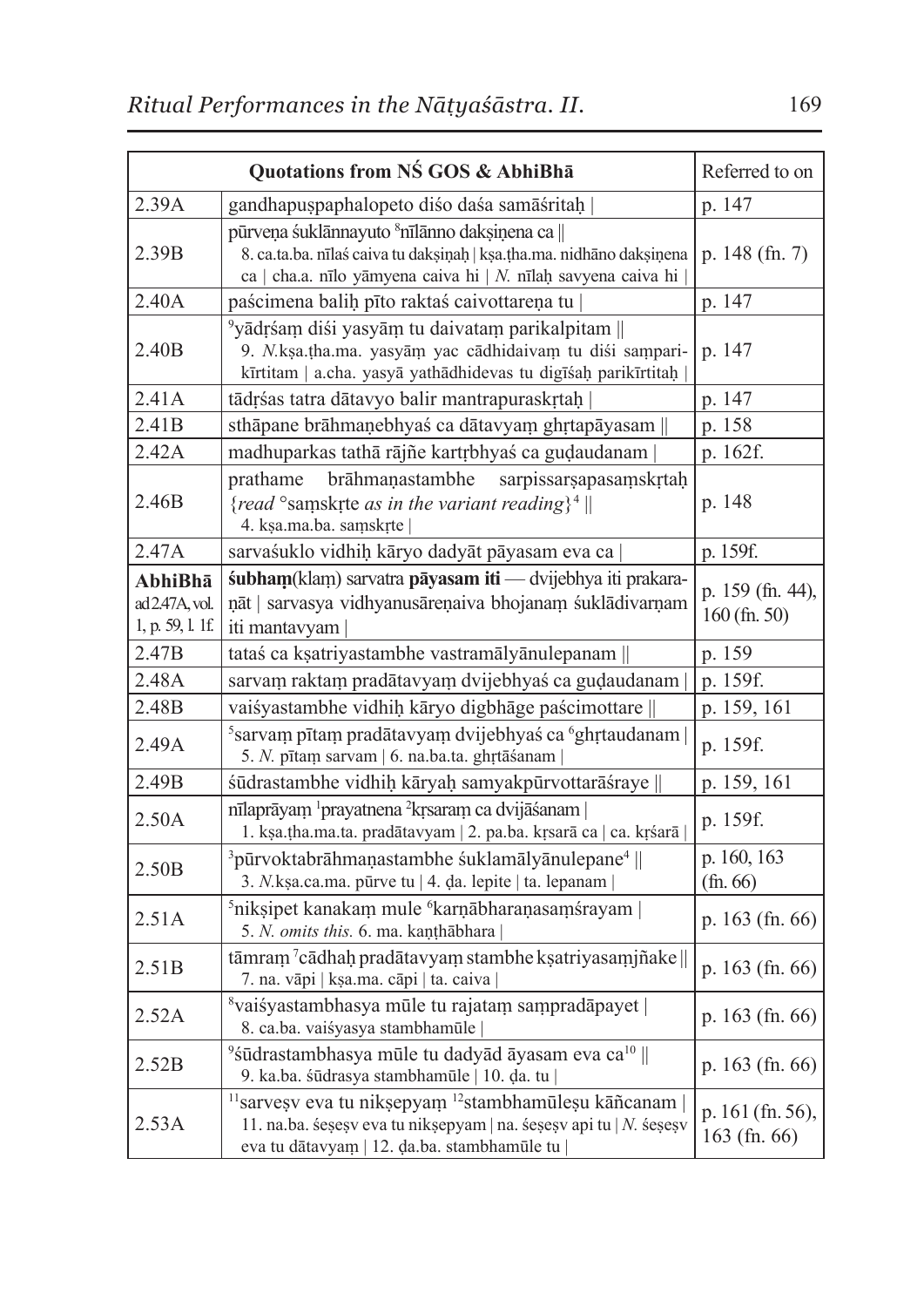| Quotations from NŚ GOS & AbhiBha            |                                                                                                                                                         | Referred to on               |
|---------------------------------------------|---------------------------------------------------------------------------------------------------------------------------------------------------------|------------------------------|
| 2.54B                                       | $15$ ratnadānaih sagodānair vastradānair analpakaih $16$   <br>15. na. ratnapradānair godānaih   16. N.na. s tathaiva ca                                | p. 158 (fn. 42),<br>160      |
| 2.55A                                       | brāhmaņāms tarpayitvā <sup>17</sup> tu stambhān utthāpayet tataḥ  <br>17. kṣa. sthāpayitvā                                                              | p. 158 (fn. 42),<br>159      |
| 2.58A                                       | <sup>4</sup> pavitre brāhmaņastambhe dātavyā daksiņā ca gauh  <br>4. N.ta.ba.ma. pavitram                                                               | p. 160, 162<br>(fn. 62)      |
| AbhiBha ad<br>2.58A, vol.<br>1, p. 60, l. 1 | dātavyeti   dvijāyeti dātavyabalāl labhyate                                                                                                             | p. 160 (fn. 53)              |
| 2.58B                                       | śesāņām <sup>5</sup> bhojanam kāryam sthāpane <sup>6</sup> kartrsamśrayam   <br>5. da.ba.ta. sthāpane   6. da.ba.ta. bhojanam                           | p. 163                       |
| 2.59A                                       | 7mantrapūtam ca tad deyam nātyācāryeņa dhīmatā  <br>7. kṣa.tha.ma. mantrapūrvam ca                                                                      | p. $163$ (fn. 65)            |
| 2.59B                                       | purohitam nrpam caiva bhojayen madhupāyasaiņ <sup>8</sup>   <br>8. kṣa.tha.ta. pāyasam   ma. daśa pāyasam                                               | p. 163                       |
| 2.60A                                       | kartīn api tathā sarvān krsarām lavaņottarām <sup>9</sup>  <br>9. ca.ma. ttaram   ta. krsarān lavaņottarān                                              | p. 163                       |
| 2.63B                                       | rangapīthasya <sup>14</sup> pārśve tu kartavyā mattavāraņī   <br>14. ksa.tha.ma. paścāt tu                                                              | p. 161                       |
| 2.64A                                       | catuḥstambhasamāyuktā raṅgapīṭhapramāṇataḥ                                                                                                              | p. 161                       |
| 2.64B                                       | adhyardhahastotsedhena <sup>1</sup> kartavyā mattavāraņī   <br>1. na. hastā cotsedhā                                                                    | p. 147 (fn. 6)               |
| 2.65A                                       | $\bar{u}$ tsedhena <sup>2</sup> tayos{ <i>read</i> tay $\bar{a}$ as in the v.l.}<br>tulyam<br>kartavyam rangamandapam<br>2. ca.ba.bha. tayā tulyam      | p. 148 (fn. 8)               |
| 2.65B                                       | tasyām mālyam ca dhūpam ca gandham vastram tathaiva ca                                                                                                  | p. $147$ (fn. 6)             |
| 2.66A                                       | 3 nānāvarņāni deyāni tathā bhūtapriyo balih<br>3. N. nānāvarņam pradhātavyam                                                                            | p. 147 (fn. 6)               |
| 2.66B                                       | <sup>4</sup> āyasam tatra dātavyam stambhānām kuśalair adhaḥ   <br>4. na. āsanam cātra   kṣa.tha.ma. pāyasam cātra                                      | p. 161                       |
| 2.67A                                       | <sup>5</sup> bhojane krsarāś caiva <sup>6</sup> dātavyam brāhmaņāśanam <sup>7</sup><br>5. ca. bhojanam krśarā   6. ca.ta.ba. dātavyā   7. brāhmaņāya ca | p. 160                       |
| 2.73A                                       | śuddhādarśatalākāram <sup>10</sup> rangaśīrṣam <sup>11</sup> praśasyate  <br>10. N.ca.ta. talaprakhyam   11. na.ba.ta. rangapīțham                      | p. 165                       |
| 2.73B                                       | ratnāni cātra deyāni pūrve vajram vicakṣaṇaiḥ                                                                                                           | p. 165                       |
| 2.74A                                       | vaidūryam daksiņe <sup>12</sup> pāršve sphațikam paścime tathā  <br>12. tha.ma. caiva                                                                   | p. 165                       |
| 2.74B                                       | pravālam uttare caiva 13 madhye tu kanakam bhavet <sup>14</sup>   <br>13. na. pārśve   14. N.na. tathā                                                  | p. 163f.<br>$(fn. 66)$ , 165 |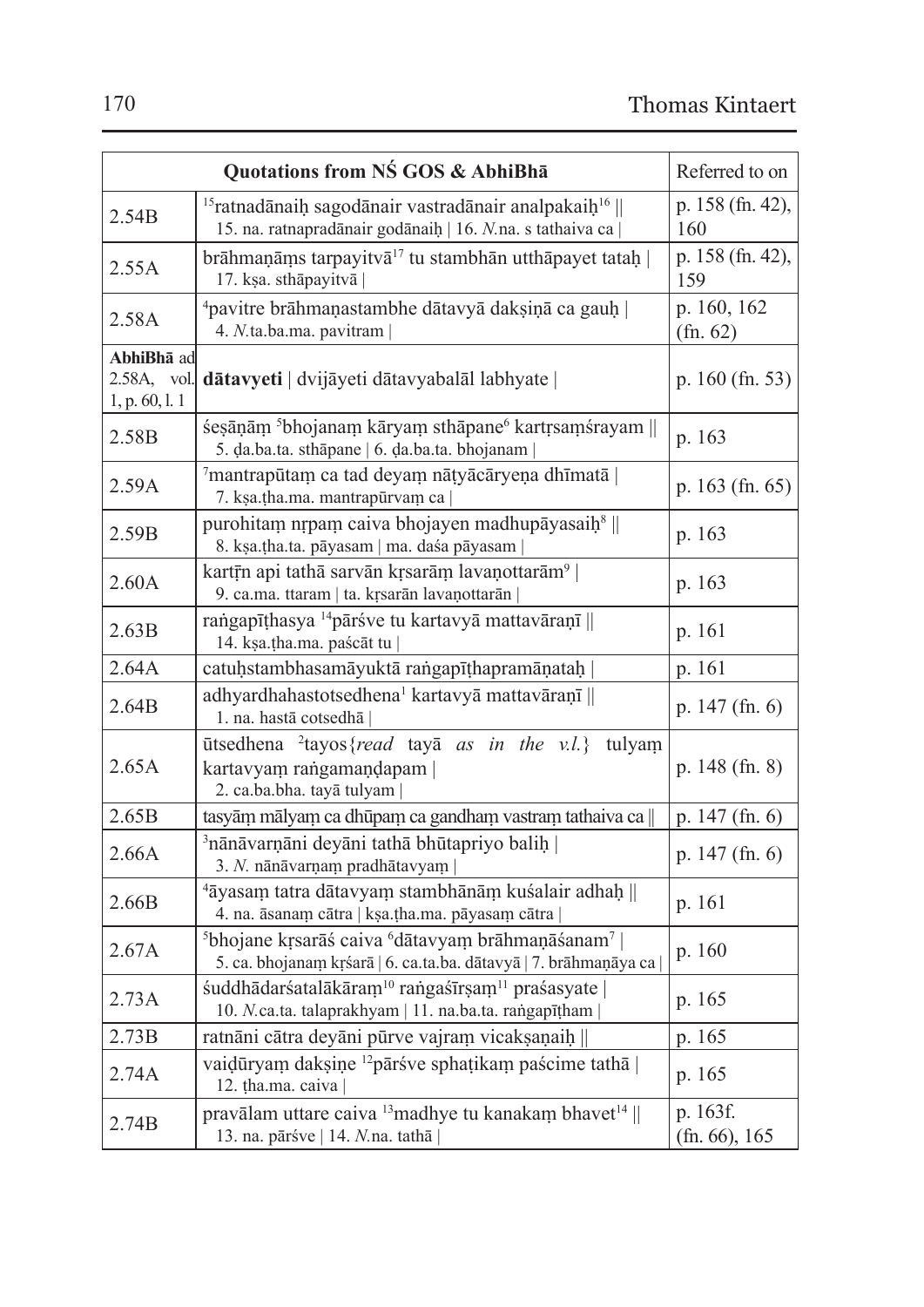| Quotations from NŚ GOS & AbhiBha                    |                                                                                                                                                                                       | Referred to on                   |
|-----------------------------------------------------|---------------------------------------------------------------------------------------------------------------------------------------------------------------------------------------|----------------------------------|
| 2.81B                                               | tasmān nivātah kartavyah kartrbhir nātyamandapah                                                                                                                                      | p. 163 (fn. 64)                  |
| 2.89B                                               | <sup>6</sup> tatrābhyantaratah kāryā rangapīthopari sthitāh   <br>6. na. krtābhyantarataḥ kāryam raṅgapīṭham yathāvidhi   kṣa.<br>tha.ma.ta. rangapīthe yathādiśam   pam yathā drdham | p. $163$ (fn. 62)                |
| 2.90A                                               | daśa prayoktrbhih stambhāh <sup>12</sup> śaktā mandapadhārane<br>1. N. śastā   2. ba. śastā maņdapalaksaņe   na. śubhā maņda-<br>padhāriņaḥ   ta. śakyā maņḍaparakṣaṇe                | p. 163 (fn. 62)                  |
| 2.99A                                               | pūrvapramāņanirdistā kartavyā mattavāraņī                                                                                                                                             | p. 161 (fn. 58)                  |
| 2.99B                                               | catuņstambhasamāyuktā vedikāyās tu pārśvataņ                                                                                                                                          | p. 161 (fn. 58)                  |
| 3.4A                                                | namaskrtya mahādevam 3sarvalokodbhavam bhavam  <br>3. kṣa.tha.ma. sarvalokeśvaram bhavam   ja. vibhum   ca.ba.<br>sarvalokodbhavodbhavam                                              | p. 153 (fn. 24),<br>157 (fn. 39) |
| 3.5A                                                | sarasvatīm ca laksmīm ca siddhim medhām <sup>5</sup> dhrtim smrtim<br>5. N.tha.ta.ma.ksa. smrtim matim                                                                                | p. 157 (fn. 39)                  |
| 3.5B                                                | <sup>6</sup> somam sūryam ca maruto lokapālāms tathāśvinau   <br>6. tha.ma. sendu                                                                                                     | p. 153 (fn. 27)                  |
| 3.6A                                                | mitram agnim 7surān varņān rudrān kālam kalim tathā  <br>7. ca.ba. svarān   ma. surān {r}udrān varņān                                                                                 | p. 153 (fn. 27)                  |
| 3.7B                                                | vajram vidyut samudrāms ca gandharvāpsaraso munīn <sup>2</sup>   <br>$2. N.$ rs $\bar{\text{m}}$                                                                                      | p. 156 (fn. 36)                  |
| 3.8A                                                | <sup>3</sup> bhūtān piśācān yakṣāṃś ca guhyakāṃś ca maheśvarān <sup>4</sup><br>3. ba. pustake 'yam śloko nāsti   ta. pustake idam ardham nāsti<br>4. mahoragān                        | p.156 (fn. 36)                   |
| 3.9A                                                | tathā <sup>5</sup> nātyakumārīś ca <sup>6</sup> mahāgrāmaņyam eva ca  <br>5. kṣa.tha.ma. nātyam ca mātr̄ś ca   6. tha.ba. tathā<br>grāmādhidevatāḥ                                    | p. 157 (fn. 39)                  |
| 3.19A                                               | raktāḥ pratisarāḥ <sup>11</sup> sūtram raktagandhāś ca pūjitāḥ  <br>11. kṣa.tha.ma. tatra   ta. raktam pratisarāsūtram                                                                | p. 151                           |
| 3.19B                                               | raktāḥ sumanasaś caiva yac ca raktam phalam bhavet                                                                                                                                    | p. 151                           |
| 3.20A                                               | yavais siddhārthakair lājair aksataiņ sālitaņdulaiņ <sup>12</sup><br>12. kṣa.tha. lakṣitair lājataṇḍulaiḥ                                                                             | p. 151                           |
| 3.20 <sub>B</sub>                                   | nāgapus pasva cūrņena <sup>13</sup> vitusābhih privangubhih $\parallel$<br>13. N. mūlena                                                                                              | p.151, 152 (fn.<br>22)           |
| AbhiBhā<br>ad 3.20A-B,<br>vol. $1$ ,<br>p. 73, l. 6 | maņdalam ca yavādibhir ityādi   nāgapuspam nāgadantaḥ                                                                                                                                 | p. 151 (fn. 21),<br>152          |
| 3.21A                                               | etair dravyair yutam 'kuryād devatānām niveśanam  <br>1. ca.ba.ta. kāryam                                                                                                             | p. 152                           |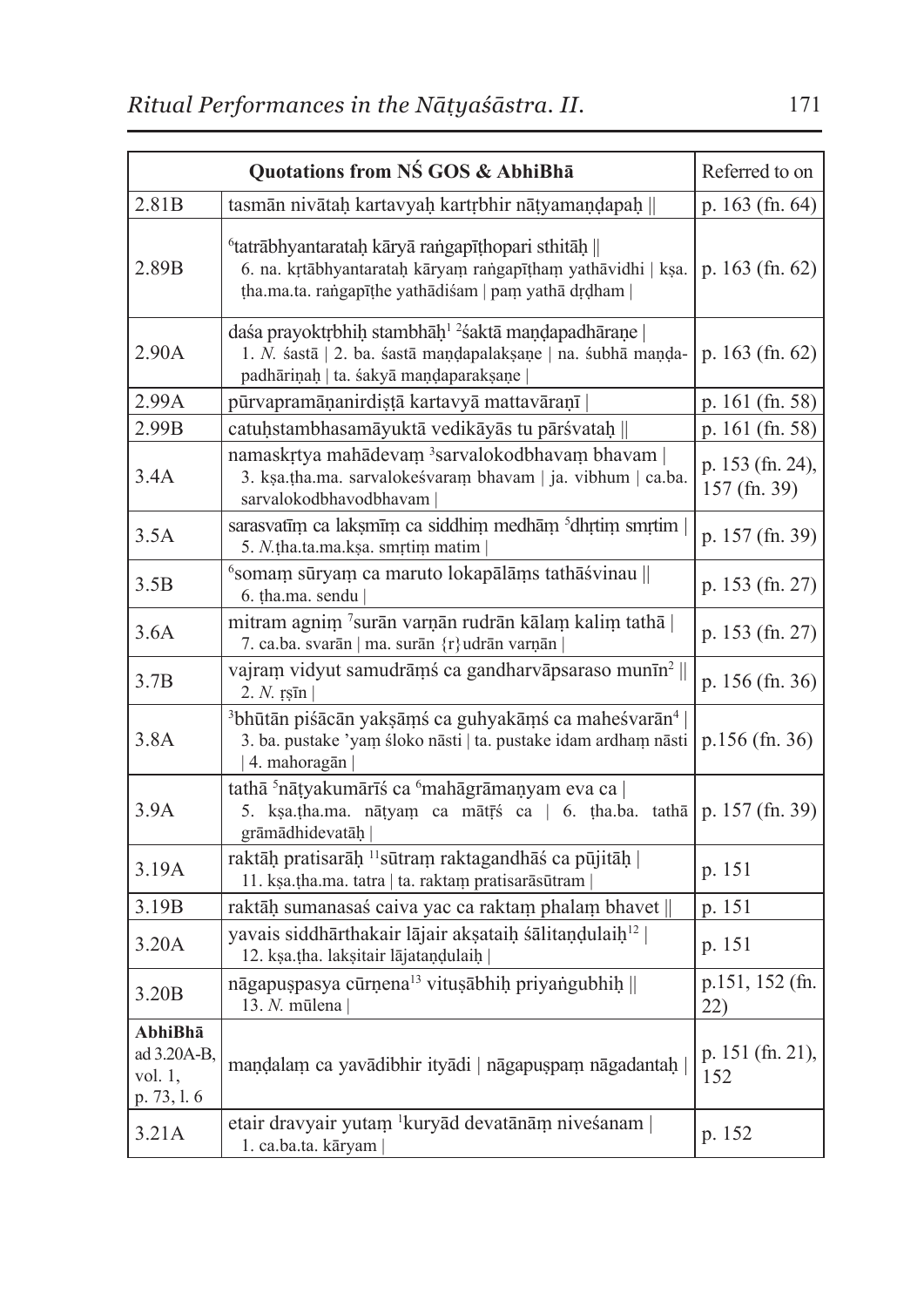| Quotations from NŚ GOS & AbhiBha |                                                                                                                                                                                          | Referred to on                                              |
|----------------------------------|------------------------------------------------------------------------------------------------------------------------------------------------------------------------------------------|-------------------------------------------------------------|
| 3.21B                            | ālikhen maņdalam <sup>2</sup> pūrvam yathāsthānam yathāvidhi   <br>2. N.da.ma.ta.ba. mandapam caiva                                                                                      | p. 152                                                      |
| 3.22A                            | <sup>2a</sup> samantataś ca <sup>3</sup> kartavyam hastāḥ șoḍaśa <sup>4</sup> maṇḍalam<br>2a. samantatas tu   kṣa. maṇḍapam   3. kṣa.tha.ma. stu kartavyā<br>  4. da. mandale            | p. 152                                                      |
| 3.22B                            | dvārāņi cātra kurvīta <sup>5</sup> vidhānena caturdiśam   <br>5. kṣa.tha.ma. vidhinā ca                                                                                                  | p. 152                                                      |
| 3.23A                            | madhye caivātra kartavye dve rekhe tiryagūrdhvage                                                                                                                                        | p. 152                                                      |
| 3.25A                            | nārāyaņo mahendraś ca <sup>10</sup> skandaļ sūryo 'śvinau śaśī  <br>10. ksa.tha.ma. skandārkāv aśvinau śaśī                                                                              | p. 153 (fn. 24,<br>27)                                      |
| 3.25B                            | <sup>11</sup> sarasvatī ca laksmīš ca šraddhā medhā ca pūrvataḥ   <br>11. tha. sarasvatīm ca laksmīm ca śraddhām medhām                                                                  | p. 153 (fn. 24),<br>157 (fn. 39)                            |
| 3.26A                            | pūrvadaksiņato vahnir nivesyah svāhayā saha <sup>12</sup><br>12. N. śaśinam bhānum eva ca   kṣa.tha.ma. candramā bhānur<br>eva ca                                                        | p. 153 (fn. 24,<br>27)                                      |
| 3.26B                            | viśvedevāḥ sagandharvā <sup>13</sup> rudrāḥ sarpagaṇās tathā   <br>13. N. rudrah sarsiganas tathā   kṣa.tha.ma. rudrāś ca rṣayas<br>tathā   na.ta. rudrāś cāpsarasas tathā               | p. 153 (fn. 24),<br>p. 156 (fn. 36)                         |
| 3.27B                            | pitīn piśācān uragān guhyakāmś ca niveśayet                                                                                                                                              | p. 153 (fn. 24),<br>p. 156 (fn. 36)                         |
| 3.30B                            | nātyasya mātrs ca tathā yakṣān atha 'saguhyakān   <br>7. ca.ta. sahānugān                                                                                                                | p. 153 (fn. 24),<br>157 (fn. 39)                            |
| 3.34A                            | sthāne sthāne yathānyāyam <sup>14</sup> vinivesya tu devatāņ<br>14. na. viniveśyās tu                                                                                                    | p. 152                                                      |
| 3.34B                            | <sup>15</sup> tāsām prakurvīta tatah pūjanam tu yathārhatah <sup>16</sup>   <br>15. kṣa.tha.ma. prakurvīta tatas tāsām   na. tataḥ paścāt   16. na.<br>yathārthataḥ   ma.ta. yathākramam | p. 152                                                      |
| 3.35A                            | devatābhyas tu <sup>1</sup> dātavyam sitamālyānulepanam<br>1. kṣa.tha.ma. daivatebhyas tu                                                                                                | p. 152                                                      |
| 3.35B                            | <sup>2</sup> gandharvavahnisūryebhyo raktamālyānulepanam   <br>2. tha.ma. vahnigandharva                                                                                                 | p. 152                                                      |
| 3.36A                            | gandham mālyam ca <sup>3</sup> dhūpam ca yathāvad anupūrvaśah  <br>3. tha.ba. gandhamālyāmś ca   ca. gandhān                                                                             | p. 152                                                      |
| 3.36B                            | dattvā tatah prakurvīta <sup>4</sup> balim pūjām yathāvidhi   <br>4. N.ca. pūjanam ca yathārhataḥ   ta. balipūjām yathārhataḥ                                                            | p. 152                                                      |
| 3.37A                            | brahmāņam <sup>5</sup> madhuparkeņa pāyasena sarasvatīm  <br>5. ksa.tha.ma. druhinam                                                                                                     | 153<br>(incl.)<br>D.<br>fn. $24$ ),<br>157<br>(fn. 39), 162 |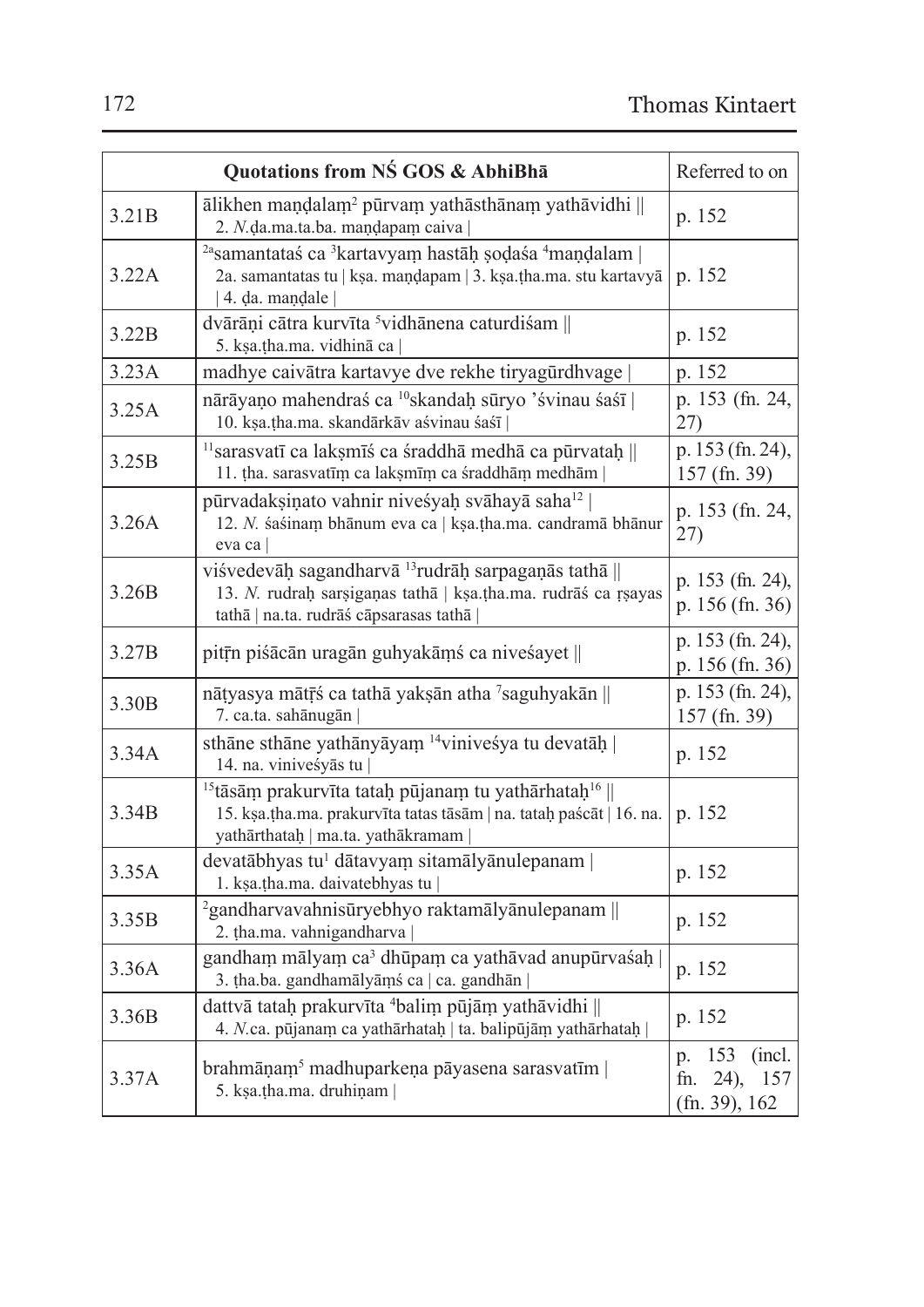| Quotations from NS GOS & AbhiBha |                                                                                                                                                                         | Referred to on                                              |
|----------------------------------|-------------------------------------------------------------------------------------------------------------------------------------------------------------------------|-------------------------------------------------------------|
| 3.37B                            | sivavisņumahendrādyāḥ saṃpūjyā modakair atha                                                                                                                            | 153<br>(incl.)<br>p.<br>fn. 24)                             |
| 3.38A                            | ghrtaudanena <sup>6</sup> hutabhuk somārkau tu gudaudanaih  <br>6. kṣa.ja.ma. vahniś ca                                                                                 | 153<br>(incl.<br>p.<br>fn. 24, 26), 159<br>(fn. 45)         |
| 3.38B                            | viśvedevāḥ sagandarvā munayo madhupāyasaiḥ                                                                                                                              | p. 153 (fn. 24),<br>154, 156 (fn. 36)                       |
| 3.39A                            | yamamitrau 7ca sampūjyāv apūpair modakais tathā  <br>7. kṣa.tha.ma. samabhyarcyau modakaiḥ sūpamiśritaiḥ                                                                | p. 153 (fn. 24),<br>154                                     |
| 3.39B                            | pitrīn pisācān uragān sarpiņksīreņa tarpayet                                                                                                                            | p. 153 (fn. 24),<br>154, 156 (fn. 36)                       |
| 3.40A                            | pakvānnena <sup>8</sup> tu māmsena surāsīdhuphalāsavaih  <br>8. ma. pakvāmakena   ta. pakvāmena tu                                                                      | p. 153 (fn. 24),<br>154f.                                   |
| 3.40 <sub>B</sub>                | arcayed bhūtasamghāmś ca caṇakaiḥ <sup>9</sup> palalāplutaiḥ   <br>9. ja. payasāplutaih                                                                                 | p. 153 (fn. 24),<br>154f.                                   |
| 3.41A                            | anenaiva vidhānena sampūjyā mattavāraņī                                                                                                                                 | p. 153 (fn. 24),<br>154f.                                   |
| 3.41B                            | <sup>10</sup> pakvāmena tu māmsena sampūjyā raksasām gaņāņ<br>10. pa.ma.ta. pakvāmakena māmsena                                                                         | p. 153 (fn. 24),<br>155                                     |
| 3.42A                            | <sup>11</sup> surāmāmsapradānena <sup>12</sup> dānavān pratipūjayet  <br>11. ca.ba. surayā gudadhānena māmsaiś ca vidhinārcayet<br>12. N.kṣa.na.ma.ta. vidhinā prati    | p. 152, 153<br>$(fn. 24)$ , 155                             |
| 3.42B                            | <sup>13</sup> śesān devagaņāms tajjñah sāpūpotkārikaudanaih   <br>13. ca.ba. śesāņ devagaņāņ sarve 'pūpakādvārikotkaraiņ   kṣa.<br>ma. gaņān prājñaḥ   ta. gaņāmś caiva | p. 152, 153 (fn.<br>24), 154 (fn. 31),<br>155               |
| 3.43A                            | matsyaiś ca pistabhaksyaiś ca sāgarān saritas tathā                                                                                                                     | p. 152, 153<br>$(\text{fn. 24}), 155f.$                     |
| 3.43B                            | $\frac{1}{2}$ sampūjya varuņam cāpi cātavyam ghrtapāyasam   <br>1. kṣa.tha.ma. abhyarcya   ca.ba. sadrśam varuṇāyātha                                                   | p. 152, 153<br>$(\text{fn. 24}), 156$                       |
| 3.44A                            | $n\bar{a}n\bar{a}^2$ mūlaphalais cāpi <sup>3</sup> munīn sampratipūjayet<br>2. N. pușpa°   3. tha.ma. phalaiś caiva                                                     | p. 152, 153 (fn.<br>24), 154 (fn. 29),<br>155 (fn. 36), 156 |
| 3.44B                            | vāyūmś ca paksiņas caiva <sup>4</sup> vicitrair bhaksyabhojaneh{<br>read $\degree$ bhojanaih as in the 2nd ed.}<br>4. kṣa.pa. vividhaiḥ                                 | p. 152, 153<br>$(fn. 24)$ , 156                             |
| 3.45A                            | <sup>5</sup> mātīr nātyasya sarvās tā dhanadam ca sahānugaiņ <sup>6</sup>  <br>5. kṣa.țha.ma. nāțyasya ca tathā mātr̄ḥ   6. ta. nugam                                   | p. 152, 153<br>(fn. 24), 157<br>(incl. fn. 39)              |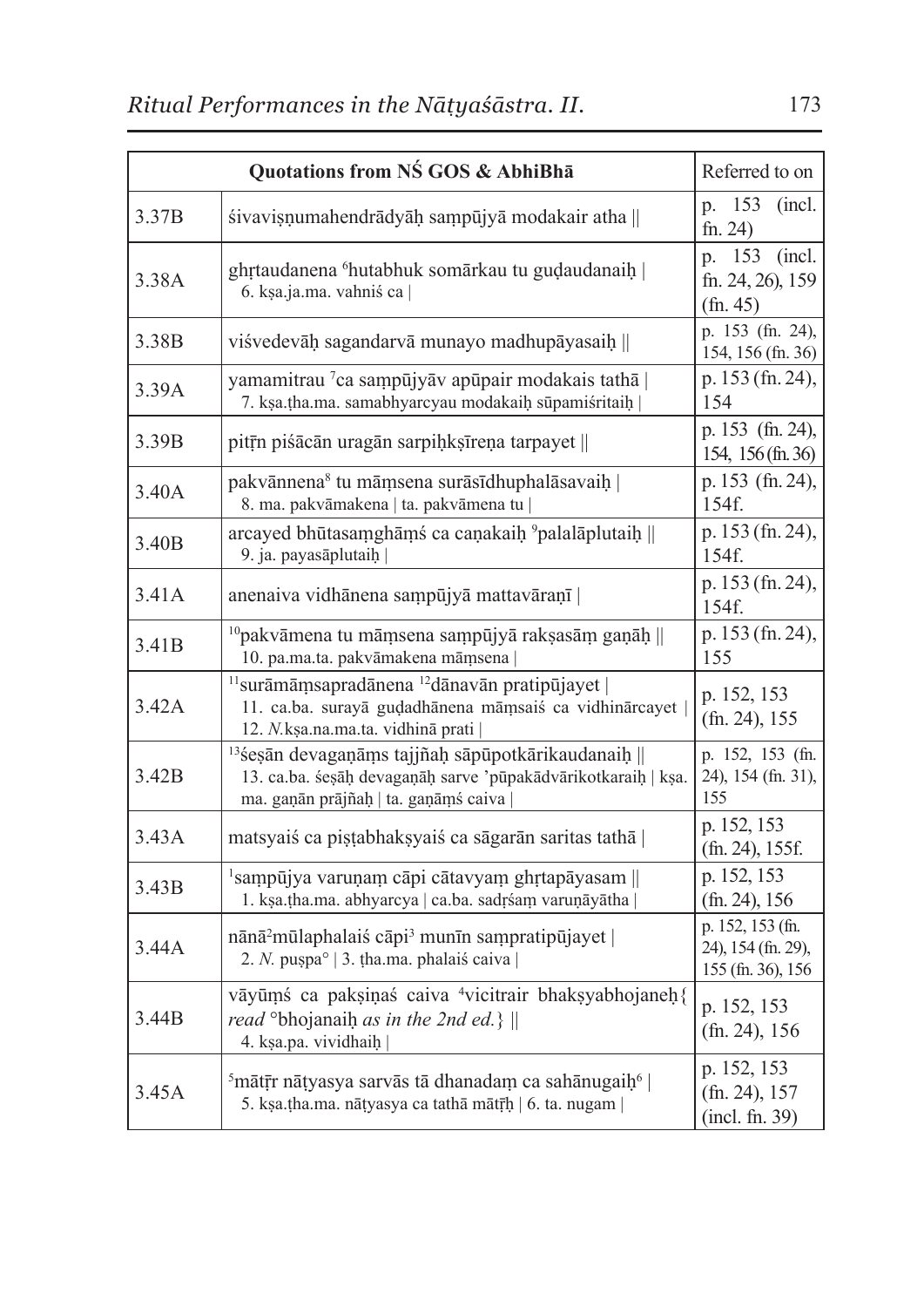| Quotations from NS GOS & AbhiBha |                                                                                                                                                                                               | Referred to on                                    |
|----------------------------------|-----------------------------------------------------------------------------------------------------------------------------------------------------------------------------------------------|---------------------------------------------------|
| 3.45B                            | <sup>7</sup> apūpair lājikāmiśrair bhaksyabhojyaiś ca pūjayet <sup>8</sup><br>7. pa.ba. apūpalekhikāmiśraih   ta.N. lepikāmiśraih   ma.<br>lipikāmiśraih   8. kṣa.ma. prayatnataḥ             | p. 152, 153<br>$(fn. 24)$ , 157<br>(incl. fn. 40) |
| 3.46A                            | evam eşām balih kāryo nānābhojanasamśrayah                                                                                                                                                    | p. 152                                            |
| 3.52A                            | devi deva <sup>2</sup> mahābhāge sarasvati haripriye<br>2. N.ma.ta.ba. devadevi   kṣa. devi devi                                                                                              | p. 153 (fn. 24),<br>157 (fn. 39)                  |
| 3.52B                            | pragrhyatām balir mātar mayā bhaktyā samarpitaḥ                                                                                                                                               | p. 153 (fn. 24),<br>157 (fn. 39)                  |
| 3.54A                            | lakşmīḥ siddhir matir <sup>6</sup> medhā sarvalokanamaskrtāḥ  <br>6. ca.ba. devyah siddhivrddhilaksmyah   a.ta. dhrtih                                                                        | p. 153 (fn. 24),<br>157 (fn. 39)                  |
| 3.54B                            | mantrapūtam imam devyaḥ pratigrhṇantu me balim                                                                                                                                                | p. 153 (fn. 24),<br>157 (fn. 39)                  |
| 3.56A                            | <sup>8</sup> devavaktra suraśrestha dhūmaketo hutāśana  <br>8. ayam ślokah ma.ta. kośayor eva drśyate   N. omit this and<br>next verse.                                                       | p. 153 (fn. 24, 27)                               |
| 3.56B                            | bhaktyā samudyato deva balih sampratigrhyatām                                                                                                                                                 | p. 153 (fn. 24, 27)                               |
| 3.57A                            | sarvagrahāņām pravara tejorāśe divākara                                                                                                                                                       | p. 153 (fn. 24, 27)                               |
| 3.57B                            | bhaktyā mayodyate deva balih sampratigrhyatām                                                                                                                                                 | p. 153 (fn. 24, 27)                               |
| 3.58A                            | sarvagrahapate soma dvijarāja jagatpriya                                                                                                                                                      | p. 153 (fn. 24, 27)                               |
| verse after<br>3.60A             | ( <sup>2</sup> bhūtebhyaś ca namo nityam <sup>3</sup> yeşām eşa balih priyah  )<br>2. iyam panktih ma.ta.kośayor eva drśyate   N. omits it. na.ta.<br>rrsibhyaś ca   3. kṣa.tha.ma. teṣām eṣa | p. $147$ (fn. 6),<br>153 (fn. 24)                 |
| 3.67A                            | namo 'stu nātyamātrbhyo brāhmyādyābhyo namo namah                                                                                                                                             | p. 153 (fn. 24),<br>157 (fn. 39)                  |
| 3.67B                            | sumukhībhiḥ prasannābhir balir adya pragrhyatām <sup>8</sup>   <br>kṣa.ca.ma. balis saṃpratigṛhyatām                                                                                          | p. 153 (fn. 24),<br>157 (fn. 39)                  |
| 3.70A                            | yāś cāsyām mattavāraņyām samśritā <sup>1</sup> vāstudevatāh  <br>1. a. samsthitā                                                                                                              | p. 153 (fn. 24),<br>154 (fn. 31)                  |
| 3.71A                            | <sup>2</sup> anye ye devagandharvā diśo daśa samāśritāḥ<br>2. ka.ba. anye 'pi ye devaganā   a. athānye 'pi ye devaganā                                                                        | p. 153 (fn. 24),<br>154 (fn. 31)                  |
| 3.71B                            | divyāntarikṣabhaumāś ca tebhyaś cāyam baliḥ kṛtaḥ                                                                                                                                             | p. 153 (fn. 24),<br>$154$ (fn. 31)                |
| $1st$ line<br>after 3.72B        | ( <sup>4</sup> ātodyāni tu sarvāņi krtvā vastrottarāņi tu  <br>4. ma.ta.kośayor ayam śloko 'dhiko drśyate   N. omits it.                                                                      | p. 157                                            |
| $2nd$ line<br>after 3.72B        | gandhair mālyaiś ca dhūpaiś ca bhaksyair bhojyaiś ca<br>pūjayet   )                                                                                                                           | p. 157                                            |
| 3.73B                            | jarjaras tv abhisampūjyah syāt tato vighnajarjarah                                                                                                                                            | p. 157, 163<br>(fn. 66)                           |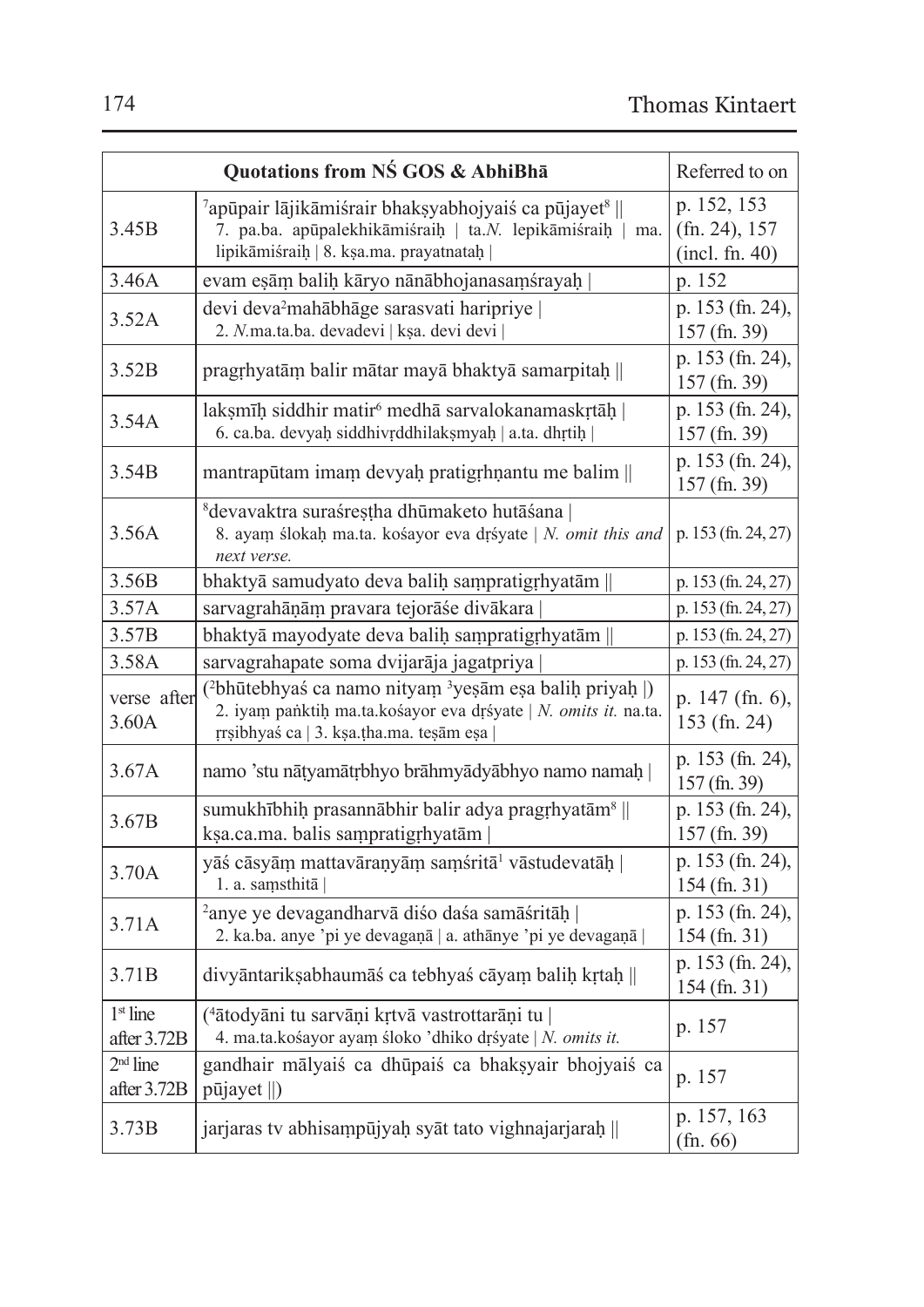| Quotations from NS GOS & AbhiBha                       |                                                                                                                                                                                                                                                                                                                                                                                                                                                                                    | Referred to on                         |
|--------------------------------------------------------|------------------------------------------------------------------------------------------------------------------------------------------------------------------------------------------------------------------------------------------------------------------------------------------------------------------------------------------------------------------------------------------------------------------------------------------------------------------------------------|----------------------------------------|
| 3.74A                                                  | śvetam śirasi vastram syān nīlam raudre <sup>5</sup> ca parvaņi  <br>5. ta.ba. raudre 'tha                                                                                                                                                                                                                                                                                                                                                                                         | p. 158, 163<br>(fn. 66)                |
| 3.74B                                                  | visnuparvani vai pītam raktam skandasya parvani                                                                                                                                                                                                                                                                                                                                                                                                                                    | p. 158, 163<br>(fn. 66)                |
| 3.75A                                                  | <sup>6</sup> mrdaparvani citram tu deyam vastram hitārthinā  <br>ma.ta.kṣa. mūla   ba. mūṣa                                                                                                                                                                                                                                                                                                                                                                                        | p. 158, 163<br>(fn. 66)                |
| 3.75B                                                  | sadrśam ca pradātavyam dhūpamālyānulepanam                                                                                                                                                                                                                                                                                                                                                                                                                                         | p. 158, 163<br>(fn. 66)                |
| 3.76A                                                  | ātodyāni ca sarvāņi vāsobhir avaguņțhayet                                                                                                                                                                                                                                                                                                                                                                                                                                          | p. 157                                 |
| 3.76B                                                  | gandhair mālyaiś ca dhūpaiś ca bhaksyabhojyaiś ca<br>pūjayet                                                                                                                                                                                                                                                                                                                                                                                                                       | p. 157                                 |
| 3.77A                                                  | sarvam evam vidhim krtvā <sup>7</sup> gandhamālyānulepanaih  <br>7. ksa. dhūpa°                                                                                                                                                                                                                                                                                                                                                                                                    | p. 158, 163<br>(fn. 66)                |
| 3.82A                                                  | jarjaram pūjayitvaivam <sup>10</sup> balim sarvam <sup>11</sup> nivedya ca  <br>10. tvā-ca   N. punas tvam ca śivo bhava   11. a. nivedayet                                                                                                                                                                                                                                                                                                                                        | p. 158, 163<br>(fn. 66)                |
| 3.87A                                                  | sarasvatī dhrtir medhā hrīh śrīr laksmīs smrtir matih                                                                                                                                                                                                                                                                                                                                                                                                                              | p. 157 (fn. 39)                        |
| 3.87B                                                  | pāntu vo mātarah 17 saumyās siddhidāś ca bhavantu vaḥ   <br>17. ksa.ma.a. sarvāh                                                                                                                                                                                                                                                                                                                                                                                                   | p. 157 (fn. 39)                        |
| 3.100A                                                 | śāstrajñena vinītena śucinā dīkșitena ca                                                                                                                                                                                                                                                                                                                                                                                                                                           | p. 147 (fn. 6)                         |
| 3.100B                                                 | nātyācāryeņa śāntena <sup>4</sup> kartavyam rangapūjanam   <br>4. a. sārdhañ ca                                                                                                                                                                                                                                                                                                                                                                                                    | p. $147$ (fn. 6)                       |
| 3.101A                                                 | sthānabhrastam tu yo dadyād balim udvignamānasah                                                                                                                                                                                                                                                                                                                                                                                                                                   | p. 147 (fn. 6)                         |
| 3.101B                                                 | mantrahīno yathā hotā prāyaścittībhavet tu saḥ                                                                                                                                                                                                                                                                                                                                                                                                                                     | p. 147 (fn. 6)                         |
| 4.275A                                                 | puspāñjalidharā bhūtvā praviśed rangamaņdapam                                                                                                                                                                                                                                                                                                                                                                                                                                      | p. 148 (fn. 8)                         |
| $5th$ and<br>$6th$ prose<br>sentences<br>after $6.31B$ | atrāha - yathā hi nānāvyañjanausadhidravyasamyogād<br>rasanispattih tathā nānābhāvopagamād rasanispattih <sup>2</sup><br>yathā hi - gudādibhir dravyair vyañjanair ausadhibhis ca<br>sādavādayo <sup>3</sup> rasā nirvartyante tathā <sup>1</sup> nānābhāvopagatā <sup>2{b}</sup><br>api sthāyino bhāvā rasatvam āpnuvantīti  <br>2. ta. ttir bhavati   yathā hi   3. ma. sadrasā   ta. sādvādayo rasā  <br>a. svādvādayo rasā  <br>1. kṣa.ma. evam nānā   2{b}. kṣa.ma.na. pahitā | p. 166.<br>with fn. 75                 |
| 9.79B                                                  | yasyāngulyas tu viralāḥ sahānguṣṭhena kuñcitāḥ                                                                                                                                                                                                                                                                                                                                                                                                                                     | p. 147 (fn. 6),<br>164                 |
| 9.80A                                                  | <sup>7</sup> ūrdhvā hy asangatāgrāś ca sa bhavet padmakośakah  <br>7. na. ūrdhvābhyutsamgatāgrā ca                                                                                                                                                                                                                                                                                                                                                                                 | p. 147 (fn. 6),<br>164                 |
| 9.82A                                                  | devārcanabaliharaņe samudgake <sup>1</sup> sāgrapiņdadāne ca  <br>1. ma. samudgate   dha. samagrake   da. samhūte cāgra                                                                                                                                                                                                                                                                                                                                                            | p. 147 (fn. 6),<br>164 (incl. fn. 67), |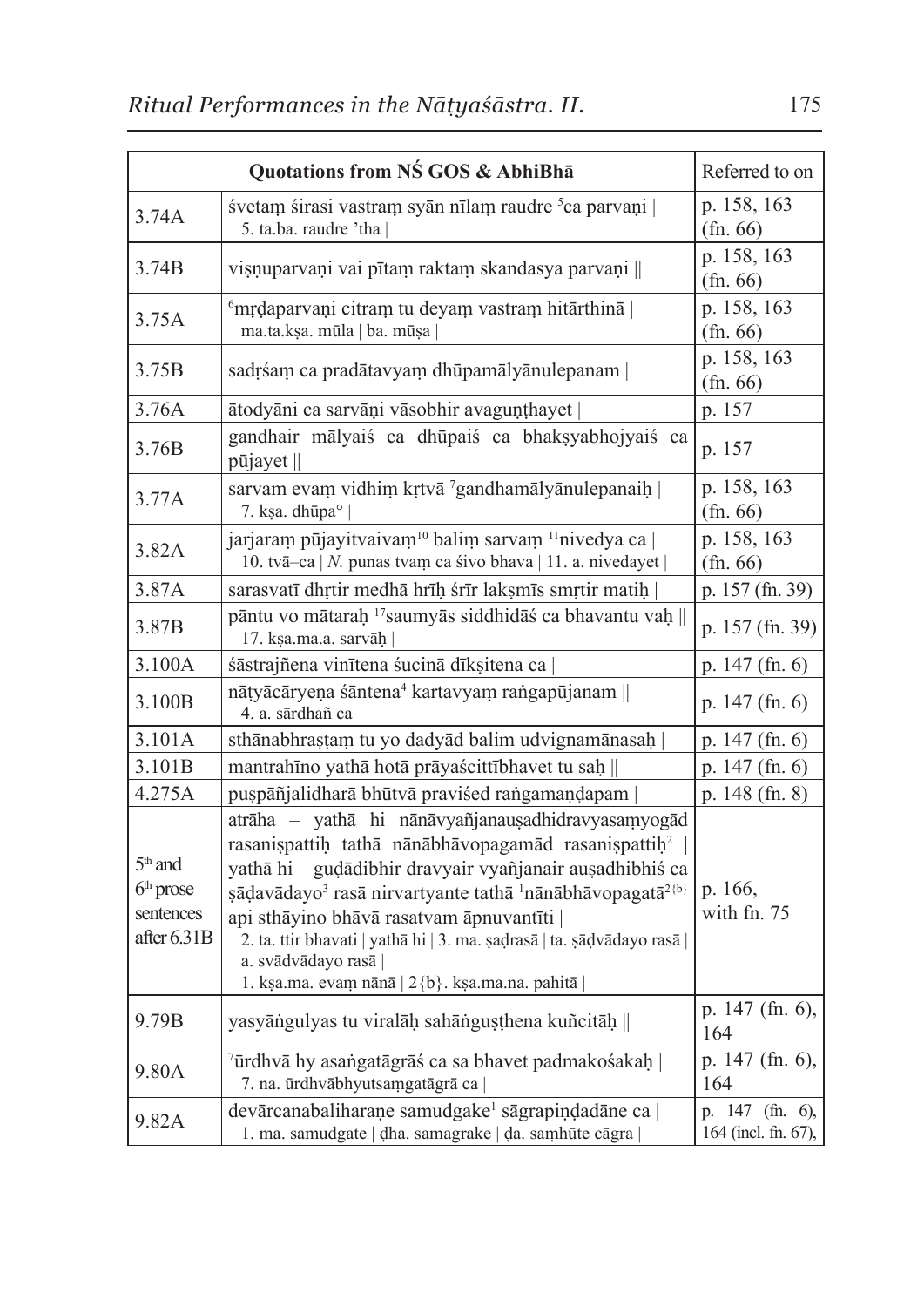| Quotations from NŚ GOS & AbhiBha                    |                                                                                                                                                          | Referred to on          |
|-----------------------------------------------------|----------------------------------------------------------------------------------------------------------------------------------------------------------|-------------------------|
| AbhiBhā<br>ad 9.82b.<br>vol. $2$ ,<br>p. 46, l. 2-4 | agrapiņdo gavādeh (v.l.: gangādeh), bhojanāya, mrtasya vā,<br>yatra yatrotsavādau nāndīmukhaśrāddhādāv apasavyatā na<br>kāryā paryagram piņdadānam       | p. $164$ (fn. 67)       |
| 9.82B                                               | kāryah puspaprakaraś ca padmakośena hastena <sup>2</sup>   <br>2. ma. puspaprakaryah puspaprakaraś ca padmakośena                                        | p. $147$ (fn. 6)        |
| 9.107B                                              | kāryaḥ pratigrahācamana7bhojanārtheṣu viprāṇām   <br>7. da. grahāśana                                                                                    | p. $162$ (fn. 60)       |
| 9.117A                                              | <sup>7</sup> samāgatāgrās sahitā yasyāngulyo bhavanti hi  <br>7. pa. samāgatāgrasahitā                                                                   |                         |
| 9.117B                                              | <sup>8</sup> ūrdhvā <sup>9</sup> hamsamukhasyaiva sa bhaven mukulaḥ karaḥ   <br>8. na. ūrdhvam   pa. hamsamukhasyeva                                     | p. 147 (fn. 6)          |
| 9.118A                                              | <sup>10</sup> devārcanabalikaraņe <sup>11</sup> padmotpalamukularūpaņe <sup>12</sup> caiva<br>10. pa. devārcane   11. ma. haraņe   12. cha. kumudarūpaņe | p. 147 (fn. 6)          |
| 16.127A                                             | cekrīditaprabhrtibhir vikrtais ca sabdair <sup>9</sup> yuktā <sup>9a</sup> na bhānti<br>lalitā bharataprayogāh<br>9. da. muktā   9a. N. r yuktā na tā    | p. 166                  |
| 16.127B                                             | <sup>10</sup> yajñakriyeva rurucarmadharair ghrtāktair veśyā dvijair<br>iva kamandaludandahastaih   <br>10. da. krsnājināksa                             | p. 166                  |
| 21.78B                                              | sito nīlas ca pītas ca caturtho rakta eva ca                                                                                                             |                         |
| 21.79A                                              | ete svabhāvajā varņā yaiņ kāryam tv angavartanam                                                                                                         | p. 147                  |
| 22.297A                                             | bhojanam salilakrīdā tathā lajjākaram ca yat                                                                                                             | p. 162 (fn. 60)         |
| 22.297B                                             | evam vidham bhaved yad yad tat tad range na kārayet <sup>6</sup>   <br>6. bha. yojayet                                                                   | p. 162 (fn. 60)         |
| 27.95A                                              | ardharātre niyuñjīta <sup>5</sup> samadhyāhne tathaiva ca  <br>5. N. madhyāhne kadācana                                                                  | p. $162$ (fn. 60)       |
| 27.95B                                              | sandhyābhojanakāle ca nātyam naiva prayojayet                                                                                                            |                         |
| 34.272A                                             | nave mrdange dātavyam rohaņam satatam budhaiņ                                                                                                            | p. 148                  |
| 34.272B                                             | gavyam ghrtam ca tailam ca tilapistam tathaiva ca                                                                                                        | p. 148                  |
| 34.276A                                             | maņdalatrayam ālipya gomayena sugandhinā                                                                                                                 | p. 148                  |
| 34.276B                                             | brahmāņam śankaram vișņum trișu teșu prakalpayet                                                                                                         | p. 148                  |
| 34.277A                                             | <sup>2</sup> ālingam sthāpayet pūrvam krte brāhme 'tha maņdale  <br>2. N. lingam āsthāpayet pūrvam brahmaņo maņdale krte   (V.<br>$219$ ab- $N.$ )       | p. 148, 163<br>(fn. 63) |
| 34.277B                                             | ūrdhvakam tu dvitīye 'smin rudranāmni nidhāpayet                                                                                                         |                         |
| 34.278A                                             | tiryag utsangikam samyag vaisnave mandale ksipet                                                                                                         |                         |
| 34.278B                                             | balipuspopahārais tu pūjayet puskaratrayam                                                                                                               | p. 148                  |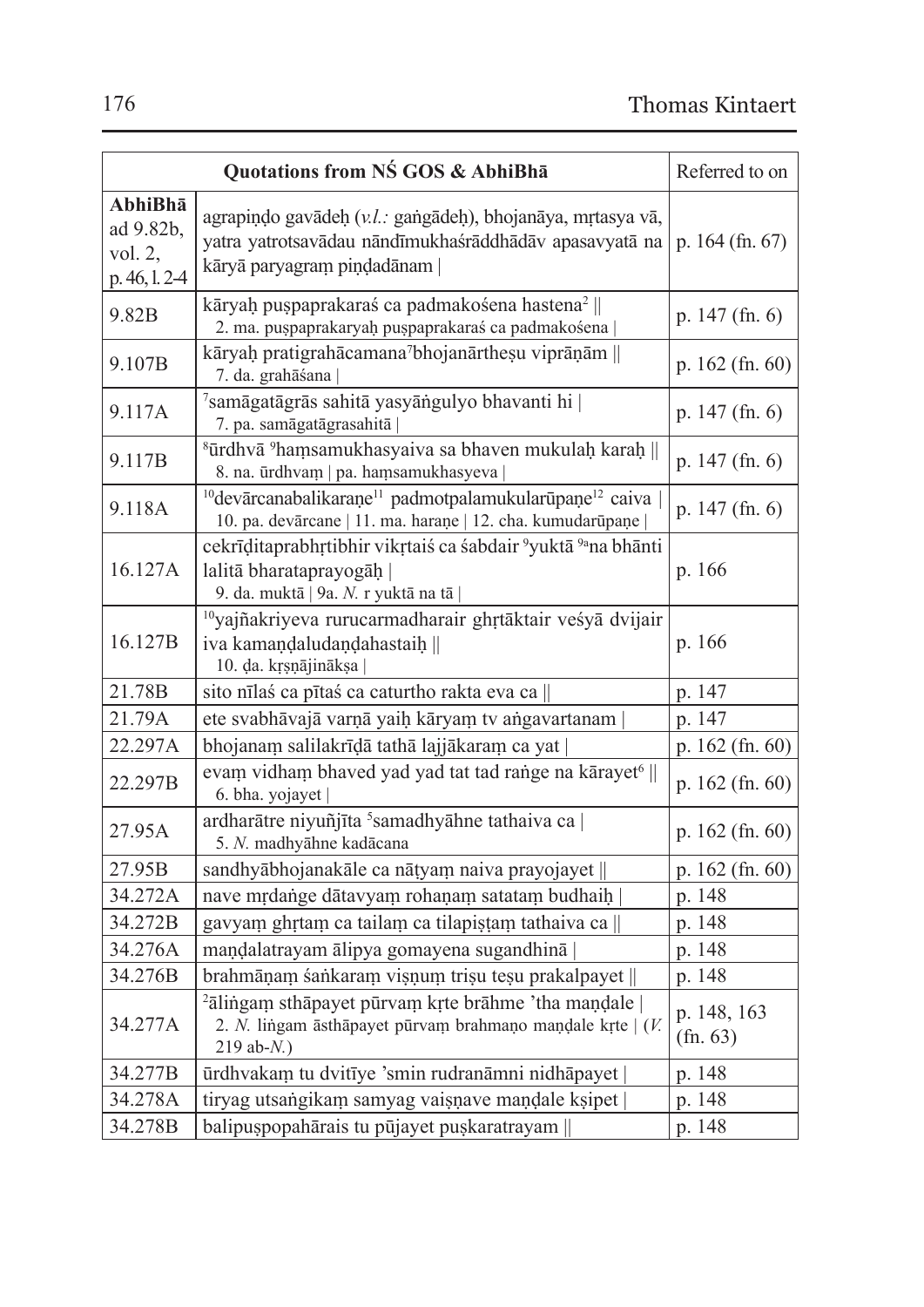| Quotations from NS GOS & AbhiBha |                                                                                                                                                                                        | Referred to on                                               |
|----------------------------------|----------------------------------------------------------------------------------------------------------------------------------------------------------------------------------------|--------------------------------------------------------------|
| 34.279A                          | pāyasam ghrtamadhvaktam candanam kusumāni ca                                                                                                                                           | p. 149, 158 (fn.<br>43), 163 (fn. 63)                        |
| 34.279B                          | śuklāni caiva vāsāmsi dattvālinge svayambhuvaḥ                                                                                                                                         | 149.<br>150<br>p.<br>163<br>$(\text{fn. } 14)$ ,<br>(fn. 63) |
| 34.280A                          | tryambakāya pradātavyah sagaņāyordhvake balih                                                                                                                                          | p. 148                                                       |
| 34.280B                          | svastikair lājikāpusparūpapiņdāstakaiņ saha $\mathbb{I}^3$<br>3. N. tryambakasya ca dātavyam saganasyārdhake balih<br>svastikollāpikī pupa(rūpa?)bhāṣapiṣṭatilaiḥ saha    (V. 222-N.)  | p. 149                                                       |
| 34.281B                          | balih kāryah prayatnena raktakaudumbaraih saha                                                                                                                                         | p. 148,<br>$150$ (fn. 14)                                    |
| 34.282A                          | vaisnave mandale sthāpyaḥ sarvabījagato 'nkikaḥ                                                                                                                                        | p. 150                                                       |
| 34.282B                          | sragyastrālepanaih <sup>1</sup> prītais carubhis ca sapāyasaih <sup>2</sup>   <br>1. {read pitaiś as in 34B.219c and BI 33.269a} N. pritaih not<br>read in $N$ .   2. $N$ . sahāsavaih | p. 150 (fn. 14),<br>$150$ (fn. 16)                           |
| 34.290A                          | mrdangaś caiva nāmnā tu ūrdhvake nandya <sup>3</sup> thocyate  <br>3. N. nānyathocyate                                                                                                 | p. $147$ (fn. 6)                                             |
| 34.290B                          | <sup>4</sup> ankikah siddhir ity evam ālingas caiva pingalah   <br>4. N. ānkikas tv asitah                                                                                             | p. $147$ (fn. 6)                                             |
| 34.291A                          | <sup>5</sup> bhūtapriyo balis tebhyo dātavyah siddhim icchatā  <br>5. N. bhūtāvedyo balis tasya                                                                                        | p. $147$ (fn. 6)                                             |
| 34B.216A                         | ālinge cañja(cāñja)lim dadyāt madhupāyasamiśritam                                                                                                                                      | p. 149                                                       |
| 34 <b>B.216</b> B                | $apūrva1(po)llapikāmišrām ālinge2 sampradāpayet   $<br>$1.$ po. $ 2.$ m $\overline{a}$ ngike                                                                                           | p. 149                                                       |
| 34 <b>B.217B</b>                 | svastikā 'pūpikā dhūparūpakaiś ca tilaih saha   <br>3. dhūpikā                                                                                                                         | p. 149                                                       |
| 34 <b>B.218</b> B                | balih kāryaḥ prayatnena rakto raktāmbaraiḥ saha                                                                                                                                        | p. 150<br>(incl.)<br>fn. $14)$                               |
| 34 <b>B.219B</b>                 | śuddhasyālambanaih pītaiś carubhiś ca sahāsavaih                                                                                                                                       | p. 150                                                       |

# **APPENDIX II**

# **Conventions**

References to text passages from the NŚ, consisting of the chapter number and the number(s) of the relevant stanza(s), are provided in the running text and footnotes. The referenced text itself, unless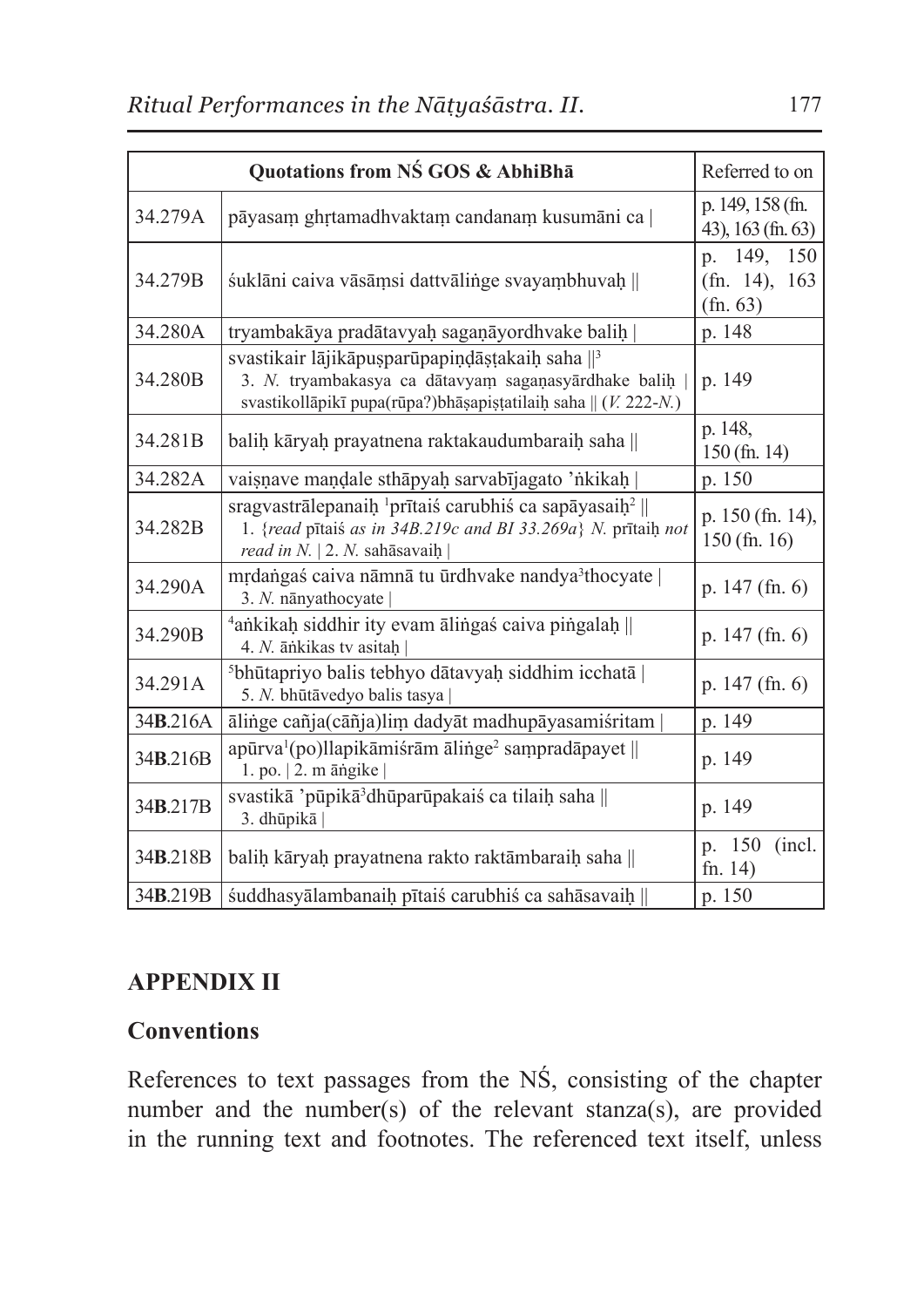prefixed with an asterisk (\*), is given in Appendix I, p. 15ff., ordered by chapter, together with back references.

All text references correspond to the NŚ's **GOS** (Gaekwad's Oriental Series, Baroda) edition, unless the **BI** (Bibliotheca Indica, Calcutta) edition is specified.

References to the alternative version of NŚ GOS 34 (*bhinnapāṭhakrama*) are marked with the capital letter B after the *adhyāya* number (e.g. 34**B**.214A).

To facilitate the identification of a text passage from the NŚ, the full reference is invariably given, that is, without resorting to the use of the abbreviation '*ibid*.'

Purely **descriptive** information on rituals, often of an incidental or parenthetical nature, is marked by the abbreviation '**DE**' before the textual reference. The NŚ also **prescribes** the performance of rituals, which are of two kinds: a group of five ritual complexes that are **preliminary** to the staging of a play on the one hand, and rituals that form part of a play's storyline and consequently have to be **enacted** on stage, on the other. These prescribed rituals are again indicated by prefixing two-letter codes to the textual reference (see the table below). References to text passages without immediate relevance for rituals are consequently not prefixed in this way.

The lines of a stanza are indicated with the capital letters A and B, the *pāda*s of a stanza as customary with the small letters a to d.

In the free renderings of the Sanskrit passages referred to, the bracketing conventions of translations (additions within square brackets, Sanskrit equivalents and explanations between round ones) have been adopted.

Within citations, comments and emendations by the author are placed between curly braces.

| Context of information on rituals in the NS                                                                           | Source (GOS ed.)                                 | Abbreviation |
|-----------------------------------------------------------------------------------------------------------------------|--------------------------------------------------|--------------|
| a. described rituals                                                                                                  | passim                                           | DE           |
| b. prescribed rituals<br><i>i.</i> preliminary rituals<br>1. construction of the theatre building $(n\bar{a}tyagrha)$ | <i>adhyāya</i> 2 (see also $N\bar{A}$ 1.79A–98B) |              |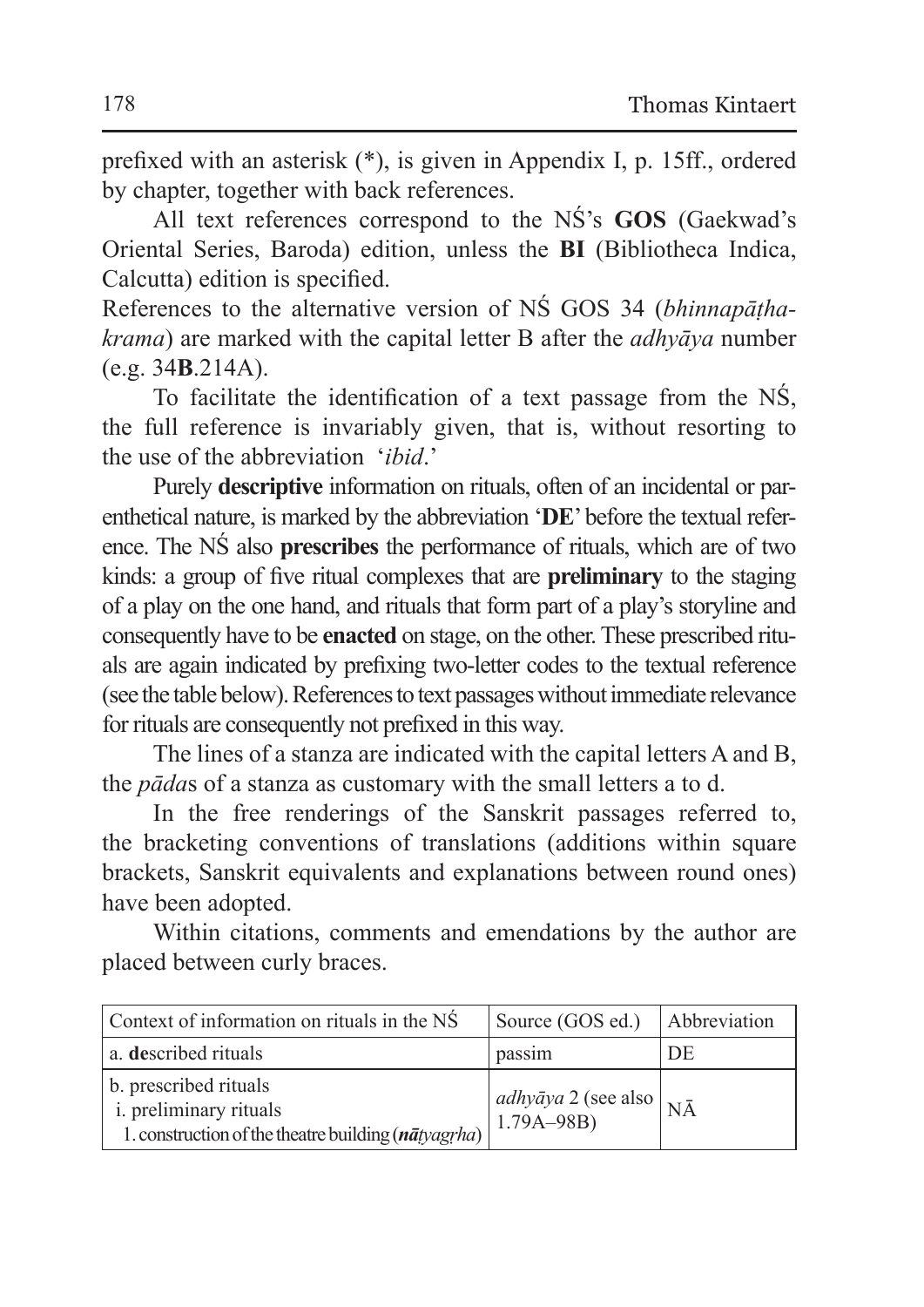| Context of information on rituals in the NS                                     | Source (GOS ed.)                                                                                                                                           | Abbreviation |
|---------------------------------------------------------------------------------|------------------------------------------------------------------------------------------------------------------------------------------------------------|--------------|
| 2. consecration of the three <i>mrdanga</i> drums                               | 34.272A-293B.<br>34B.210B-231A                                                                                                                             | МR           |
| 3. creation of the <i>jarjara</i> and the <i>danda</i> -<br><i>kāstha</i> staff | 21.173B-185B                                                                                                                                               | JA           |
| 4. consecration of the stage (ranga) and<br>the theatre building                | <i>adhy</i> . 3 (see also<br>$1.120A - 127B$                                                                                                               | <b>RA</b>    |
| 5. performance of the <i>pūrvaranga</i> rituals                                 | <i>adhy</i> . 5 (see also <i>adhy</i> .<br>4; 29.79B-prose sen-<br>tence before 112A,<br>29B.114A-prose sen-<br>tence before $147A$ ;<br>$adhy: 31;$ etc.) | PŪ           |
| ii. enacted rituals                                                             | passim                                                                                                                                                     | EN           |

#### **References and abbreviations79**

#### **Primary sources**

AbhiBhā | Abhinavagupta: *Abhinavabhāratī*

see NŚ GOS

AmKo | Amarakośa = Ramanathan, A. A. (ed.). 1971, 1978 [repr. 1989]. *Amarakośa.* With the Unpublished South Indian Commentaries *Amarapadavivṛti* of Liṅgayasūrin, the *Amarapadapārijāta* of Mallinātha and (in vol. 2) the *Amarapadavivaraṇa* of Appayārya. Critically edited with Introduction. 2 vols. The Adyar Library Series 101. Madras: The Adyar Library and Research Centre.

BI | see NŚ BI

<sup>79</sup> Abbreviations of electronic sources are marked by a hyphen before the year of access (for instance, NPGS-2017). Appending this abbreviation to http://preview. tinyurl.com/ or http://tinyurl.com/ (e.g., http://tinyurl.com/NPGS-2017) automatically redirects the reader to the original URL, which is also provided in full form.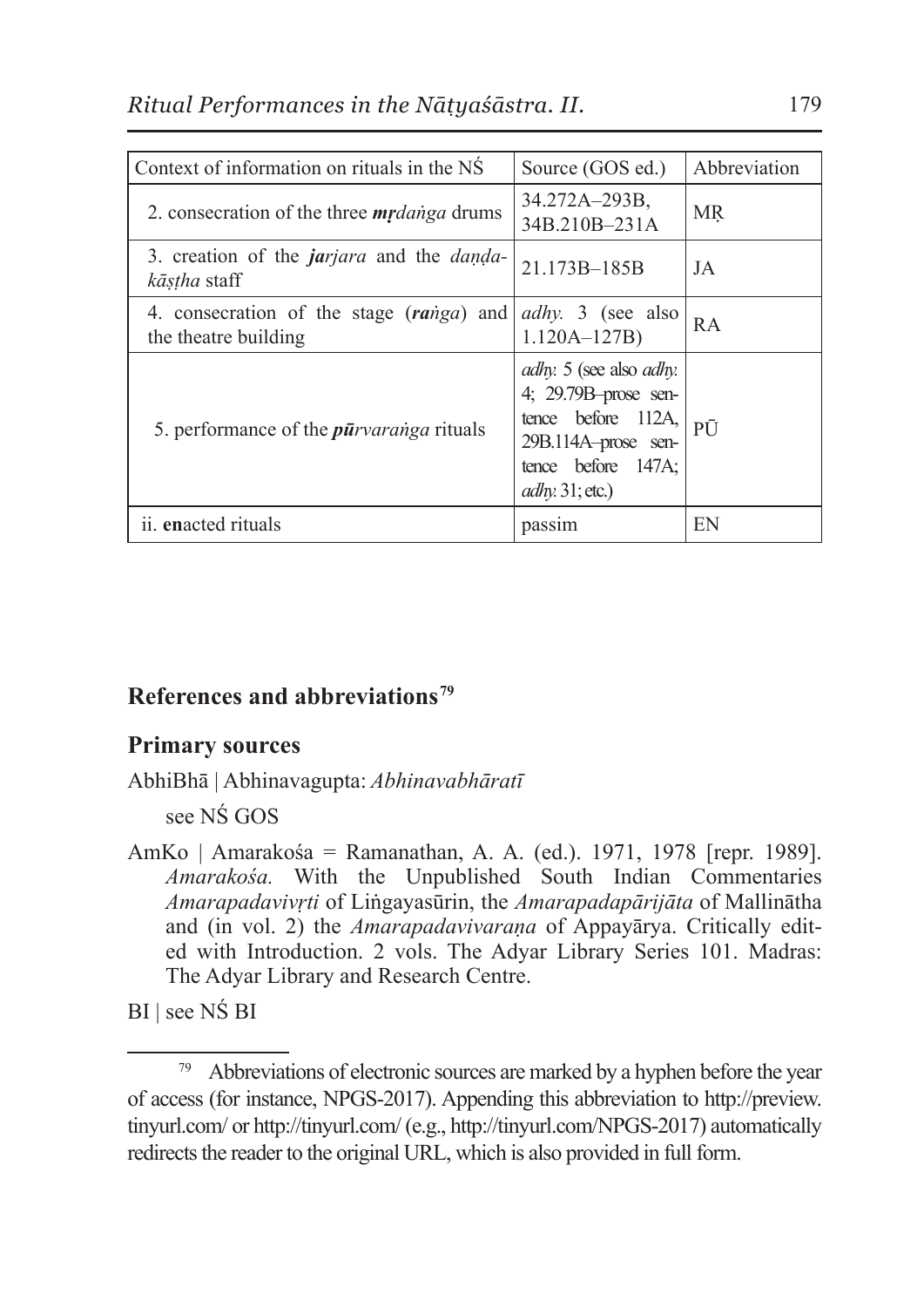- Ghosh, M. 1951. *The Nāṭyaśāstra. A Treatise on Hindu Dramaturgy and Histrionics Ascribed to Bharata-muni*, Vol. 1. (Chapters I–XXVII). Completely translated for the first time from the original Sanskrit with an Introduction and Various Notes. Bibliotheca Indica 272. Calcutta: The Royal Asiatic Society of Bengal.
- —. 1961. *The Nāṭyaśāstra. A Treatise on Hindu Dramaturgy and Histrionics Ascribed to Bharata-muni*, Vol. 2. (Chapters XXVIII–XXXVI). Completely translated for the first time from the original Sanskrit with an Introduction and Various Notes. Bibliotheca Indica 272. Calcutta: The Asiatic Society.
- —. 1967. The *Nāṭyaśāstra. A Treatise on Hindu Dramaturgy and Histrionics ascribed to Bharata-muni*, Vol. 1. (Chapters I–XXVII). Completely translated for the first time from the original Sanskrit with an Introduction, Various Notes and Index. (2nd rev. ed.). Calcutta: Manisha Granthalaya.

GOS | see NŚ GOS

NŚ | Bharata: *Nāṭyaśāstra.*

BI | Bibliotheca Indica = Ghosh, M. (ed.) 1956–1967. *The Nāṭyaśāstra ascribed to Bharata-muni. Edited with an Introduction and Various Readings from MSS. and printed texts.* 2 vols. Calcutta: Manisha Granthalaya (vol. 1) / Asiatic Society (vol. 2).

GOS | Gaekwad's Oriental Series = Kavi, M. R., J. S. Pade, K. S. Ramaswami Sastri, K. Krishnamoorthy, V. M. Kulkarni and T. Nandi (eds.). 1992–2006. *Nāṭyaśāstra of Bharatamuni. With the Commentary Abhinavabhāratī by Abhinavaguptācārya* (rev. ed.). 4 vols. [Gaekwad's Oriental Series  $_436$ ,  $_268$ ,  $_2124$ ,  $_2145$ ]. Baroda: Oriental Institute.

#### **Secondary sources**

- Achaya, K. T. 1998. *Indian Food. A Historical Companion.* Delhi: Oxford University Press.
- Apte | Apte Dictionary = Apte, V. S. 1957–1959. *The Practical Sanskrit-English Dictionary.* 3 vols. Revised and Enlarged Edition. P. K. Gode and C. G. Karve. (eds.). Poona: Prasad Prakashan.
- Brunner, H. 2003. Maṇḍala and Yantra in the Siddhānta School of Śaivism: Definitions, Description and Ritual Use. Translated from the French by Raynald Prévèreau. In: G. Bühnemann (ed.). *Maṇḍalas and Yantras in the Hindu Traditions.* Brill's Indological Library 18. Leiden: Brill: 153–177.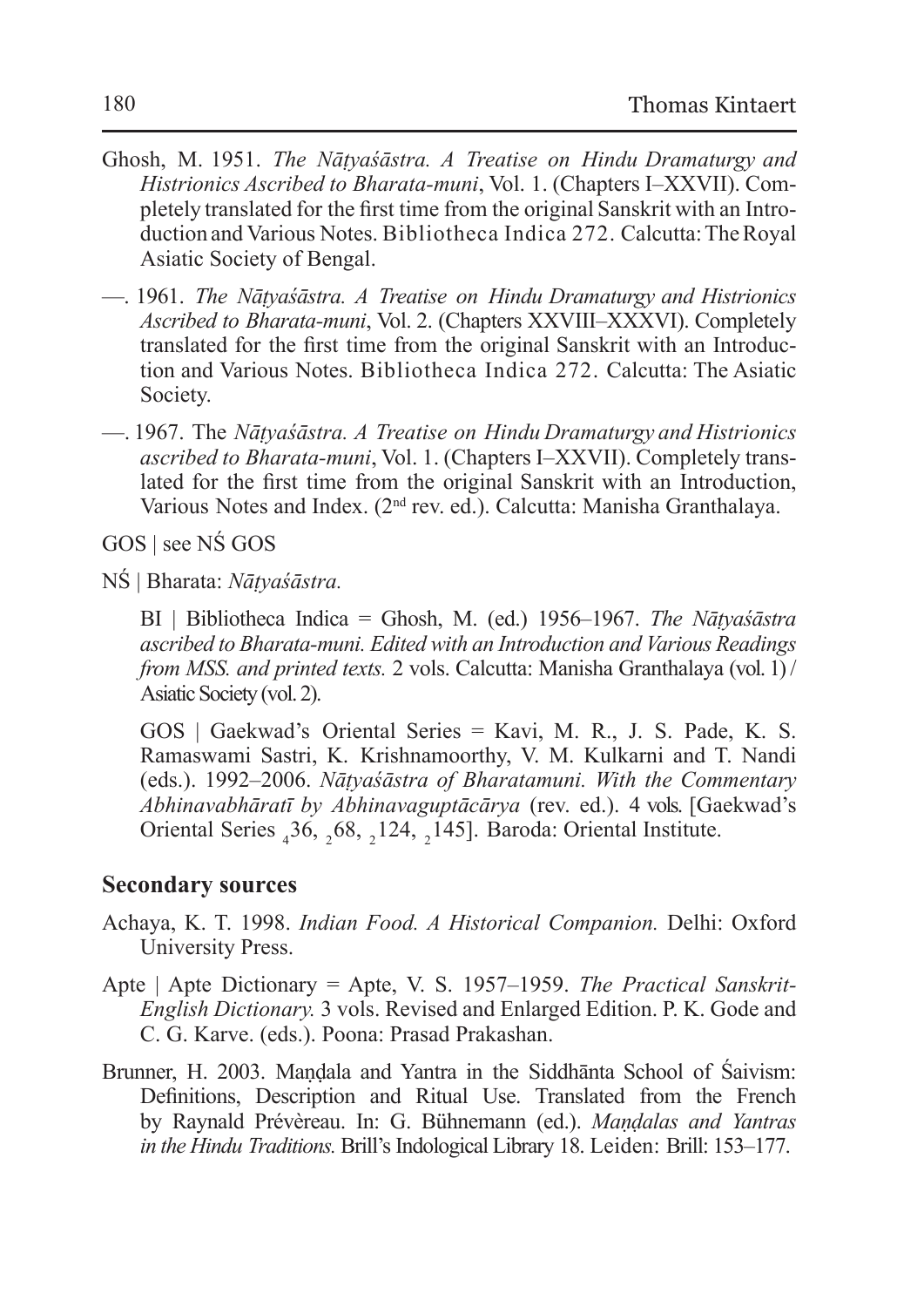- Bühnemann, G. 1988. *Pūjā. A Study in Smārta Ritual.* Publications of the De Nobili Research Library 15. Vienna: Institut für Indologie der Universität Wien, Sammlung De Nobili.
- Einoo, Sh. 1996. The Formation of the Pūjā Ceremony. In: *Festschrift Paul Thieme.* Studien zur Indologie und Iranistik 20. Reinbek: Dr. Inge Wezler Verlag für Orientalistische Fachpublikationen: 73–87.
- Goodall, D. and M. Rastelli (eds.). 2013. *Tāntrikābhidhānakośa. Dictionnaire des termes techniques de la littérature hindoue tantrique / A Dictionary of Technical Terms from Hindu Tantric Literature / Wörterbuch zur Terminologie hinduistischer Tantren.* Philosophisch-historische Klasse. Sitzungsberichte 839; Beiträge zur Kultur- und Geistesgeschichte Asiens 76. Vol. 3. Wien: Österreichische Akademie der Wissenschaften.
- Kane, P. V. 1941. *History of Dharmaśāstra. Ancient and Mediæval Religious and Civil Law.* Vol. 2. Part 2. Government Oriental Series B 6. Poona: Bhandarkar Oriental Research Institute.
- KEWA | Kurzgefaßtes etymologisches Wörterbuch des Altindischen = Mayrhofer, M. 1956–1980. *Kurzgefaßtes etymologisches Wörterbuch des Altindischen* / *AConcise Etymological Sanskrit Dictionary*. 4 vols. Heidelberg: Carl Winter.
- Kintaert, Th. 2005. The Use of Primary Colours in the Nāṭyaśāstra. In: *Sāmarasya: Studies in Indian Arts, Philosophy and Interreligious Dialogue in Honour of Bettina Bäumer.* S. Das and E. Fürlinger (eds.). New Delhi: D. K. Printworld: 245–273.
- —. 2017. Ritual Performances in the Nāṭyaśāstra. I. Ritual Items. In: *Cracow Indological Studies*, 19(1): 83–144. https://doi.org/10.12797/CIS.19.2017.01.06.
- —. (forthcoming a). *Ritual Performances in the Nāṭyaśāstra: Ritual Agents.*
- —. (forthcoming b). *Ritual Performances in the Nāṭyaśāstra: Ritual Contexts, Ritual Acts, Conclusion.*
- Lubin, T. 2016a. Review of: Rite et pratique de l'hospitalité: Mondes juifs et indiens anciens, by Philippe Bornet. In: *Numen*, 63: 325–328. https://doi. org/10.1163/15685276-12341427.
- —. 2016b: Feeding Monks, Feeding Brahmins: Competing Idioms of Religious Semiotics in Early India. Abstract for a paper for a panel on "Semiotics and Religion in Classical India: Beyond Buddhist and Brahmin" at the 45<sup>th</sup> Annual Conference on South Asia, Madison, Wisc., 20–23 October 2016. https://www.academia.edu/27548998/Feeding\_ Monks Feeding Brahmins Competing Idioms of Religious Semiotics in Early India (accessed October 9, 2017).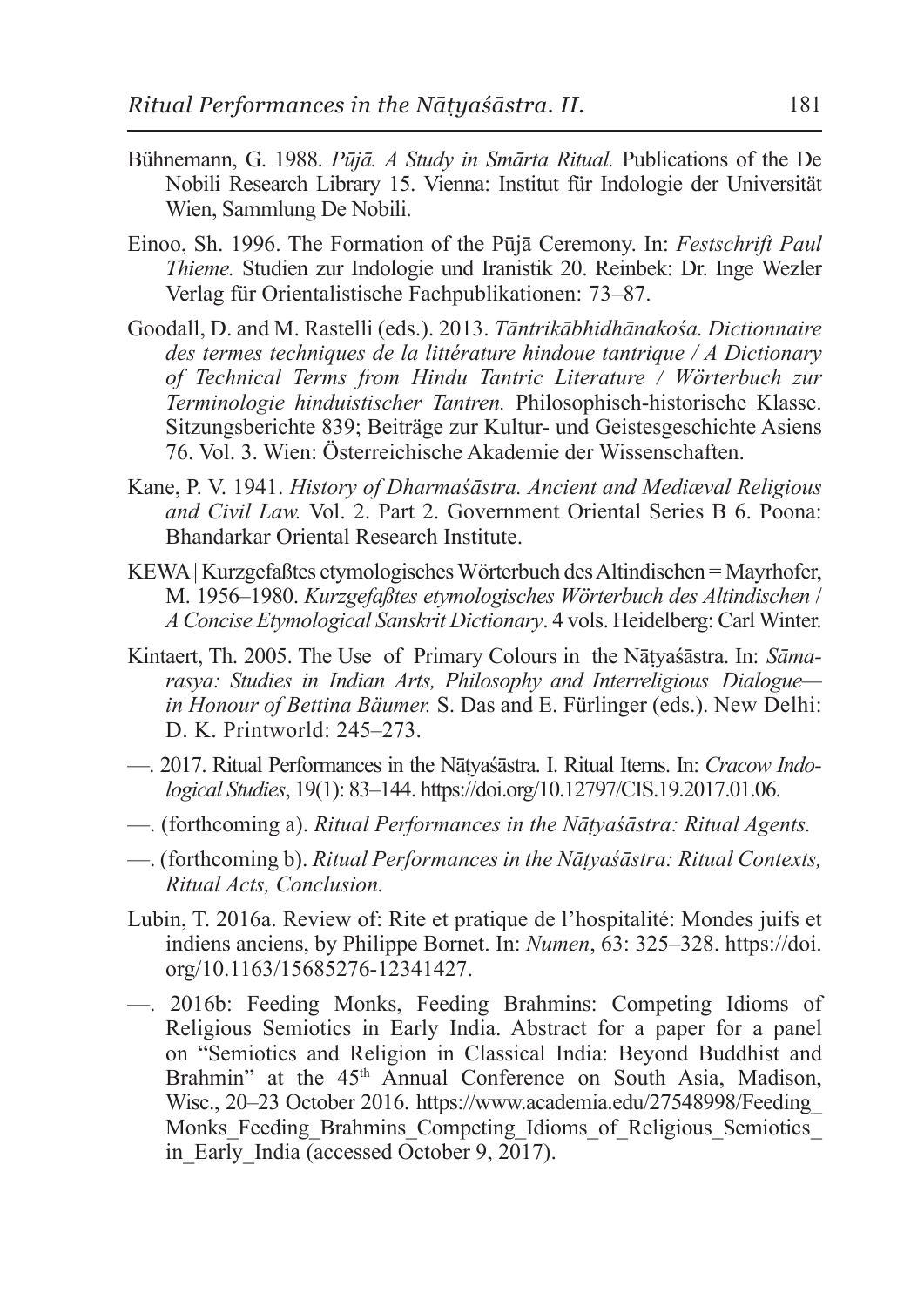- MW | Monier-Williams Dictionary = M. Monier-Williams 1899. *A Sanskrit-English Dictionary.* Etymologically and Philologically Arranged with Special Reference to Cognate Indo-European Languages. New Edition, Greatly Enlarged and Improved with the Collaboration of E. Leumann, C. Cappeller and Other Scholars. Oxford: Oxford University Press [repr. Delhi: Motilal Banarsidass, 1990].
- Nadkarni, K. M. 1996 (1976). *Dr. K. M. Nadkarni's Indian Materia Medica. With Ayurvedic, Unani-Tibbi, Siddha, Allopathic, Homeopathic, Naturopathic & Home Remedies, Appendices & Indexes.* Vol. 1. Rev. & enl. by A. K. Nadkarni. Repr. of  $1976$  repr. of  $3<sup>rd</sup>$  rev. & enl. 1954 ed. Bombay: Popular Prakashan.
- NPGS-2017 | U.S. National Plant Germplasm System, "Taxon: *Limonia acidissima* L." https://npgsweb.ars-grin.gov/gringlobal/taxonomydetail. aspx?id=22253 (accessed October 9, 2017).
- Panchal, G. 1984. *Kūttampalam and Kūṭiyāṭṭam. A Study of the Traditional Theatre for the Sanskrit Drama of Kerala.* New Delhi: Sangeet Natak Akademi.
- PDOP-2017 | Pandanus Database of Plants, "Limonia acidissima L7." Seminar of Indian Studies, Institute of South and Central Asia, Faculty of Arts, Charles University, Prague, Czech Republic. Created 1998-2009. http://iu.ff.cuni.cz/pandanus/database/details.php?id=712&enc=utf&sort =ka&display=20&lat=&skt=&pkt=&hin=&ben=&tam=&mal=&eng=on &start=340 (accessed October 9, 2017).
- Prakash, Om. 1961. *Food and Drinks in Ancient India. From Earliest Times to c. 1200 A.D.* Delhi: Munshi Ram Manohar Lal.
- pw | Kleines Petersburger Wörterbuch / Small Petersburg Dictionary = Böhtlingk, O. von 1883–1886. *Sanskrit-Wörterbuch in kürzerer Fassung.* 7 vols. St. Petersburg: Kaiserliche Akademie der Wissenschaften [repr. in 3 vols. Delhi: Motilal Banarsidass, 1991].

including

Schmidt, R. 1924. *Nachträge zum Sanskrit-Wörterbuch in kürzerer Fassung von Otto Böhtlingk*. Leipzig: Otto Harrassowitz [repr. Delhi: Motilal Banarsidass, 1991].

Rocher, L. 1981. The Textual Tradition of the Bhāratīyanāṭyaśāstra: A Philological Assessment. In: *Wiener Zeitschrift für die Kunde Südasiens und Archiv für indische Philosophie*, 25: 107–130.